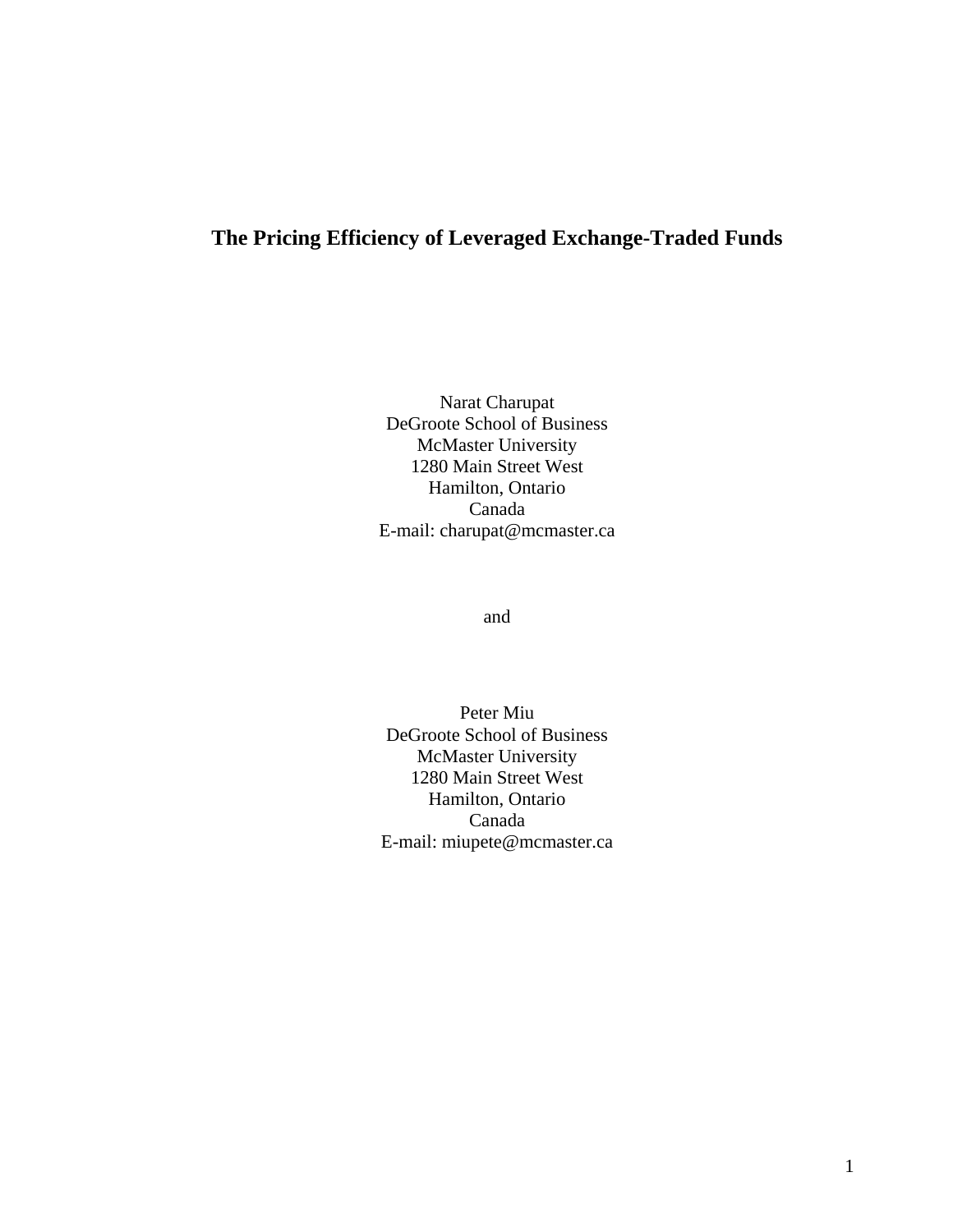## **Abstract**

 In this paper, we examine the pricing efficiency of leveraged exchange-traded funds (LETFs), which are a recent and very successful financial product. The goal of these funds is to generate *daily* returns that are in a positive or a negative multiple of the daily returns on an underlying benchmark. We find that although price deviations (from NAVs) are small on average, large deviations can occur, especially with funds that have high leverage multiples. Bull funds (i.e., those with positive multiples) tend to trade at a discount more often than bear funds (i.e., those with negative multiples) do. In addition, funds that are on the same side of the market have price deviations that are positively correlated with one another. We also find that price deviations of bull (bear) funds are negatively (positively) correlated with the returns on their own underlying index. These patterns of price deviations behavior are more pronounced in funds that are based on the Russell 2000 index than in funds that are based on the S&P 500 index and the Nasdaq 100 index. We then show that the observed behavior can be partly explained by the funds' daily exposure adjustments, which have to be done at the end of each trading day in order for the funds to maintain their leverage ratios. This is especially true for funds on the Russell 2000, which has the highest amounts of daily exposure adjustments (as a percentage of daily trading value in the index).

#### *JEL classification:* G10; G12; G24

*Keywords:* Exchange-traded funds; Leverage; Price deviations; Premiums; Discounts;

Financial innovation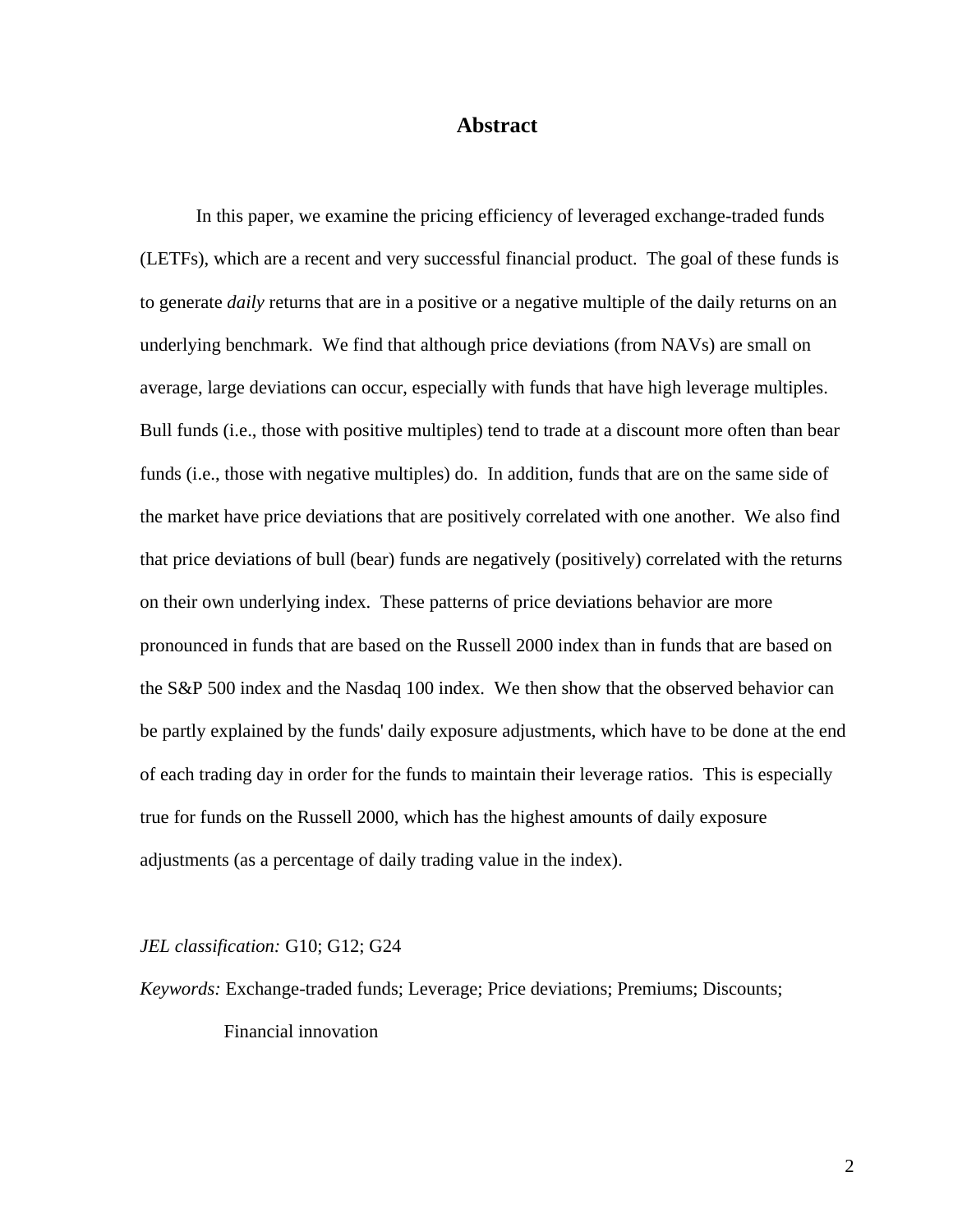# **1. Introduction**

 $\overline{a}$ 

 Leveraged exchange-traded funds (LETFs) are a recent and very successful financial product. Their goal is to generate *daily* returns that are in a positive or a negative multiple of the daily returns on an underlying benchmark. Since their introduction in the U.S. market in 2006, their total assets under management have now (May 2011) grown to approximately \$30 billion. There are now over 170 LETFs traded in the market with multiples of  $+2x$ ,  $+3x$ ,  $-2x$  or -3x. Their underlying benchmarks include equity indices, bond indices, currencies, commodities and real estate indices.

 LETFs have also started to receive attention from academics. A few published studies have derived the return dynamics of LETFs (Cheng and Madhavan (2009), Giese (2010), Jarrow (2010)). These papers show that due to the fact that a LETF maintains a constant leverage multiple through time, its compounded return will deviate from the underlying benchmark return multiplied by the stated multiple. The difference will depend on the path that the underlying benchmark takes during the holding period, which, in turn, depends on the volatility of the underlying benchmark return.

On the empirical side, Charupat and Miu (2011) looks at the price deviations and tracking ability of selected LETFs traded in the Canadian market.<sup>1</sup> They find that price deviations are small on average, but large ones are prone to occur. The behavior of price deviations is different between bull (i.e., those with a positive multiple) and bear LETFs (i.e.,

 $<sup>1</sup>$  Price deviations are defined as the differences between the funds' closing prices and their net asset values</sup> (NAVs). Accordingly, a premium (discount) occurs when the closing price is higher (lower) than the corresponding NAV. Tracking ability is defined as the funds' ability to match the stated multiples of the underlying index returns over various holding periods.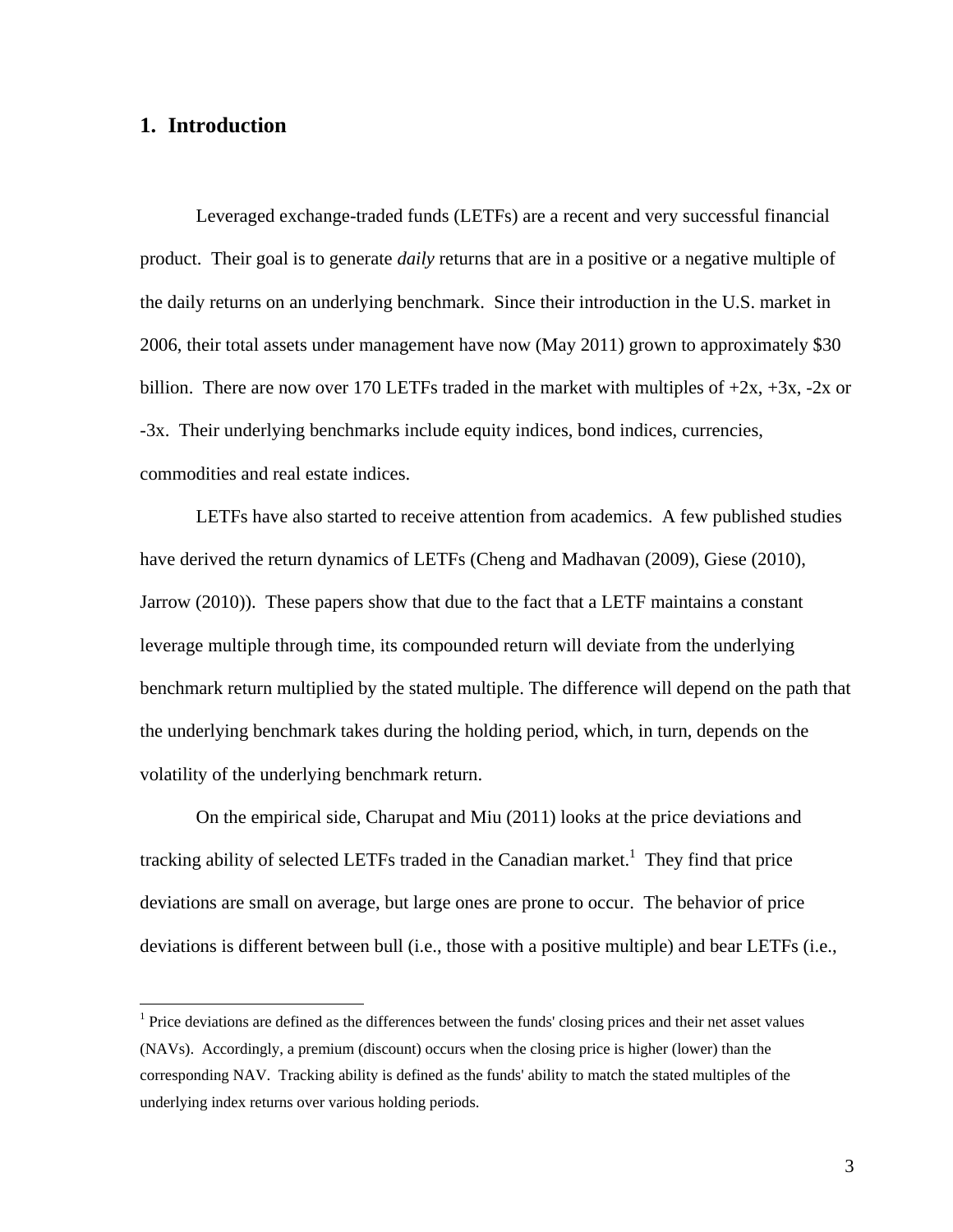those with a negative multiple). They also find that tracking errors of LETFs are small for short holding periods (up to a week), but become increasingly larger for longer horizons. That is, the longer the holding periods, the larger is the effect of compounding on LETFs' returns. Similar results are reported in Lu et al. (2009), who examine the tracking ability of twelve LETFs traded in the U.S. market. $2$ 

In this paper, we examine the trading characteristics and pricing efficiency of selected LETFs traded in the U.S. market. We concentrate on LETFs on three underlying indices – the S&P 500, the Nasdaq 100 and the Russell 2000. We choose these three indices because they are among the most-followed equity indices in the U.S. market. They all have well-established traditional (i.e., +1x) ETFs with large amounts of assets under management (AUM). More importantly, all the three indices have a full set of LETFs (i.e.,  $+2x$ ,  $-2x$ ,  $+3x$  and  $-3x$ ) and also an inverse (i.e.,  $-1x$ ) RTF on them. This enables us to compare the results to see whether the degrees of leverage affect the behavior of the premiums/discounts.<sup>3</sup>

Our findings are as follows. With respect to their trading characteristics, LETFs are traded mainly by short-term, retail traders with an average holding period of under six days, with the shortest being only marginally longer than one day. The average dollar values per trade are smaller for LETFs than for non-leveraged ETFs on the same side of the market, although the magnitude of the differences is generally less than proportional to the leverage ratios. In most cases, the values per trade of +3x and -3x LETFs are greater than those of their +2x and -2x counterparts.

 $\overline{a}$ 

<sup>&</sup>lt;sup>2</sup> In addition to these papers, there are a few others such as Avellaneda and Zhang (2009), Guedj et al. (2010), Trainor (2010) and Wang (2009). We will refer to them when appropriate.

<sup>&</sup>lt;sup>3</sup> In this paper, "ETFs" will refer to  $+1x$  or  $-1x$  exchange-traded funds, while "LETFs" will refer to exchangetraded funds that use leverage  $(i.e., +2x - 2x, +3x, -3x, etc.).$  In addition, the word "funds" will refer to both leveraged and non-leveraged ETFs.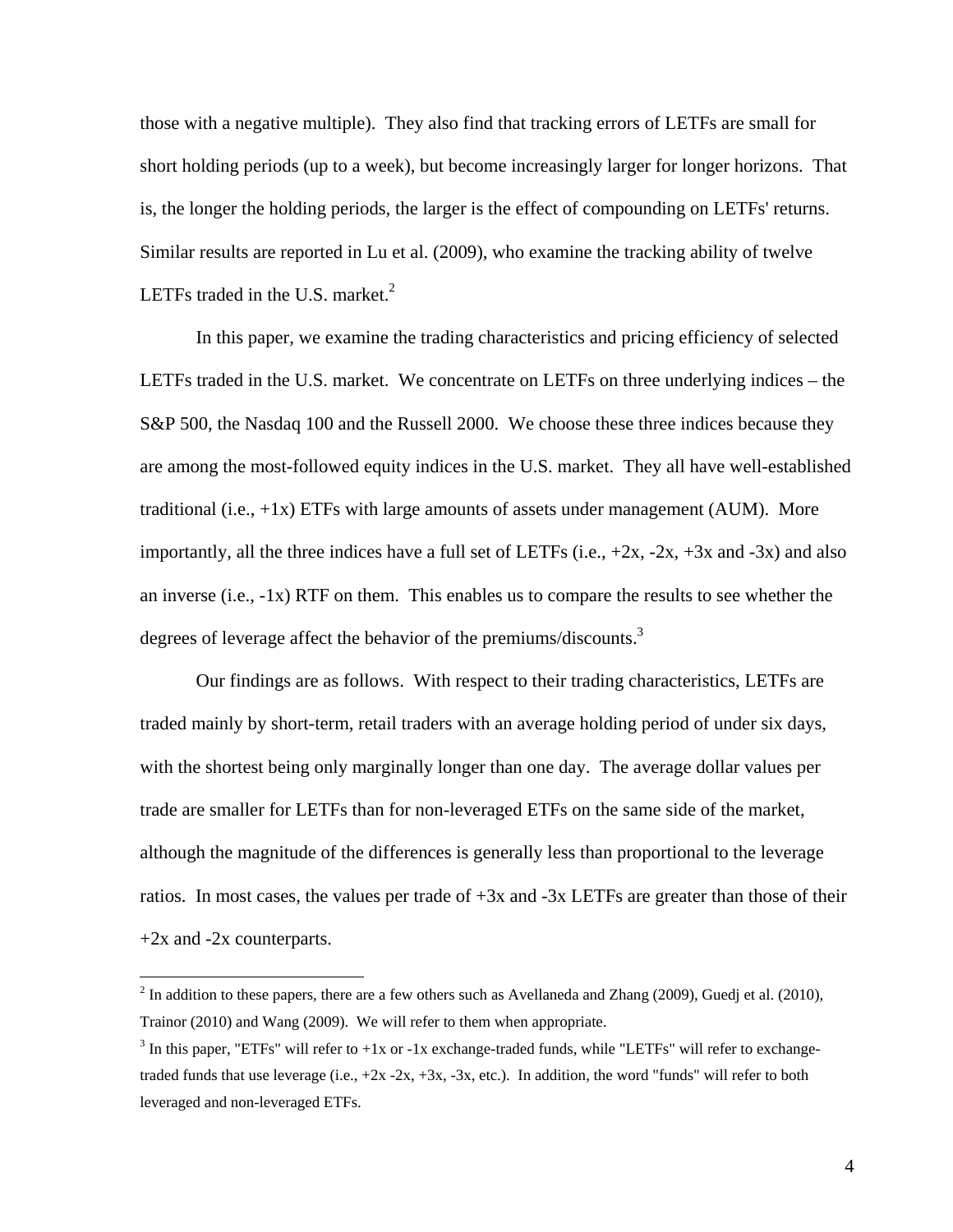With respect to their pricing, our results show that both LETFs and non-leveraged ETFs have price deviations (from NAVs) that, on average, are small and within transaction costs and bid-ask spreads. However, LETFs can sometimes have large premiums and/or discounts. The higher the leverage ratios, the more prone they are to large deviations.<sup>4</sup> In addition, there appears to be a difference between bull funds and bear funds in the behavior of their price deviations, with bull funds tending to trade at a discount more often than bear funds do.

Moreover, funds that are on the same side of the market have price deviations that are positively correlated with one another. That is, bull funds on the same underlying index tend to trade at a premium (or a discount) at the same time. The same is true for bear funds. As a result, bull and bear funds (on the same index) have price deviations that are negatively correlated with each other. Many of these correlations are strong, especially for funds on the S&P 500 index and the Russell 2000 index.

We also find that price deviations of bull (bear) funds are all negatively (positively) correlated with the returns on their own underlying index. That is, on days that the underlying index rises (which means bull funds are doing well), bull price deviations tend not to be as high as on days that the index declines. The reverse is true for bear funds. On days that the underlying index goes up (which means bear funds are doing poorly), bear price deviations tend to be higher than on days that the index decline. These correlations are strong for funds that are based on the Russell 2000 index, but not as strong for funds on the other two indices.

The behavior of price deviations that we observe is similar to, but less strong than, that reported by Charupat and Miu (2011) for the Canadian market. Charupat and Miu conjecture that the behavior could be the result of end-of-day trading (in the stocks comprising the

 $\overline{a}$ 

<sup>&</sup>lt;sup>4</sup> As will be discussed later, these large premiums/discounts do not necessarily imply pure, executable arbitrage opportunities. This is because of the creation/redemption rules that fund issuers impose (See Section 3).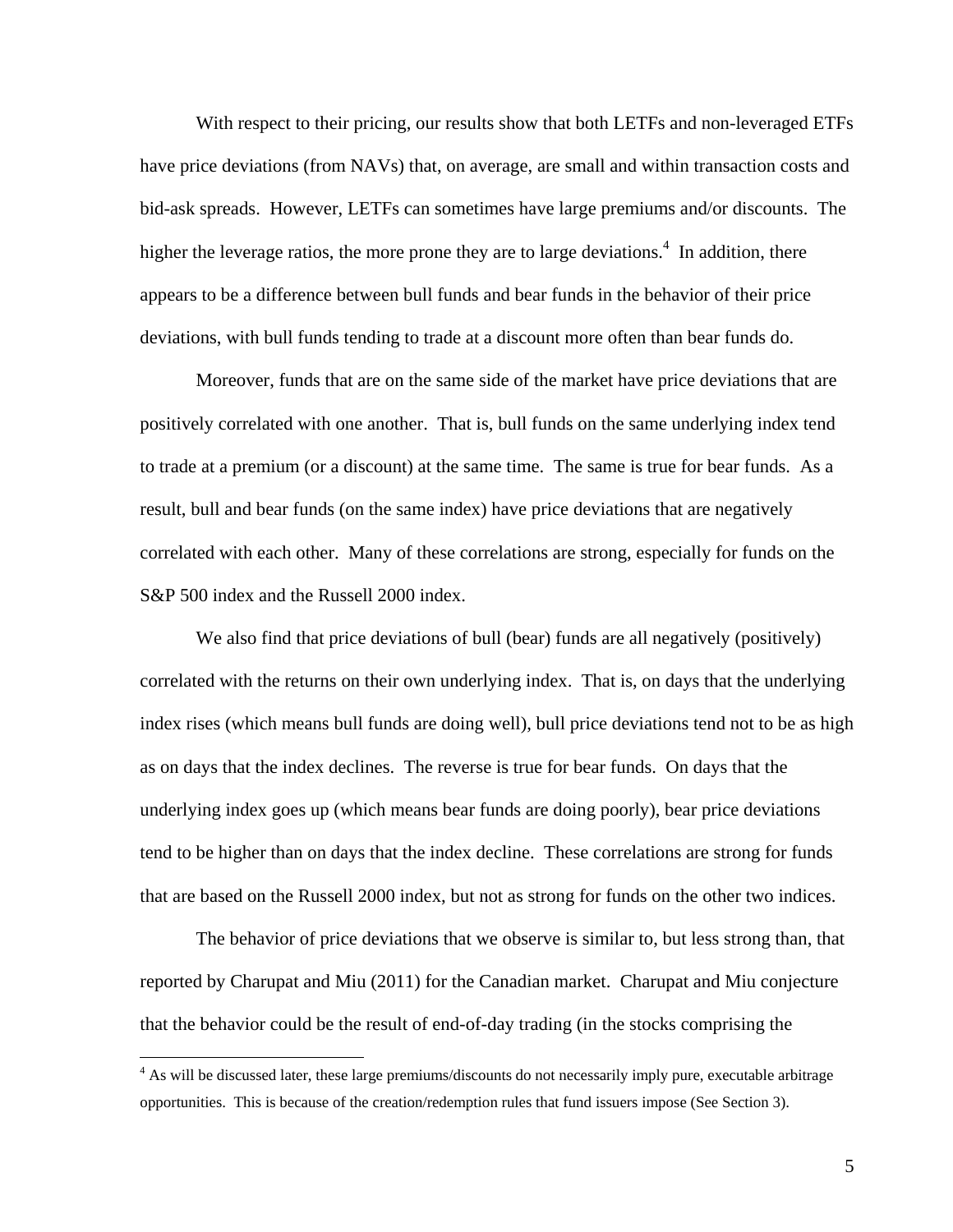underlying index) that every LETF has to do in order to adjust its exposure to maintain its leverage ratio. The concentration of these trading activities at the very last minutes of each trading day could substantially move the index's closing level in a very short period of time, and thus amplify price deviations even if there is minimal non-synchronization in observations (More discussion in Section 4).

We test this conjecture in two ways. First, we show that the observed behavior of price deviations did not exist before LETFs were introduced. Secondly, we show that there is a statistically significant relationship between price deviations and end-of-day exposure adjustments (as a percentage of daily index trading value). However, exposure adjustments can only partly explain the variation in price deviations. Accordingly, we conclude that our results can only provide partial support for the conjecture.

The paper is organized as follows. In Section 2, we describe our sample. In Section 3, we measure the pricing efficiency of LETFs and their non-leveraged counterparts. Section 4 investigates the behavior of the observed price deviations. Section 5 concludes the paper.

## **2. Sample Description**

 Our sample consists of three sets of funds. In each set, there are six funds (i.e., three pairs) that are based on the same underlying index. The first pair consists of a bull and a bear non-leveraged ETFs (i.e.,  $+1x$  and  $-1x$ ). The second pair is a  $+2x$  and a  $-2x$  LETFs, while the third pair is a  $+3x$  and a  $-3x$  LETFs. The three underlying indices are S&P 500, Nasdaq 100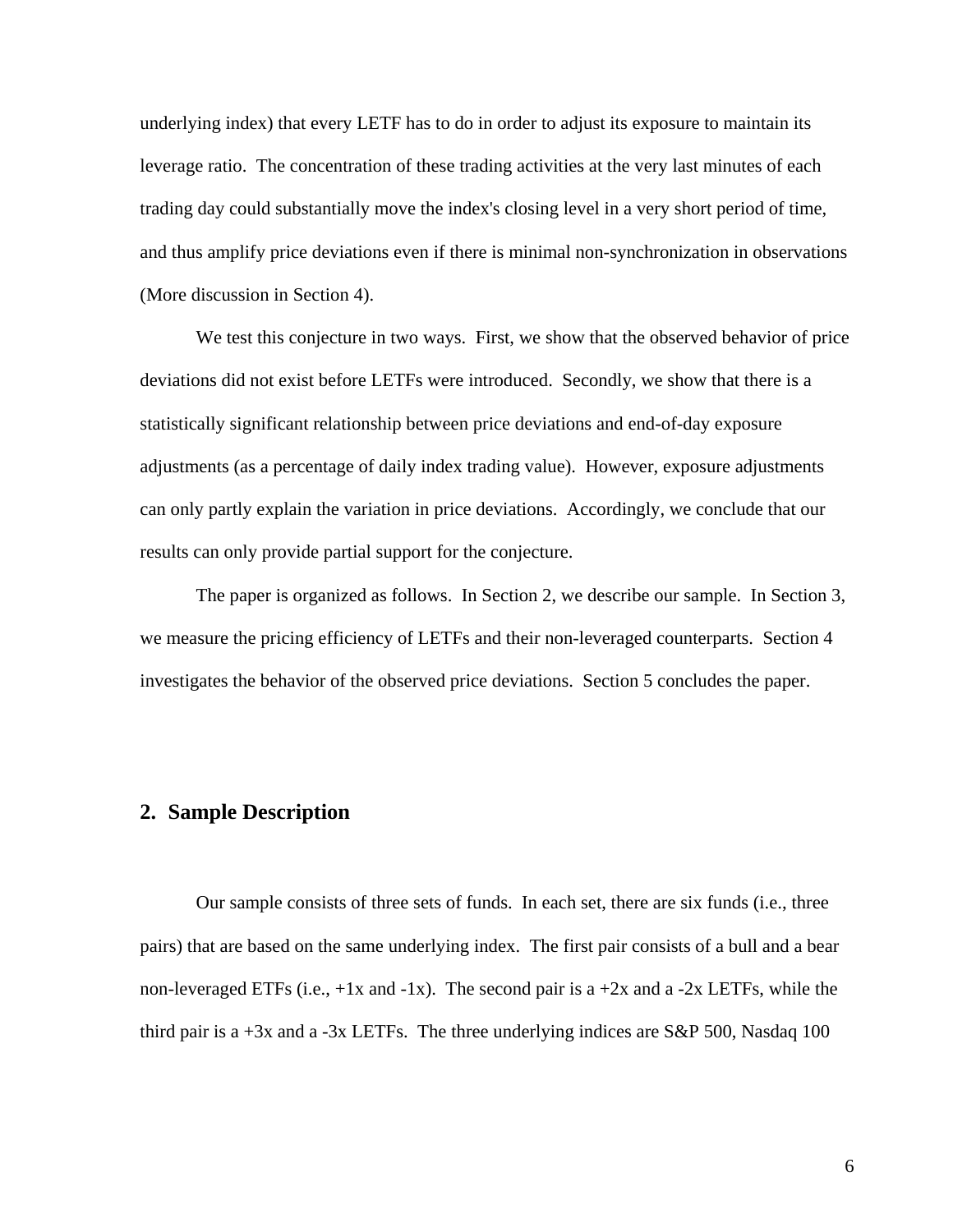and Russell 2000. The names and description of the funds (eighteen in total) are shown in Table 1.

 The sample was chosen based on two primary reasons. First, the three underlying indices are among the most-followed equity indices in the U.S. market. They all have wellestablished traditional  $(+1x)$  ETFs with large amounts of assets under management (AUM). At the end of 2010, the AUM of the three  $+1x$  ETFs range from \$18.4 billion (iShares Russell 2000) to \$90.9 billion (SPDR S&P 500).<sup>5</sup> This ensures a substantial degree of familiarity in the underlying indices among investors. It should also generate trading interest in their LETFs, which ensures reasonable liquidity of their trading on the exchanges. Secondly, all the three indices have a full set of LETFs (i.e.,  $+2x$ ,  $-2x$ ,  $+3x$  and  $-3x$ ) and an inverse (i.e.,  $-1x$ ) on them. This allows us to compare the results to see whether the degrees of leverage affect the behavior of the premiums/discounts.

 In case there are competing ETFs and/or LETFs on the same index, we choose the one with the highest value of AUM as of December 31, 2010. Again, this is to ensure that we pick the most liquid funds for our tests. For example, there are three  $+1x$  ETFs on the S&P 500 index (i.e., SPDR, iShares and Vanguard). We choose SPDR for our sample because its AUM are the highest (i.e., over 3 times the combined AUM of the other two ETFs). Similarly, there are two  $+2x$  (and also two  $-2x$ ) LETFs on the S&P 500. The ones in our sample have higher AUM.

 The total AUM of the twelve LETFs in our sample are \$8.2 billion, which represents approximately 28% of the total AUM of all LETFs in the U.S. market. The largest one in the

 $\overline{a}$ 

 $<sup>5</sup>$  Indeed, SPDR S&P 500 is the largest exchange-traded funds (of any kind) in the U.S. market. The other two</sup> +1x ETFs in the sample are in the top 10 largest ETFs in terms of AUM.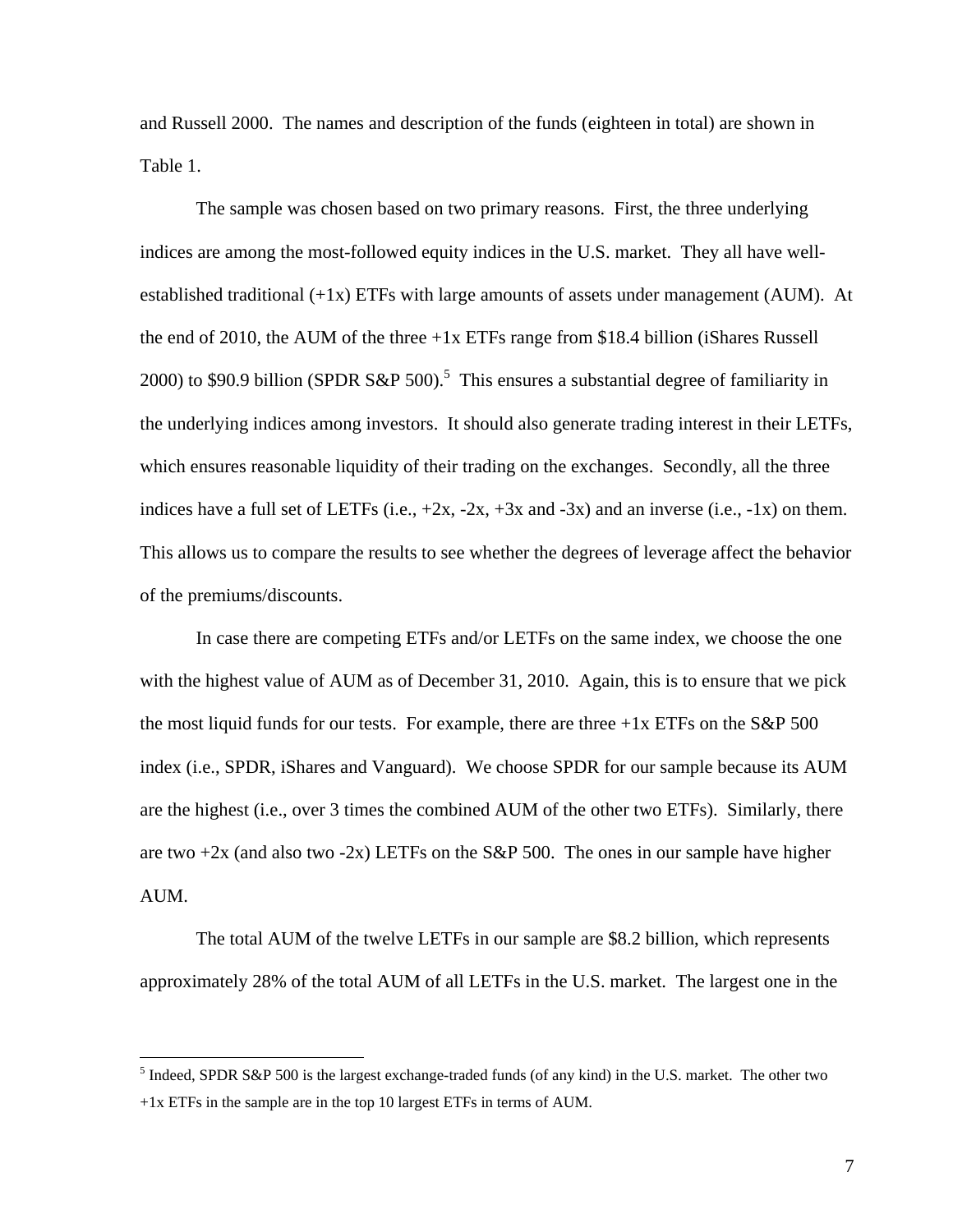sample is ProShares UltraShort S&P 500 (SDS) with AUM of about \$2.7 billion, while the smallest one is ProShares UltraPro Shot QQQ (SQQQ) with AUM of \$53 million.

 Table 1 also displays the average dollar values per trade based on transactions in the month of December 2010. While the average dollar values per trade are smaller for LETFs than for non-leveraged ETFs on the same side of the market, the magnitude of the differences is generally less than proportional to the leverage ratios. In other words, LETF investors have, on average, greater investment exposure to the underlying indices than non-leveraged-ETF investors do (after taking into account the leverage ratios). In addition, in all but one cases, the values per trade of  $+3x$  and  $-3x$  LETFs are even greater than those of their  $+2x$  and  $-2x$ counterparts. Based on these numbers, it appears that the clienteles of LETFs and nonleveraged ETFs are different, and that LETFs with different leverage ratios attract different groups of investors.

 Finally, the last column of Table 1 displays the average holding periods for the funds in our sample. These averages are obtained through the following steps. First, we divide the number of outstanding shares in a month by the number of shares traded in that month. This ratio is the holding period for that month (expressed in terms of months). We then multiply this ratio by 30 to express the period in terms of days. Finally, we average these ratios over the twelve months of  $2010$ . We caution, however, that this method of calculation, while common in the literature, does not distinguish between active traders (e.g., market makers and

<sup>&</sup>lt;sup>6</sup> Reported trading volumes of securities traded on NASDAQ have historically been overstated relative to NYSE securities. This is due to the fact NASDAQ operates as a dealer market, while the NYSE is an auction market. In our sample, all but three funds are traded on the NYSE-Arca system. The three exceptions are QQQ, TQQQ and SQQQ. We do not make any adjustment to their reported volumes, as it is unclear what the adjustment factor should be (See Anderson and Dyl (2005, 2007). As a result, the holding periods that we calculate for the three funds may be understated.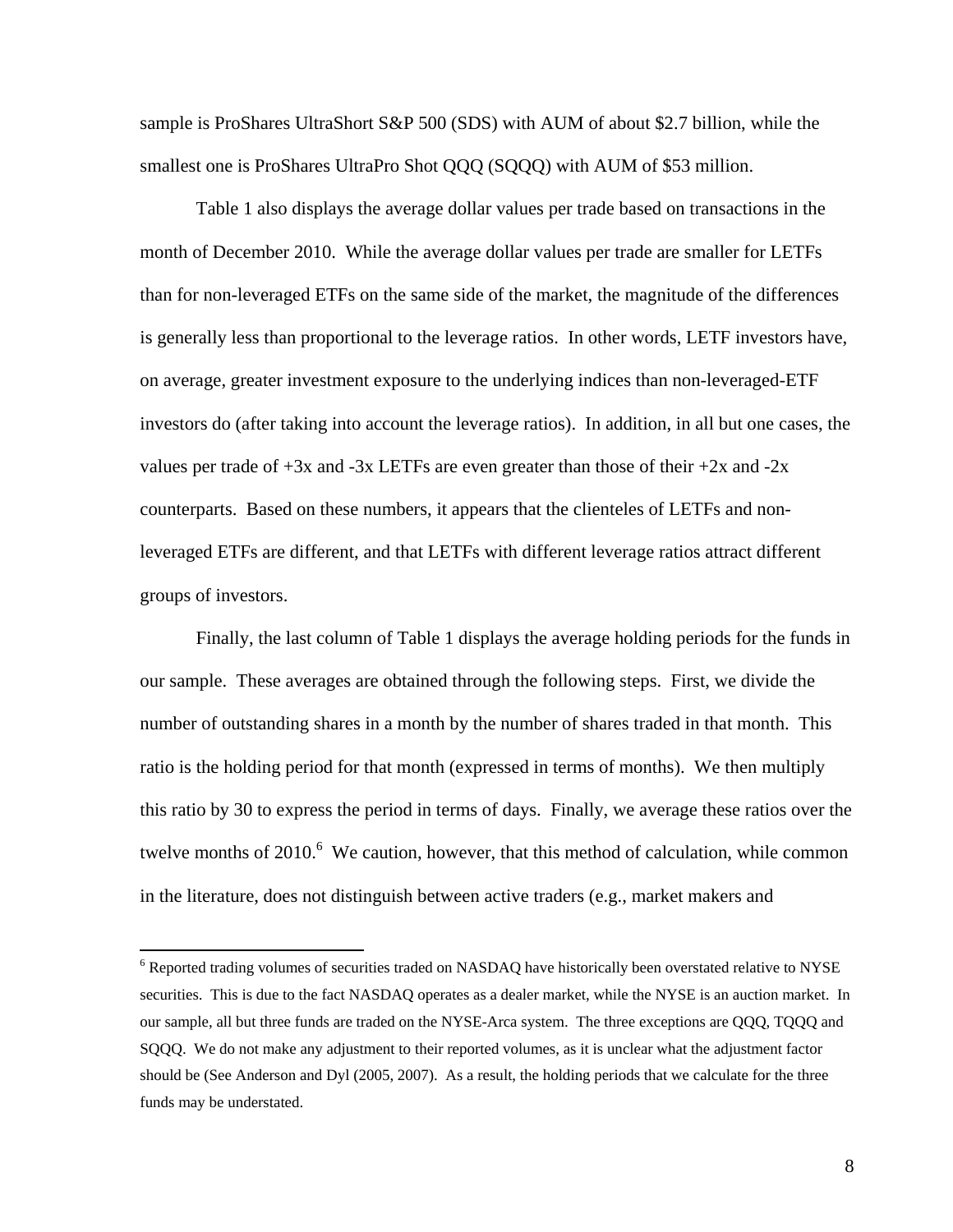arbitrageurs) and inactive traders (e.g., retail investors). The resulting numbers are the averages across both types of traders.

 The holding periods for LETFs are generally very short. All of the LETFs in our sample have average holding periods of less than six days, with the shortest being only marginally longer than one day. The short holding periods for LETFs are not surprising. As has been shown in the literature (Cheng and Madhavan (2009), Giese (2010) and Jarrow (2010)), LETFs' compounded returns over any holding period longer than one day will deviate from the underlying benchmark return multiplied by the stated multiple (See also an example in Section 4 below).<sup>7</sup> This is due to the fact that these leveraged funds rebalance the dollar amount of leverage daily in order to maintain a constant leverage ratio from one day to the next. The more volatile the underlying index and/or the higher the leverage ratio, the larger will be the tracking errors due to rebalancing. (See Section 4 for our empirical investigation of the tracking errors.) In order to avoid tracking errors, investors should only hold LETFs for a short period of time. Our finding here suggests that *on average*, LETF investors are aware of the risk and they limit the holding periods accordingly. $8$ 

What surprises us, however, is that the holding periods of the  $+1x$  ETFs in our sample are also very short. They range from 4.81 days (SPY) to 7.40 days (QQQ), which are much shorter than should be expected for a product that appeals to long-term investors. While there is no doubt that these ETFs are held by a lot of buy-and-hold investors, we believe that the

 $\overline{a}$ 

 $7$  This fact is also emphasized in the funds' prospectuses.

 $8$  Guedj et al (2010) estimate the holding periods of four LETFs (two bulls and two bears, none of which is the same as those in our sample). The estimated holding periods range from 5.3 days to 22.7 days. We caution, however, that their numbers and our numbers are not directly comparable. This is because they use a different estimation method and also a different data period. Since their data come from a period earlier than ours, it is possible that traders gradually learnt about the risk of holding LETFs for a long period of time, and so subsequently adjusted their trading behavior accordingly.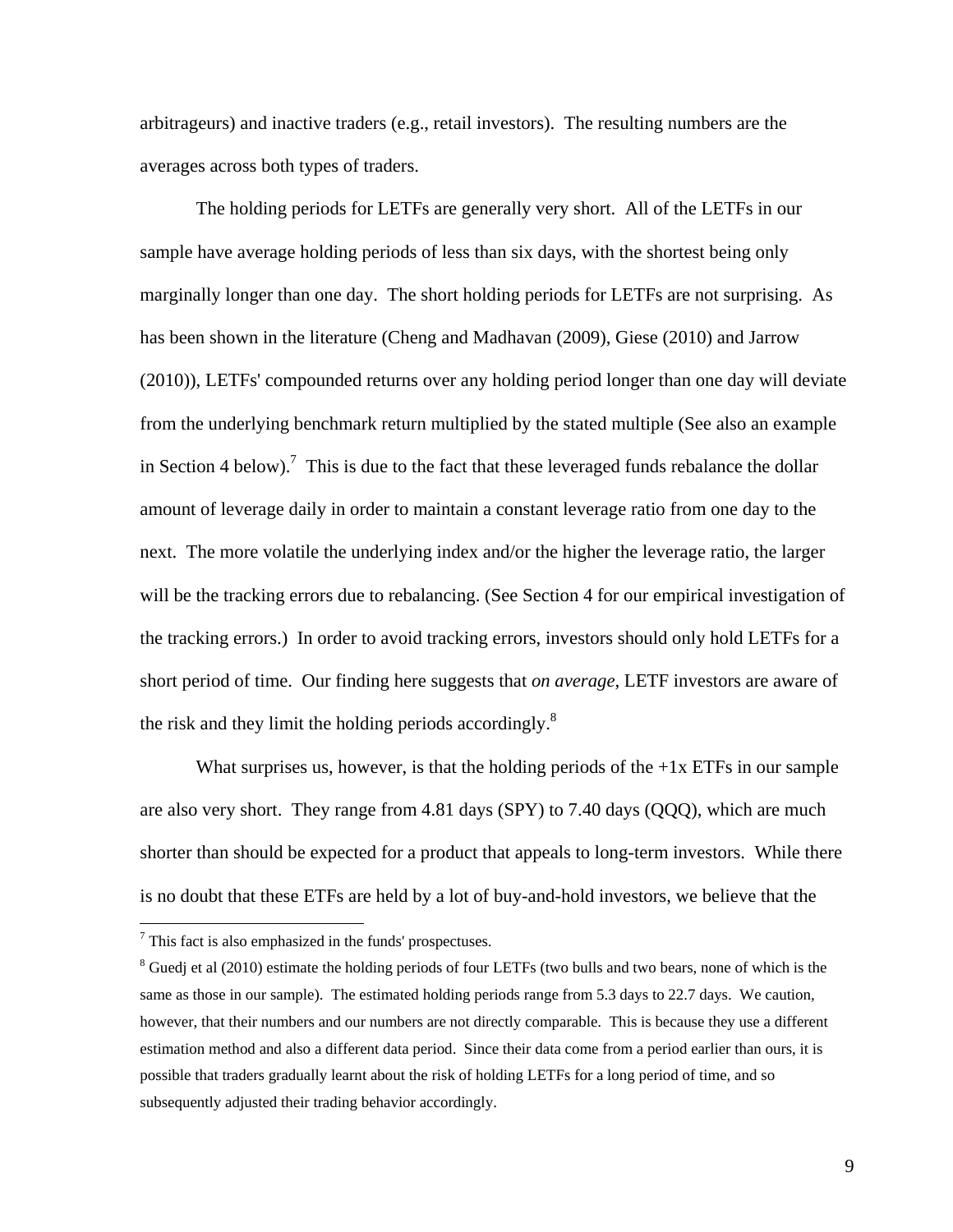short holding periods are caused by arbitrageurs and/or active traders who use the ETFs to speculate on macroeconomic or market/sector-wide trends. For this speculative purpose, ETFs are preferred to mutual funds because ETFs are traded on stock exchanges and have no shortterm trading fees (which several mutual funds have). The fact that the three  $+1x$  ETFs in our sample are all based on broad indices and have very liquid markets, makes them appealing to speculators. Finally, we note that for all but one pairs of funds, the average holding period for the bull fund is shorter than that of its bear counterpart.

# **3. Pricing Efficiency**

For all ETFs and LETFs, we define the daily price deviations as:

$$
\pi_t^j = \frac{P_t^j - NAV_t^j}{NAV_t^j} \times 100,\tag{1}
$$

where  $P_t^j$  is the closing price of fund *j* on day *t* and  $NAV_t^j$  is the net asset value (NAV) of the fund on the same day. Accordingly,  $\pi_t^j$  is the price deviation (in percentage term) observed on fund *j* on day *t*. If  $\pi_t^j$  is positive (negative), it is a premium (discount).

 Market prices of an exchange-traded fund are kept in line with the fund's NAVs through the fund's creation and redemption process. The process enables certain traders (known as authorized participants) to buy (i.e., create) and sell (i.e., redeem) fund units in large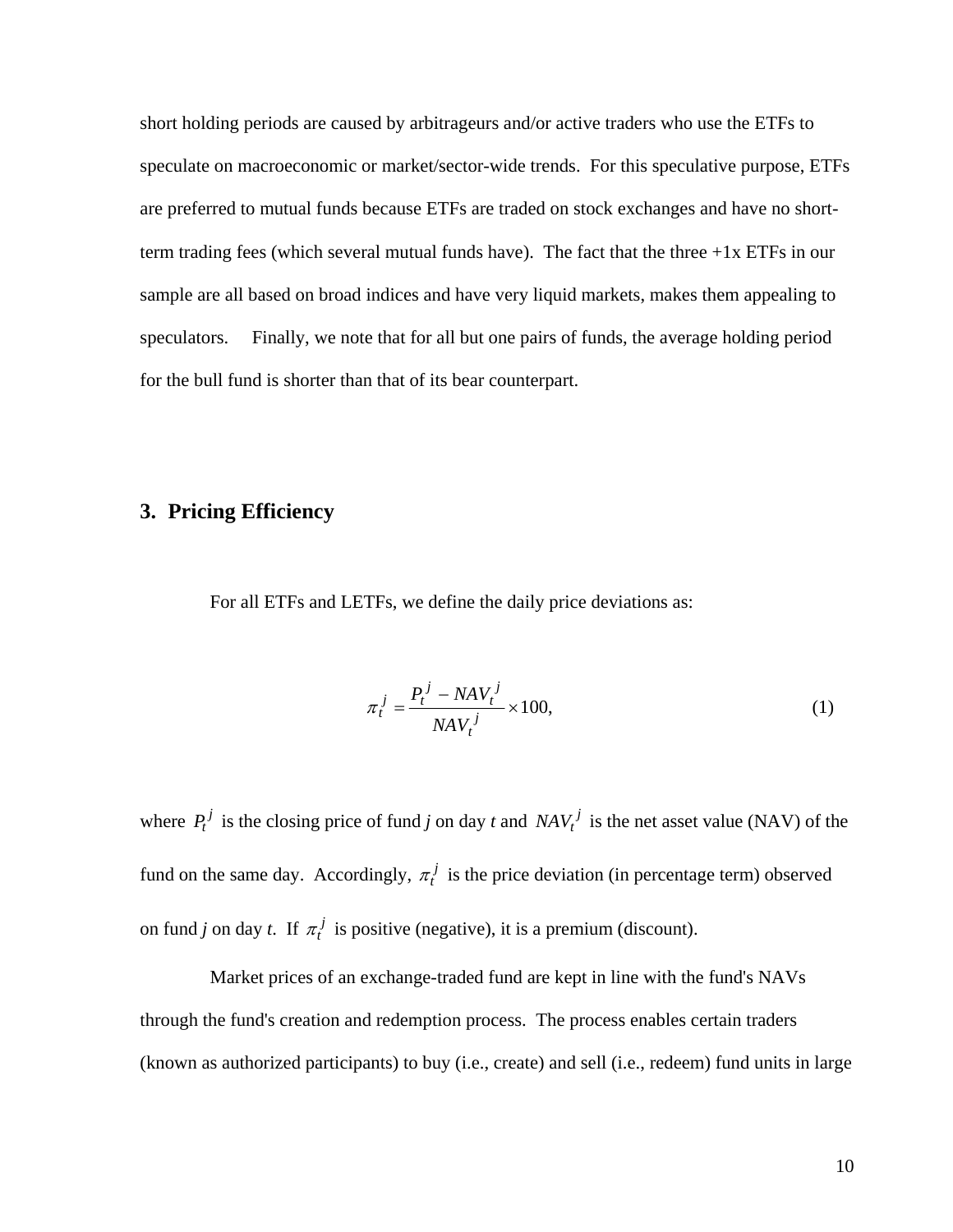blocks directly with the fund issuer (or sponsor) at the NAV. $9$  The process establishes an arbitrage relationship between price and NAV. If, for example, the fund's market price is below its NAV, traders can buy fund units, redeem them for the NAV and capture the difference (minus transaction costs and imposed fees)

The creation and redemption process for non-leveraged (i.e.,  $+1x$ ) ETF is typically different from that for LETFs and  $-1x$  ETFs. For the vast majority of  $+1x$  ETFs traded in the U.S. market (including the three in our sample), creation and redemption are done in kind. That is, authorized participants buy fund units by giving the fund issuer a basket of securities specified by the issuer (usually one that approximates the holdings of the fund). The reverse occurs when they redeem fund units.

 In contrast, LETFs and -1x ETFs mainly use an in-cash process. That is, blocks of fund units are exchanged for cash. This process is used because LETFs and -1x ETFs usually do not hold the securities in the underlying indices. Rather, they generate their returns primarily by using derivatives on the underlying benchmarks such as total return swaps and futures contracts.

 It should be noted that arbitraging between price and NAV may not be immediate and can involve a certain degree of risk. This is because fund issuers may require creation/redemption orders to be submitted prior to the end of a trading day in order for the orders to be executed at that day's NAV (which is determined at the end of a trading day). In such a case, arbitragers will have to hedge the price risk (e.g. by using futures contracts on the underlying index). $10$ 

<sup>10</sup> The creation/redemption requirements can differ from one fund company to another. For example, according to the document entitled "Statement of Additional Information" by ProShares Trust, creation/redemption orders

Typically, a block (or creation unit) consists of between 50,000 and 75,000 fund shares.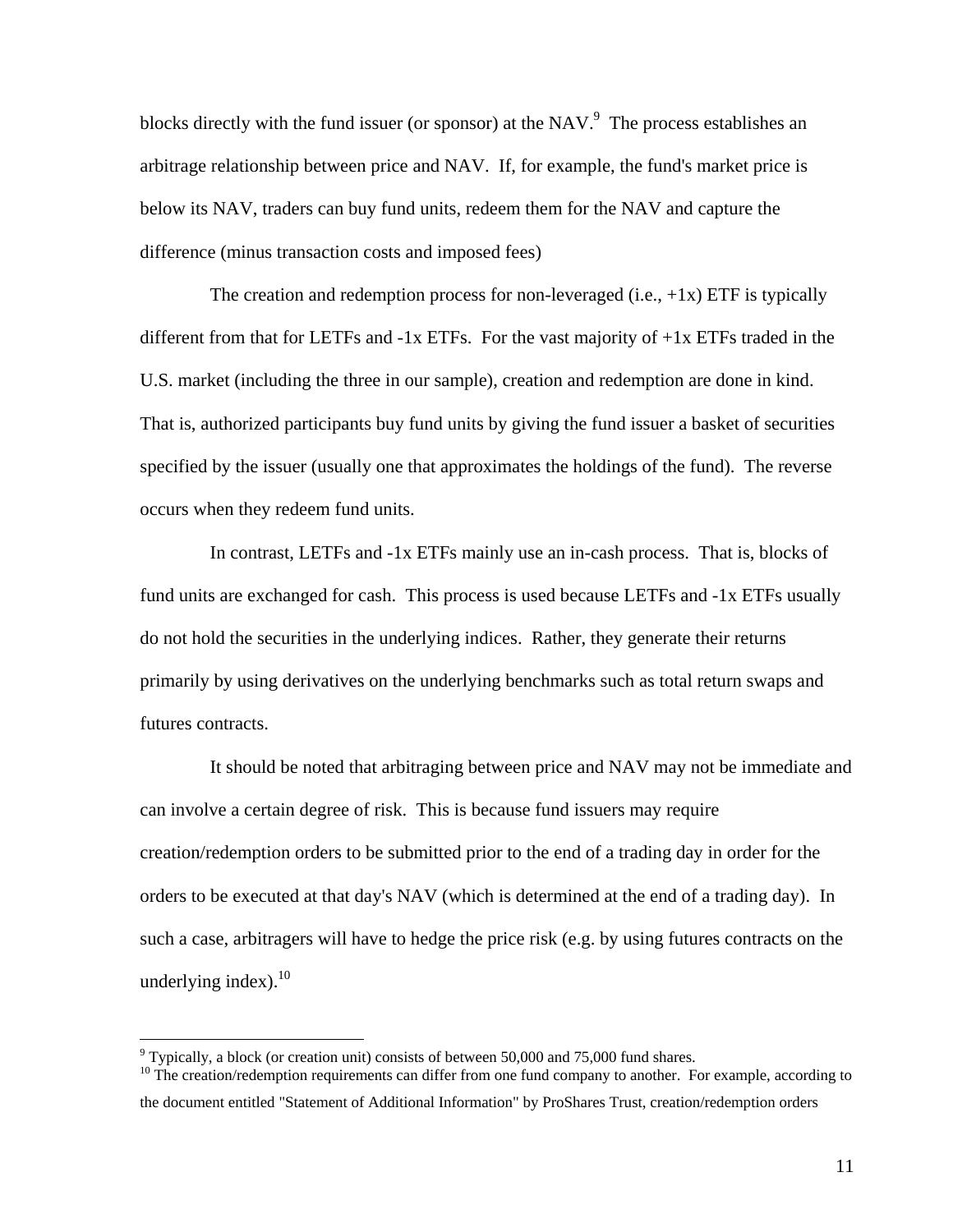Previous studies have examined the pricing efficiency of +1x ETFs. These include Ackert and Tian (2000, 2008); Chu and Hsieh (2002) and Engle and Sarkar (2006). They find that price deviations are generally small on  $+1x$  ETFs with domestic underlying indices. In contrast, +1x ETFs with international underlying indices often have large and positive premiums. However, the observed premiums are still mostly within transaction costs and so arbitrage is not likely.

 To our knowledge, the pricing efficiency of LETFs and -1x ETFs in the U.S. market has not been documented before. In the Canadian market, Charupat and Miu (2011) measure the price deviations of  $+2x$  and  $-2x$  LETFs (Triple-leverage LETFs are not available there.). They find that on average, deviations are small. However, large premiums and large discounts are not uncommon. In addition, the behavior of price deviations is different between the  $+2x$ (i.e., bull) and the -2x LETFs (i.e., bear) on the same underlying index. Bear LETFs trade at a premium (i.e., positive deviation) more often than bull LETFs do. As a result, the average price deviations on bear LETFs are greater than the average price deviations on bull LETFs.

 Moreover, they report that the price deviations of bull (bear) ETFs are negatively (positively) correlated with the returns on their underlying indices. They point out that the observed correlations are consistent with the argument that the end-of-day rebalancing of the funds' exposures increases trading volume and market volatility at the close of a trading day (see Section 4.2 for detailed discussion of the possible impact of end-of-day rebalancing on price deviations).

submitted by phones or other electronic means must be received by 15:30 of a trading day in order to receive that day's NAV. In contrast, Direxion set the cutoff time at 16:00.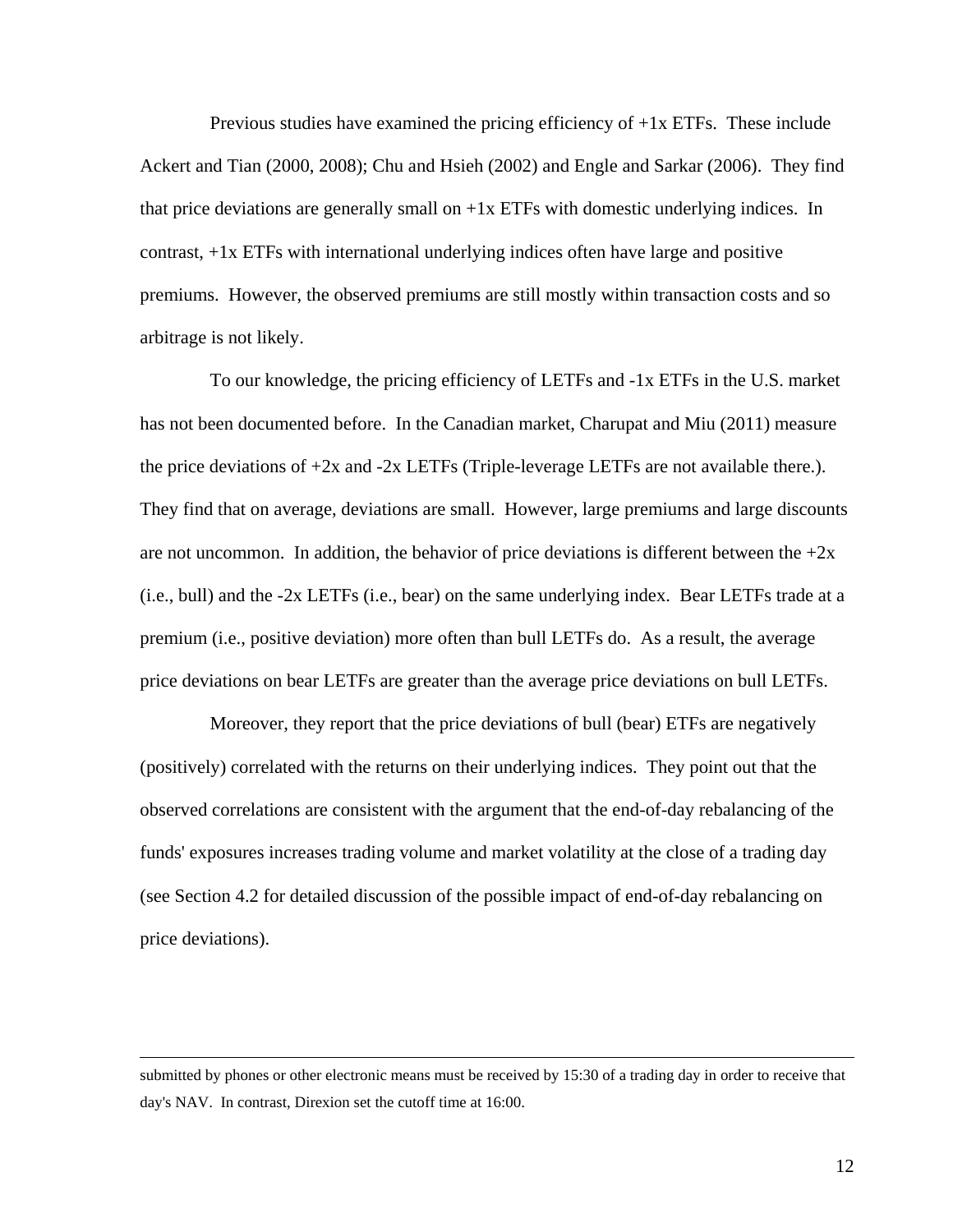#### *3.1. Results*

 $\overline{a}$ 

The price deviations are calculated using data on closing prices and NAVs obtained from the Center for Research in Security Prices (CRSP). In order to compare the results within each set of funds, we use the same data period for the funds in each set. In other words, the length of the sample period for each set is determined by the ETF or LETF that was most recently introduced in that set (See Table 1 for their listing dates).

The results are presented in Panels  $A - C$  of Table 2. For all ETFs and LETFs in the sample, the average price deviations are small (not exceeding 0.10% of NAVs). The only exception is TNA (i.e.,  $+3x$  LETF on Russell 2000), which is  $-0.13\%$ . While many of these averages are significant in the statistical sense, they are within or close to the bid-ask spreads and transaction costs.<sup>11</sup>

 There are several patterns that are generally consistent across the three sets of funds. First, all bull funds (i.e.,  $+1x$ ,  $+2x$  and  $+3x$  funds) have negative average price deviations (i.e., discounts). With only one exception (i.e.,  $TQQQ -$  the  $+3x$  LETF on Nasdaq 100), the higher the bull funds' leverage, the deeper the discounts they have. In contrast, all except one bear funds trade on average at premiums. The only exception is SDS (i.e., -2x on S&P 500). Also, in general, the higher the bear funds' leverage, the larger the premiums they have.

Secondly (and as a related matter), for each pair of funds, the average price deviation is lower (i.e., being more negative or less positive) for the bull fund than for the bear fund. This is true for all pairs of funds regardless of the underlying index and the leverage ratios.

<sup>&</sup>lt;sup>11</sup> We calculated the average bid-ask spreads using daily closing bid and closing ask prices over the sample period. The average spreads, as percentages of closing mid prices, range from 0.0082% (for SPY) to 0.1402% (for TZA), with fourteen out of the eighteen funds in the sample having average spreads of less then 0.10%.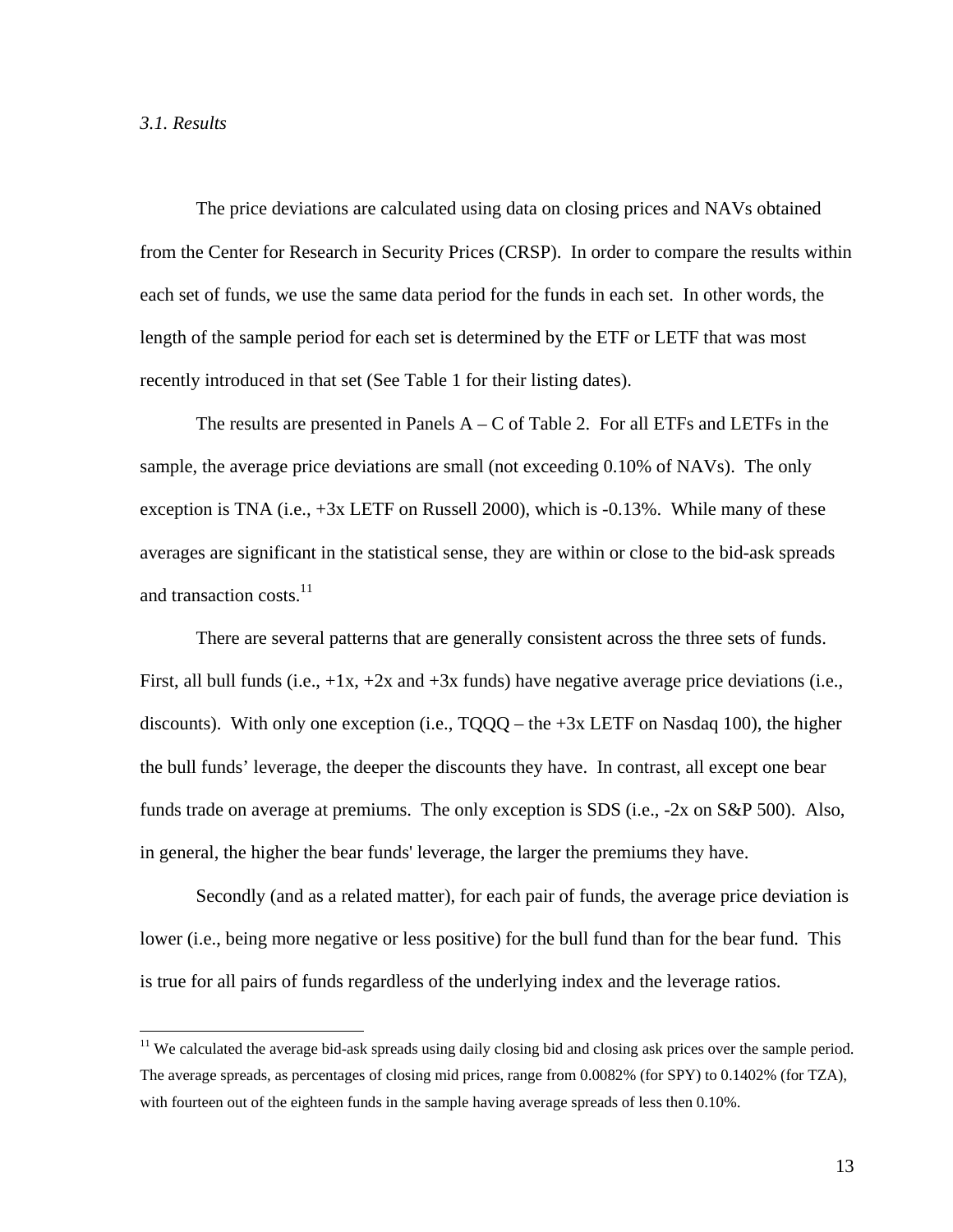Both of the above patterns are consistent with the fact that bear funds tend to have positive price deviations (i.e., premiums) more often than their bull counterparts do (columns 8 and 9 of Table 2). This is true for all pairs of funds. The results of Wilcoxon tests (not shown) indicate that there are indeed statistically significant differences in the distributions of price deviations between bull and bear funds for all pairs.

Finally, the higher the fund's leverage, the larger is the variation of their price deviations. In other words, funds with higher leverage ratios are more prone to having large premiums or discounts than funds with lower leverage ratios. This is evidenced by the fact that for all underlying indices, both the standard deviations of price deviations and the gaps between the values of the  $5<sup>th</sup>$  and  $95<sup>th</sup>$  percentiles are increasing in the funds' leverage ratios (when comparing among the funds on the same side).

This last pattern is consistent with Engle and Sarkar's (2006) argument that the volatility of price deviations is related to the volatility of the underlying NAV. As shown in the last column of Table 2, the volatilities of the funds' NAVs are approximately proportional to the funds' leverage ratios. This results in the observed relationship between leverage ratios and the volatility of price deviations.

In summary, our results show that both leveraged and non-leveraged ETFs have price deviations (from NAVs) that, on average, are small and within transaction costs and bid-ask spreads. However, leveraged funds are prone to having large premiums and/or discounts (that exceed the bid-ask spreads and transaction costs). The higher the leverage ratios, the more prone they are. However, due to the funds' creation/redemption rules, which can require creation/redemption orders to be submitted before the transaction price (i.e., the end-of-day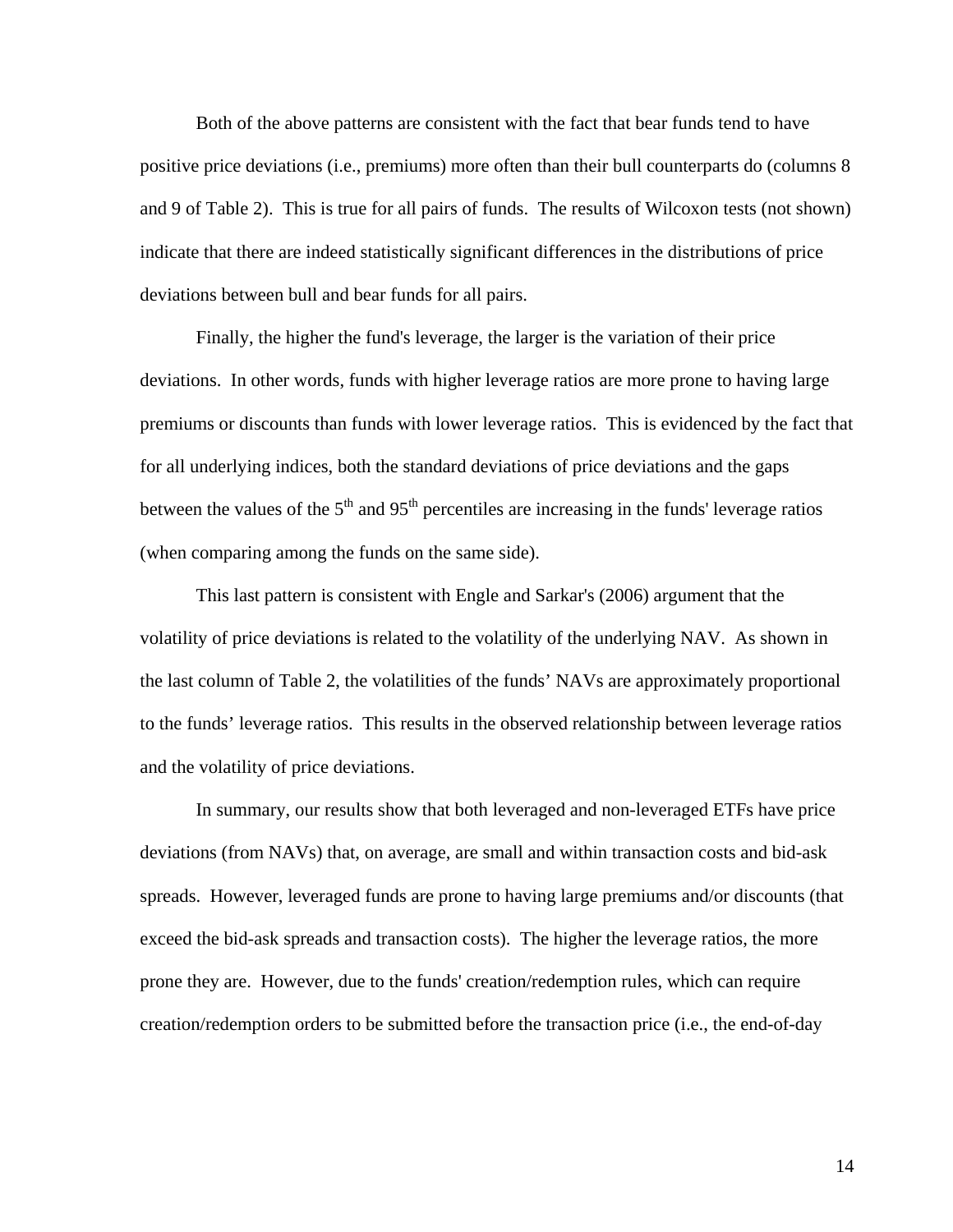NAV) is known, arbitraging between prices and NAVs may not be straightforward and can entail risk.

In addition, there appears to be a difference between bull funds and bear funds in the behavior of their price deviations, with bull funds tending to trade at a discount more often than bear funds do. We will investigate these behaviors further in the next subsection.

#### *3.2. Behavior of Price Deviations*

The results in the previous subsection suggest that there is a difference in the behavior of price deviations between bull and bear funds. To investigate further, we calculate the correlations of price deviations of the funds that are based on the same underlying index. The results are displayed in Table 3.

We can see that funds that are on the same side of the market have price deviations that are positively correlated with one another. That is, bull funds on the same underlying index tend to trade at a premium (or a discount) at the same time. The same is true for bear funds. As a result, bull and bear funds (on the same index) have price deviations that are negatively correlated with each other. That is, when bull funds trade at a premium, bear funds will tend to trade at a discount. All of these correlations are significantly different from zero at the 1% level. Many of them are strong, with absolute values greater than 0.50. This is especially true in Panels A (S&P 500) and C (Russell 2000).

The observed correlations suggest that price deviations may be driven by some common factors. To investigate this, we calculate the correlations between price deviations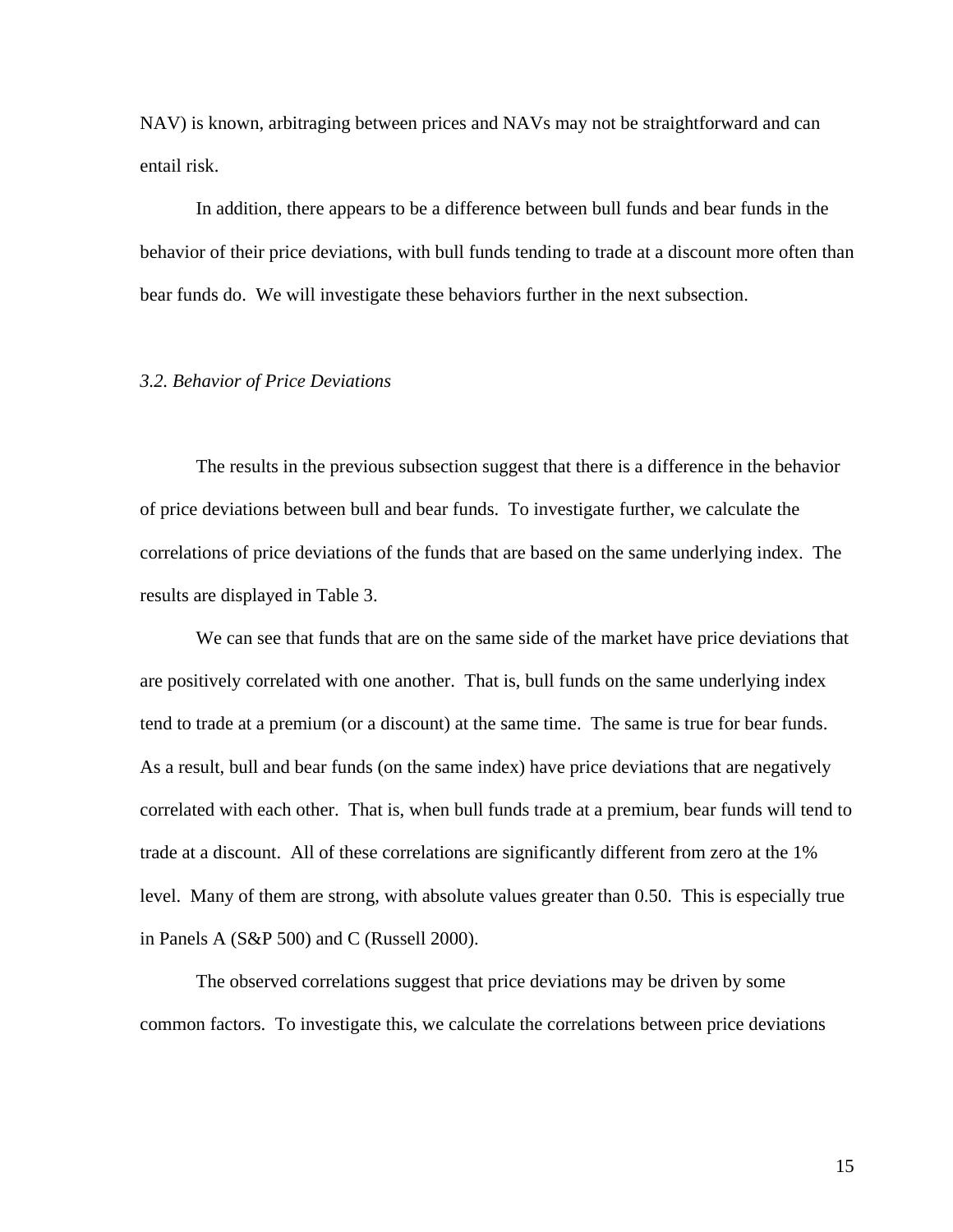and the underlying index returns. The results are shown in the last column of each Panel in Table 3.

For bull funds, their price deviations are negatively correlated with the underlying index returns. The correlations are significantly different from zero at the 1% level, except for QQQ (i.e., the +1x fund on Nasdaq 100), which is significant at the 5% level. Note, however, that the correlations are not particularly strong (i.e., less than 0.30). The exceptions are as the +3x fund on the Nasdaq 100 (in Panel B) and all bull funds that are based on the Russell 2000 index (in panel C). Our interpretation of this result is that on days when the underlying index does well, bull funds (which also do well on such days) have a slight tendency to trade at a discount. On the other hand, on days when the underlying index falls, bull funds (which also do poorly on such days) tend slightly to trade at a premium.

For bear funds, their price deviations are positively correlated with the underlying index returns. The correlations are significantly different from zero at the 1% level, except for SH (i.e., the  $-1x$  fund on S&P 500), which is insignificant, and PSQ (i.e., the  $-1x$  fund on Nasdaq 100), which is significant at the 5% level. As before, the correlations are not very strong. This implies that on days when the underlying index rises, bear funds (which do poorly on such days) have a small tendency to trade at a premium. On the other hand, on days when the underlying index drops, bear funds (which do well on such days) tend to trade at a discount.

To gain a further insight into the relationship between price deviations and the underlying index returns, we calculate average price deviations conditional on the direction of the underlying index. The results, displayed in Table 4, are consistent with what the correlations in Table 3 suggest. As the numbers show, price deviations behave differently between the days when the underlying indices go up and the days they drop. For all bull funds,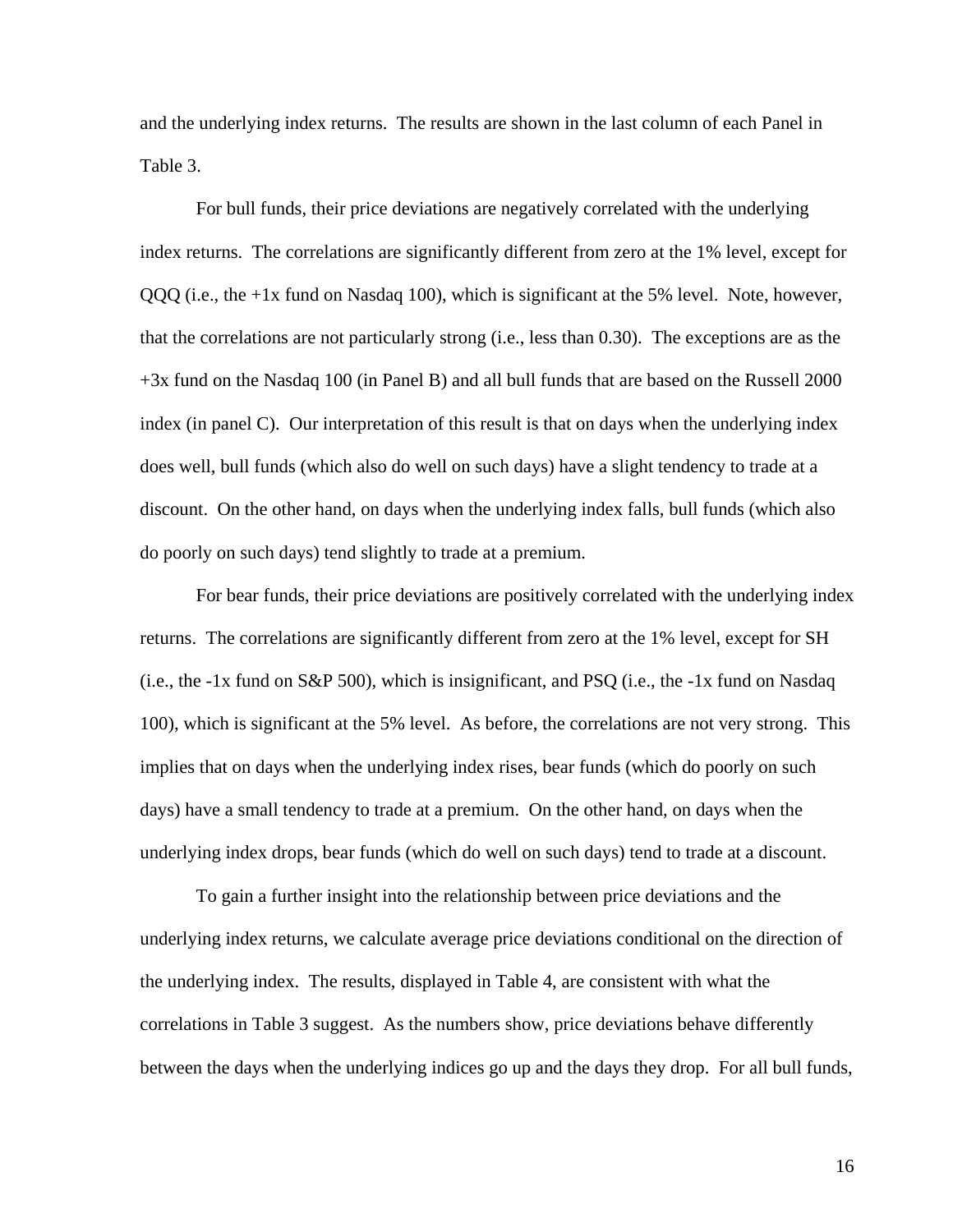average price deviations are negative on the "up" days, and positive (or only marginally negative) on the "down" days. On the other hand, all bear funds have average price deviations that are positive (i.e., premiums) on the "up" days, and negative (i.e., discounts) on the "down" days. The pattern is very pronounced for funds on the Russell 2000 index in Panel C. A Wilcoxon-Mann-Whitney test confirms the differences in the distributions of premiums between the "up" and "down" days for all funds.

## **4. Possible Explanations for the Observed Behavior of Price Deviations**

In this section, we examine two possible reasons for the observed behavior of price deviations. The first reason is based on trader behavior and bid-ask spreads, while the second reason involves the end-of-day trading activity from LETFs' exposure adjustments.

#### *4.1. Trader Behavior and the Bid-Ask Spreads*

As reported in Table 1, almost every fund in our sample has a very short holding period (i.e., generally only a few days). This indicates that there are many short-term traders and/or day traders who trade these funds. To realize their profits, these traders will want to sell their holdings on days that the funds make money. That is, they will sell bull (bear) funds on days that their underlying index goes up (down). If these sale orders are submitted close to or at the end of those days, the closing prices will be the bid prices, and thus the measured price deviations for both bull and bear funds will be downwardly biased by half of the bid-ask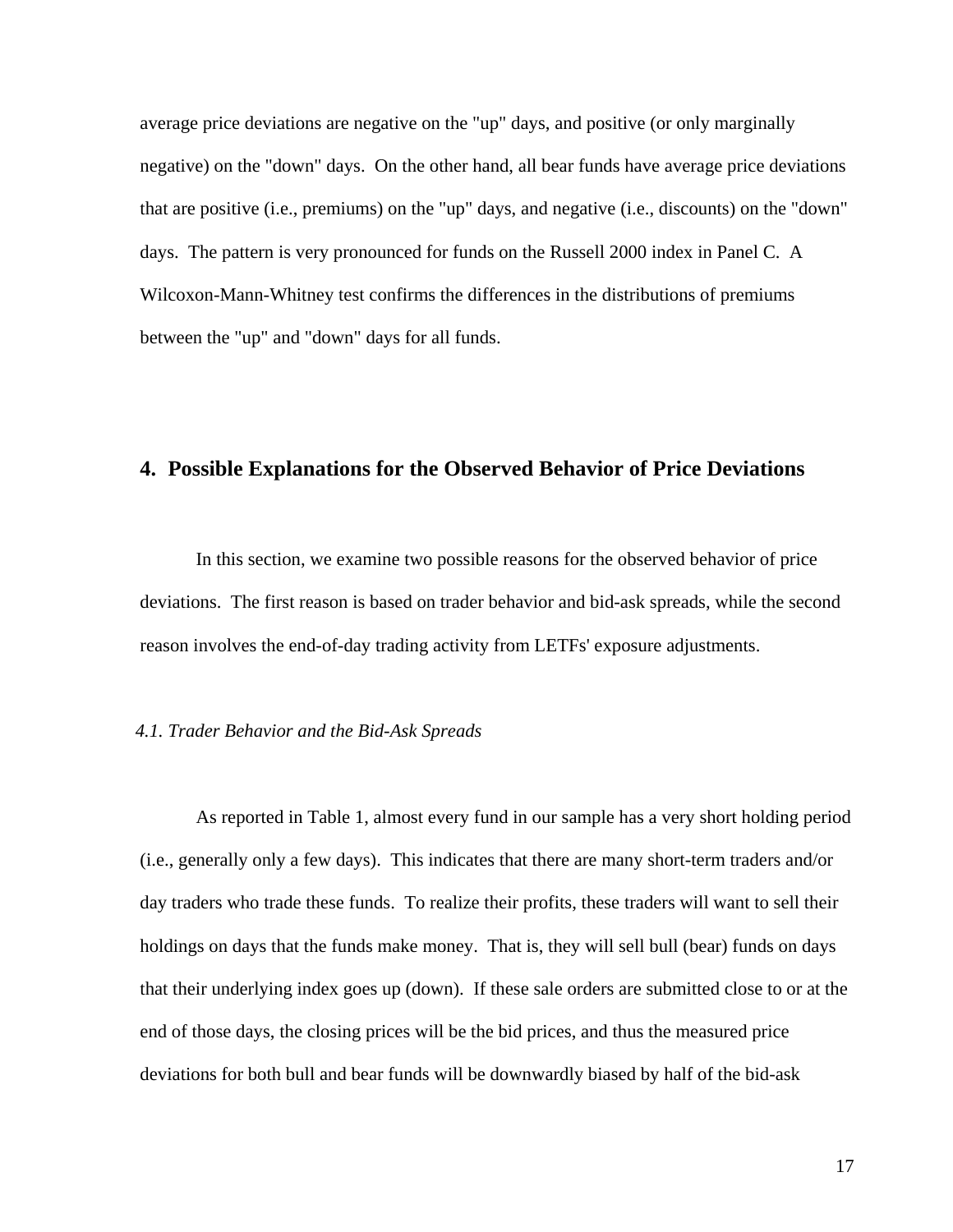spreads.<sup>12</sup> This leads to negative (positive) correlations between bull (bear) fund price deviations and their underling index returns.

On the other direction, short-term traders are reportedly loss-averse and thus are reluctant to sell their holdings on days that their funds lose money (see Linnainmaa (2003) and Locke and Mann (2005)). This behavior increases the likelihood that on those days the closing prices will come from buyer-initiated trades and thus will be on the ask side. This creates an upward bias by half of the bid-ask spreads to price deviations on bull (bear) funds on days that their underlying index declines (increases). Again, this leads to negative (positive) correlations between bull (bear) price deviations and their underling index returns.

However, as mentioned earlier, the bid-ask spreads of the funds in our sample are very small, with fourteen out of the eighteen funds having spreads of less than 0.10% on average. Therefore, it is unlikely that (half of) the spreads can explain much of the observed price deviations in Table 4. In addition, we also repeat the calculations of price deviations and correlations using closing mid prices (i.e., averages of closing bid and closing ask prices). Even though the price deviations (not shown) are slightly lower in magnitude than the numbers in Table 4, they still exhibit similar correlations to those in Table 3. As a result, we conclude that the observed patterns of price deviations are unlikely to be caused by the trading of shortterm traders and the bid-ask spreads.

 $\overline{a}$ 

 $12$  Short-term traders prefer to close their positions by the end of each trading day. As a result, they are very active in the closing period (see Linnainmaa (2011) and Locke and Mann (2005)). Given the increased risk due to the embedded leverage, short-term traders may prefer not to hold an LETF position overnight.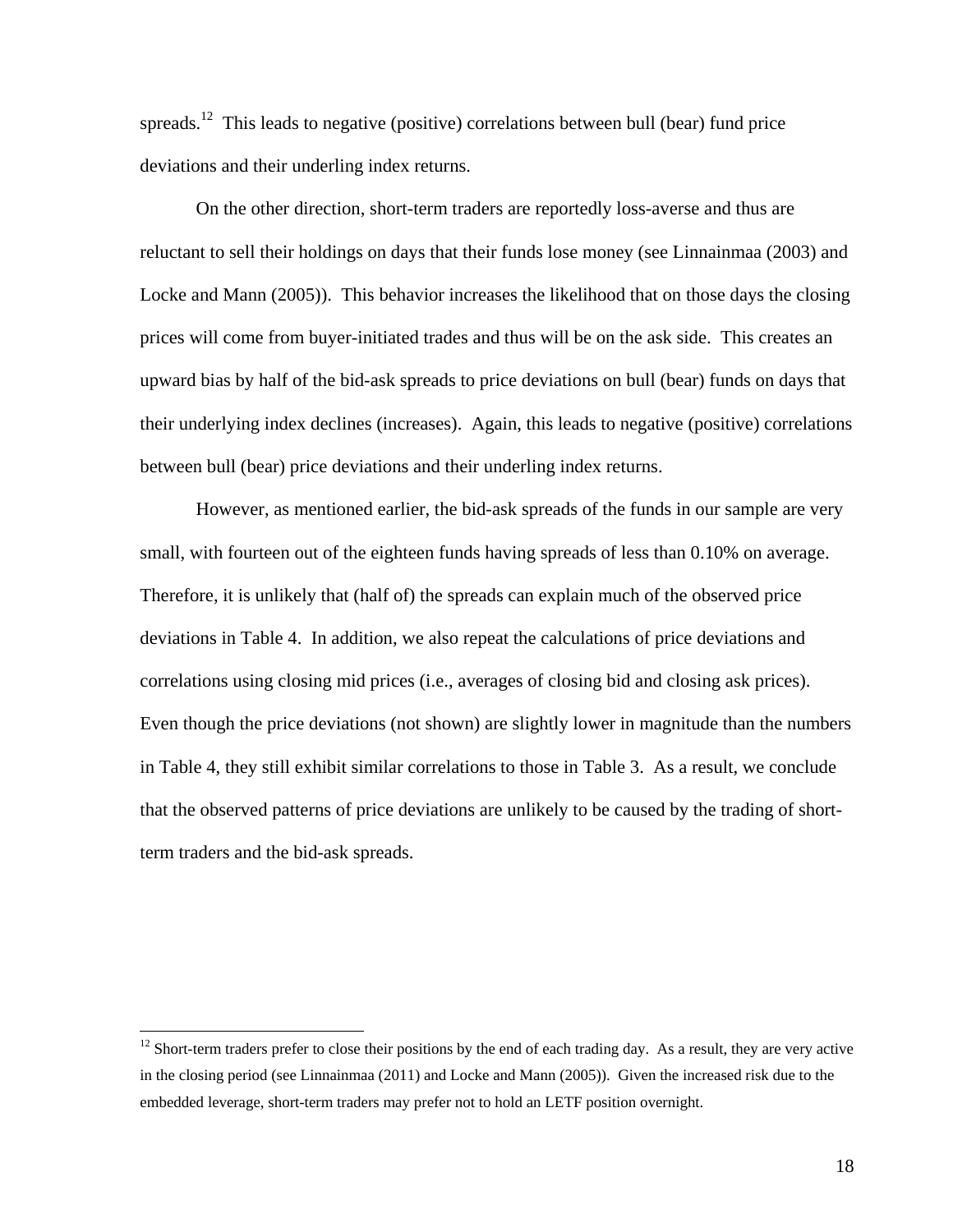#### *4.2. End-of-Day Exposure Adjustments*

In this subsection, we will test the conjecture by Charupat and Miu (2011) that the observed behavior of price deviations are the result of end-of-day trading activity (in the underlying indices) from LETFs' exposure adjustments. To understand the conjecture, note that every LETF and inverse ETF has to adjust (the dollar value of) its exposure at the end of every day to correspond to the movement in the underlying index in order to maintain its constant percentage leverage ratio. As shown by Cheng and Madhavan (2009), the dollar amount of exposure adjustment for fund *j* on day *t* can be calculated as follows:

$$
\Delta_t^j = \left(\beta_j^2 - \beta_j\right) \cdot \text{AUM}_{t-1}^j \cdot i_{t-1,t},\tag{2}
$$

where  $\beta_j$  is the fund's leverage ratio, AUM  $_{i=1}^j$  is the fund's assets under management on day  $t-$ 1, and  $i_{t-1,t}$  is the return on the fund's underlying index between day  $t-1$  and day  $t$ .

Note that the amount of adjustment can be more than proportional to the fund's leverage ratio (except when  $\beta_j = +2$ ). For example, for a -2x LETF,  $\beta_j^2 - \beta_j$  is 6.

In addition, equation (2) suggests that the daily exposure adjustments of both bull and bear LETFs (on the same underlying index) are always in the same direction as the index's movement. In other words, there is no offsetting adjustment between bull and bear LETFs on the same index. For example, on days where the underlying index rises, bull funds (which have positive exposures to the benchmark) do well and have to further increase their exposures. At the same time, bear funds (which have negative exposures to the benchmark) do poorly and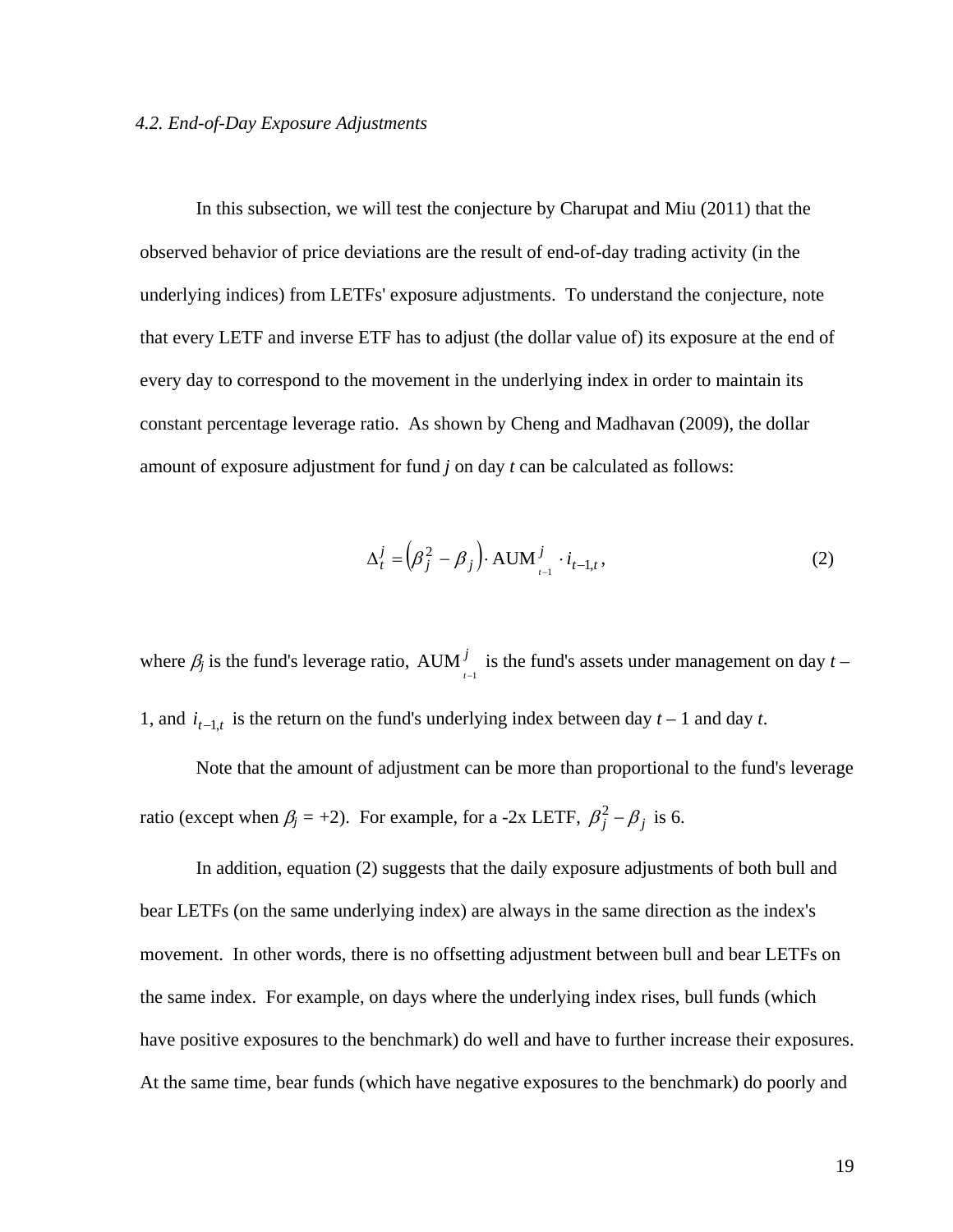have to reduce their negative exposures (i.e., make them more positive). Both actions result in buy orders for the stocks comprising the benchmark. The reverse is true for days where the underlying benchmark declines. $13$ 

Generally, the adjustments are done close to the end of each trading day, and so their impact on the underlying index will be felt at that time. To see how these adjustments can cause the observed behavior of price deviations reported in the previous subsection, consider the following scenarios. On days when the underlying index rises, fund issuers (or, if derivatives such as swaps are used to generate the returns, their swap counterparties) need to purchase more of the securities comprising the underlying index, thus further increasing the index level right at the last minutes of those trading days. As a result, the LETFs' closing prices, which are likely to come from an earlier time, do not fully reflect the increase in the index.<sup>14</sup> This creates a downward bias in the price deviations of bull funds (i.e., closing prices being lower than NAVs), and an upward bias in the price deviations of bear funds (i.e., closing prices being higher than NAVs). Similarly, on days where the underlying index falls, the exposure adjustments require that the fund issuers sell some of the securities in the underlying index, putting further downward pressure on the index at closing. In this case, the LETFs' closing prices do not fully incorporate the decline in the index due to the rebalancing trading activities, creating an upward bias in the price deviations of bull funds and a downward bias in the price deviations of bear funds. Consequently, price deviations of bull funds are negatively correlated with the index returns, while the opposite is true for bear funds.

 $13$  It should be noted, however, that the actual amount of exposure adjustments can be less than specified by equation (2). This is because most funds use derivatives to generate their returns. It is possible that the counterparties to the derivatives may have offsetting positions from their other obligations.

 $14$  It is reasonable to expect the closing price of an underlying index to come from a later time than the closing price of the funds that are based on it. This is because trading in an index is much more liquid than in the funds.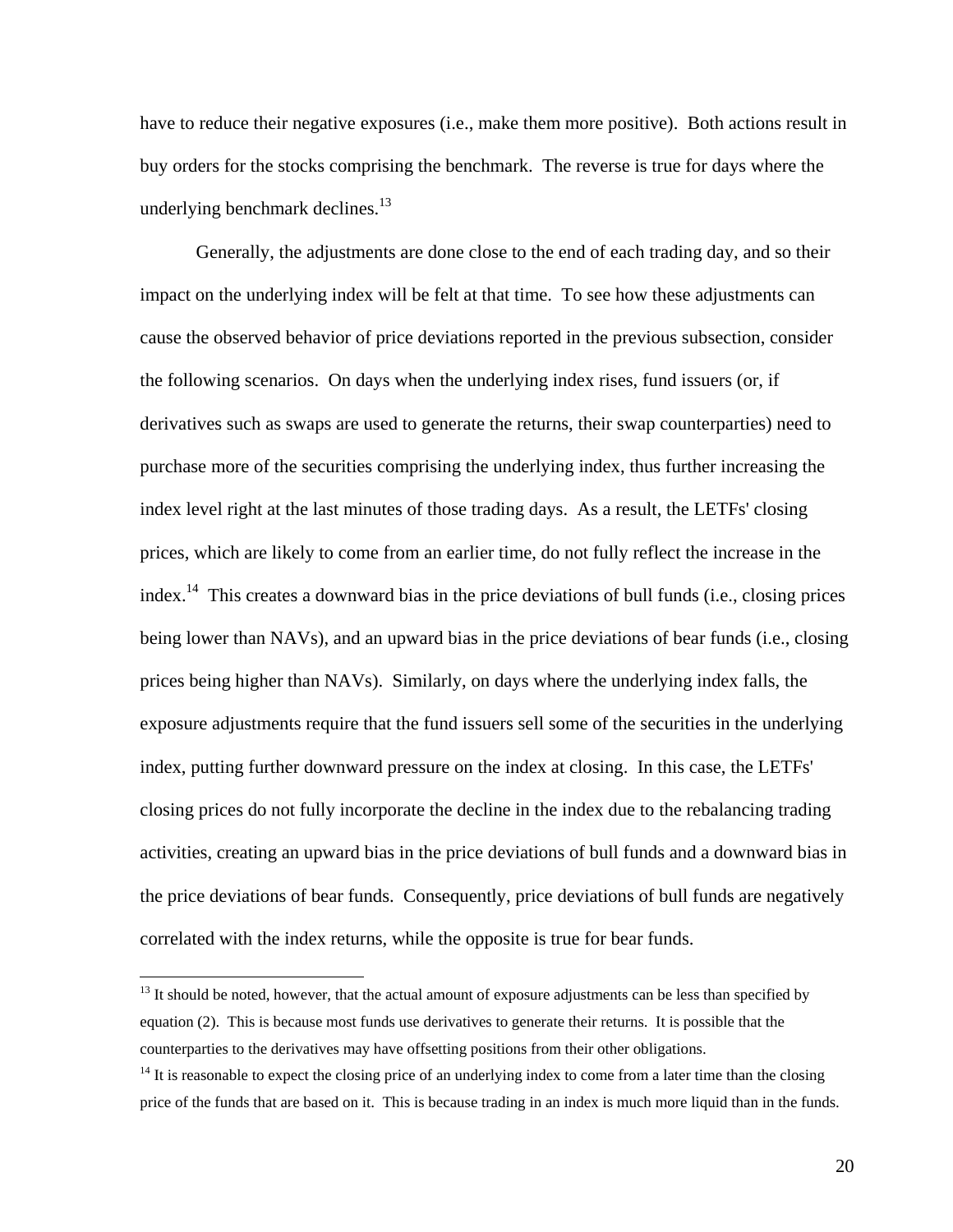A few studies have examined the nature of trading at market close and the impact of order flows on closing prices on the New York Stock Exchange (NYSE) and the Nasdaq market. For example, Cushing and Madhavan (2000) find that the demand for immediacy is greater during the closing period, especially from institutional investors who shift their block orders from the "upstairs" market to the regular "downstairs" market. They also find that prices become more sensitive to (non-block) order flows near the close. Bacidore and Lipson (2001) report that closing prices can be affected by temporary liquidity pressures, especially when market-on-close orders create order imbalances.<sup>15</sup> Taken together, these findings lend a support to the above conjecture that trading due to exposure adjustments can indeed move prices considerably and, as a result, may explain the observed behavior of price deviations (from NAVs).

In addition, some media outlets and market makers have reported anecdotal evidence that suggested that exposure adjustments by LETFs and inverse ETFs have increased market volatility, especially at the end of each day (e.g., Lauricella et al (2008) and Zweig (2009)). Regulatory bodies have also been concerned about the impact. In September 2011, the *Wall Street Journal* reported that the Securities and Exchange Commission (SEC) has had discussions with firms that trade LETFs to get a better understanding of the volatility effect (see Patterson (2011)).

There are, however, traders who do not believe that the impact is currently significant (e.g., Keefe, 2009). In addition, Trainor (2010) examines the volatility of the S&P 500 index

<sup>&</sup>lt;sup>15</sup> A market-on-close order is a market order that is to be executed as near to the end of a trading day as possible. In many case, these orders are executed after 16:00 at prices that clear the market. These prices become the official closing prices of that day. When there is a significant order imbalance (between buy and sell), the closing prices can be considerably different from the prices observed at 16:00.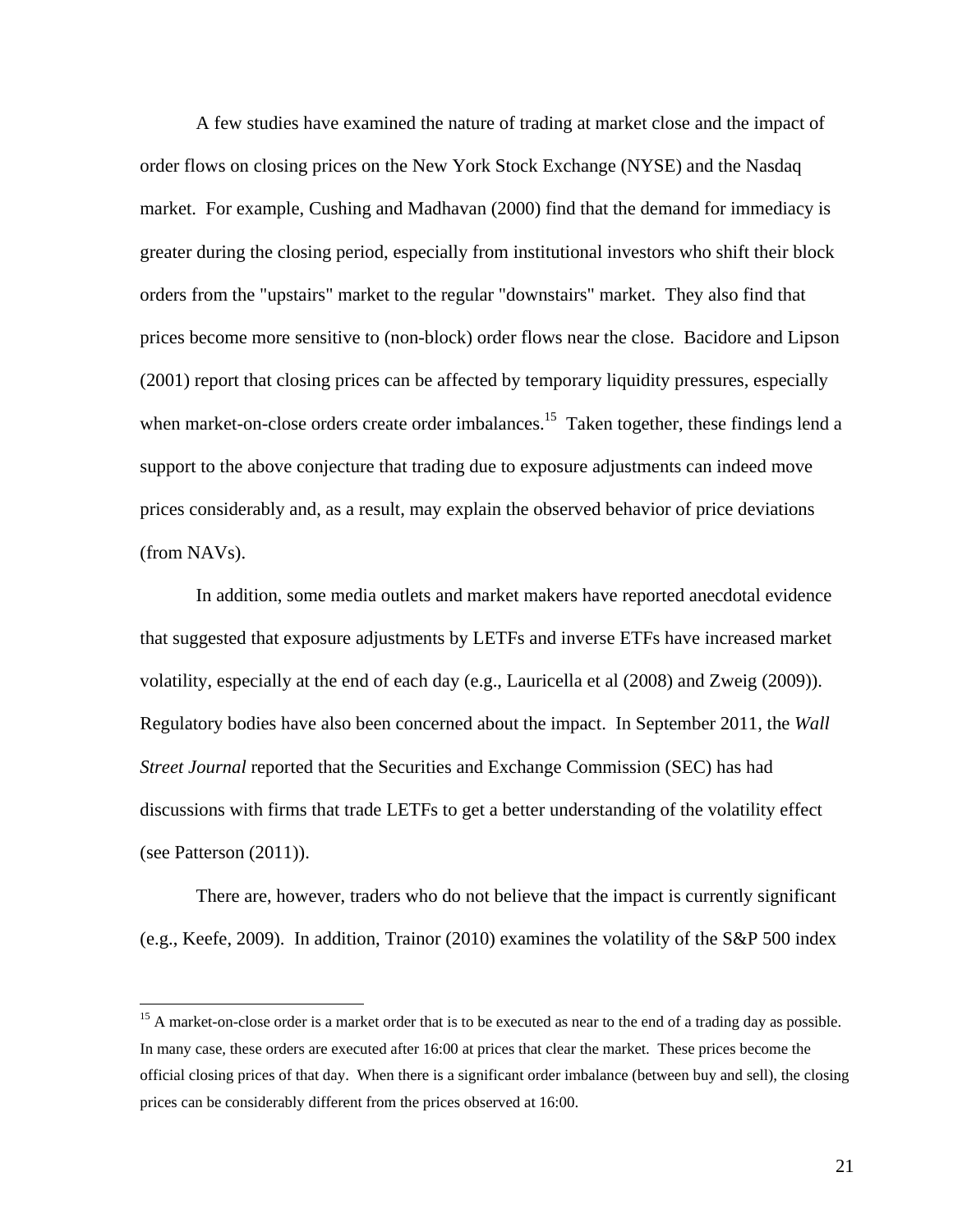in the half-hour period between 15:30 and 16:00 of a trading day over the period from January 1998 to April 2010. He concludes that there is no evidence that end-of-day rebalancing of LETFs' exposures has caused the volatility of the S&P 500 index to increase in a systematic manner. He adds, however, that the S&P 500 is a large market relative to its LETFs, and that the impact of the rebalancing could exist for other indices whose LETFs make up a greater percentage of the index values.

Accordingly, whether or not the above conjecture can explain the observed behavior of price deviations is an empirical question and will likely depend on which underlying index one investigates. For our sample, we will test the conjecture in two ways. First, we check whether the observed behavior also existed in the  $+1x$  ETFs in the period before the LETFs were introduced. If the observed behavior is caused by the exposure adjustments, then we should not observe it when LETFs did not yet exist. Table 5 displays the average price deviations of the three  $+1x$  ETFs on the "up" days and "down" days during the two-year period ending one month before the introduction of the first LETF (or -1x ETF) on the same underlying indices (henceforth referred to as the "prior" period). As the numbers show, the pattern of price deviations for the "up" and "down" days in this prior period is the reverse of what we observe in Table 4 for SPY (S&P 500) and IWM (Russell 2000). Here, price deviations are positive (or less negative) when the underlying indices go up. For QQQ (Nasdaq 100), the pattern in the prior period appears to be the same as in the sample period.<sup>16</sup> Thus, the results appear to provide support for the above conjecture for funds that are based on the S&P 500 and the Russell 2000 indices, but not those on the Nasdaq 100 index.

<sup>&</sup>lt;sup>16</sup> The Wilcoxon-Mann-Whitney test shows that the differences between the "up" and "down" days in Table 5 (i.e., prior period) are not significant for SPY, but are significant at the 1% level for IWM and QQQ.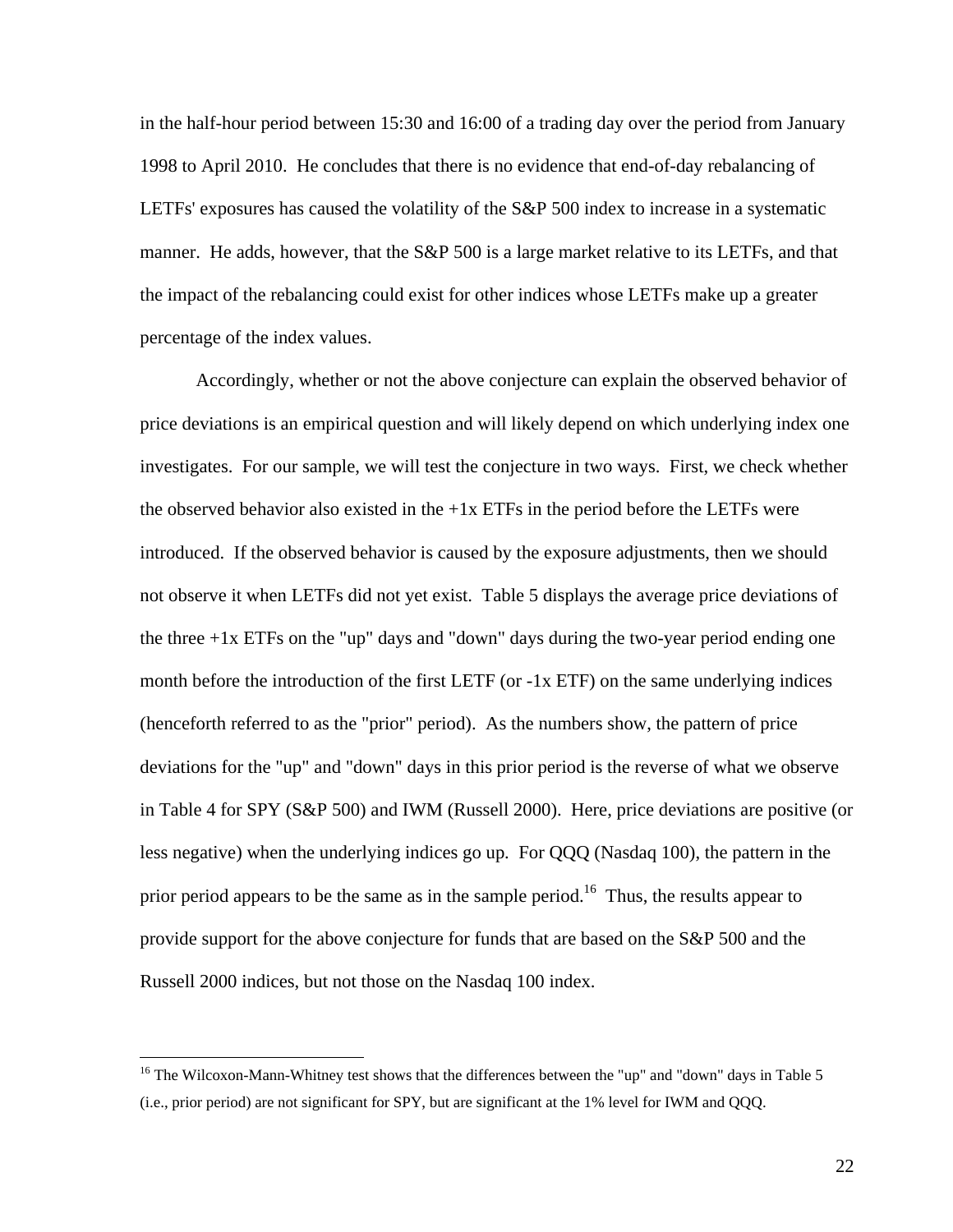Secondly, we test the conjecture by running the regression between price deviations and exposure adjustments normalized by the amounts of trading in the underlying index as follows:

$$
\pi_t^j = a + b \frac{\Delta_t}{INDTRADE_t} + \varepsilon_t^j,
$$
\n(3)

where  $\pi_t^j$  is the price deviation (in percentage term) observed on fund *j* on day *t*,  $\Delta_t$  is the sum of the amounts of day-*t* exposure adjustments of *all* LETFs and inverse ETFs that are based on fund *j*'s underlying index and that are traded in the U.S market, *INDTRADE<sub>t</sub>* is the total trading value of the fund's underlying index on day *t* (i.e., sum of the daily dollar trading values across all the index's constituents), and  $\varepsilon_t^j$  is the residual term.<sup>17</sup> Accordingly, the independent variable in the regression is the *normalized* amount of exposure adjustments (i.e., after taking into account the trading activity in the underlying index), expressed in percentage terms. The normalization is required because a given amount of adjustments will have different impacts on the underlying index depending on how liquid the underlying index is on any particular day. The value of  $\Delta_t$  is estimated using equation (2) above.

 Before we present the regression results, we report in Table 6 summary statistics on the total AUM of *all* the LETFs and inverse ETFs for each underlying index, the index's market capitalization, the absolute value of daily exposure adjustments  $(|\Delta_t|)$ , and the daily trading

<u>.</u>

<sup>&</sup>lt;sup>17</sup> To clarify, for each underlying index,  $\Delta_t$  includes the amount of exposure adjustments of not only the LETFs and inverse ETF in our sample that are based on that index, but also other LETFs and inverse ETFs traded in the U.S. market that are based on the same index. Therefore,  $\Delta_t$  captures the total amount of exposure adjustments on that index on day *t*.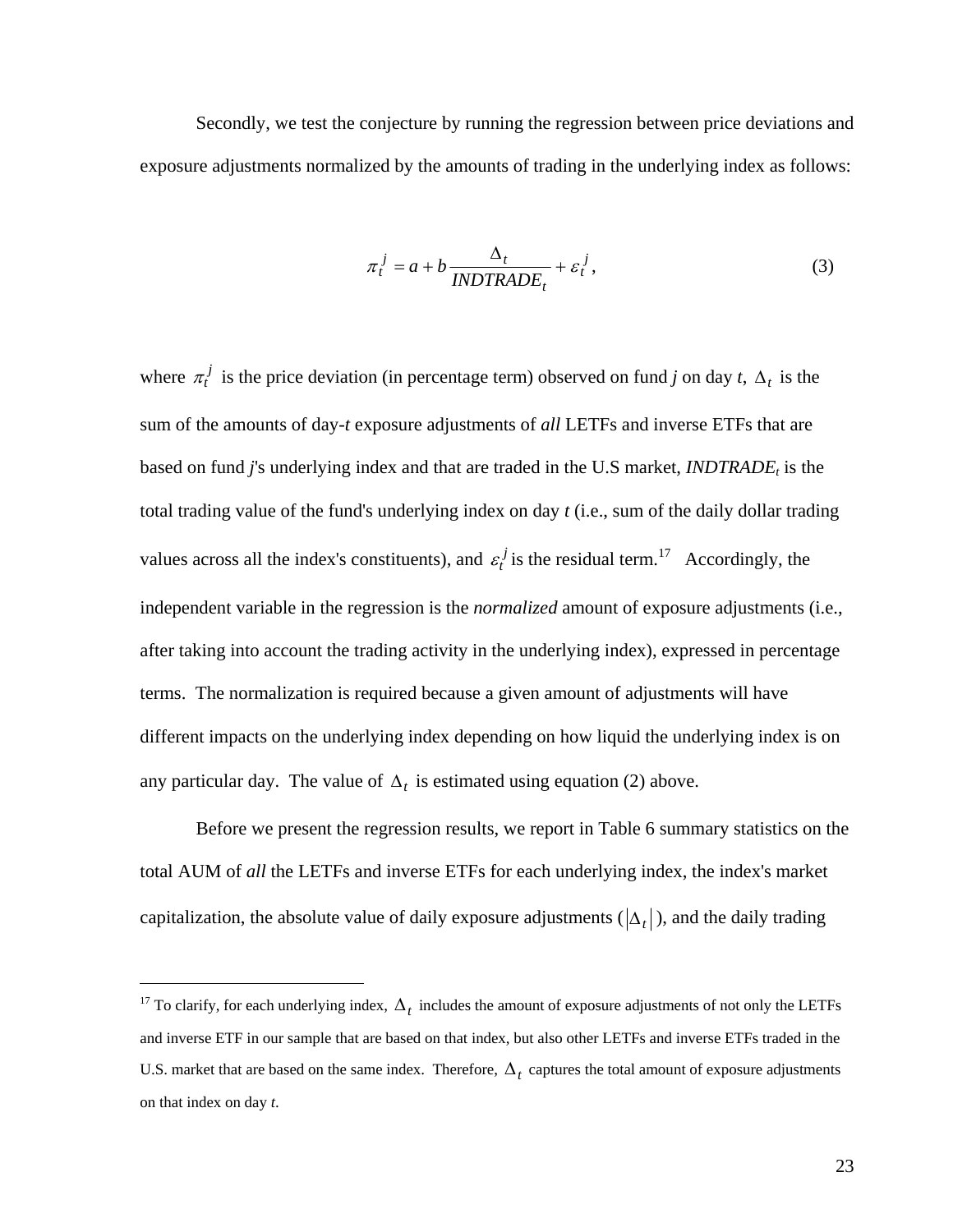value of the index  $(INDTRADE<sub>t</sub>)$ <sup>18</sup>. The values shown in the table are the averages of daily values of these variables over the sample period. For example, consider the S&P 500 index. The average total AUM of all the LETFs on it is \$7.33 billion, while the average market capitalization of the S&P 500 during the same period is \$10,197 billion. The average of the ratio between the two (henceforth referred to as the AUM-to-index-cap ratio) is only 0.07%, which suggests that the S&P 500 is very large relative to its LETFs. With respect to exposure adjustments, since  $\Delta_t$  can be positive or negative depending on the index return on day *t*, we take absolute value of them first before we calculate the average.<sup>19</sup> That average is \$253 million, compared to the average *INDTRADE* of \$29.48 billion. The average of the ratio between these two numbers is 0.85%. This means that on average, the exposure adjustments for all the LETFs account for 0.85% of the S&P 500's daily trading value, which is much higher than what the AUM-to-index-cap ratio would suggest (i.e., 0.07%). This is due to the fact that, as mentioned earlier, the amounts of exposure adjustments are not linear in AUM and can be more than proportional to the funds' leverage ratios.

While the average exposure adjustments of 0.85% may not sound significant, it is important to remember that these trades come into the market at once near the close of each trading day. Hence, depending on the liquidity at the end of a day, these trades can have an impact on the price and volatility of the index.

 The numbers for the Nasdaq 100 index are qualitatively similar to those of the S&P 500. Again, even though the LETFs on it have an average AUM-to-index-cap ratio of only

<sup>&</sup>lt;sup>18</sup> For brevity, for the rest of this section, we will use the term "LETFs" to include both LETFs and inverse ETFs.

<sup>&</sup>lt;sup>19</sup> Absolute value is taken only for the purpose of calculating the numbers in Table 6. It is not taken when we run the regression in equation (3).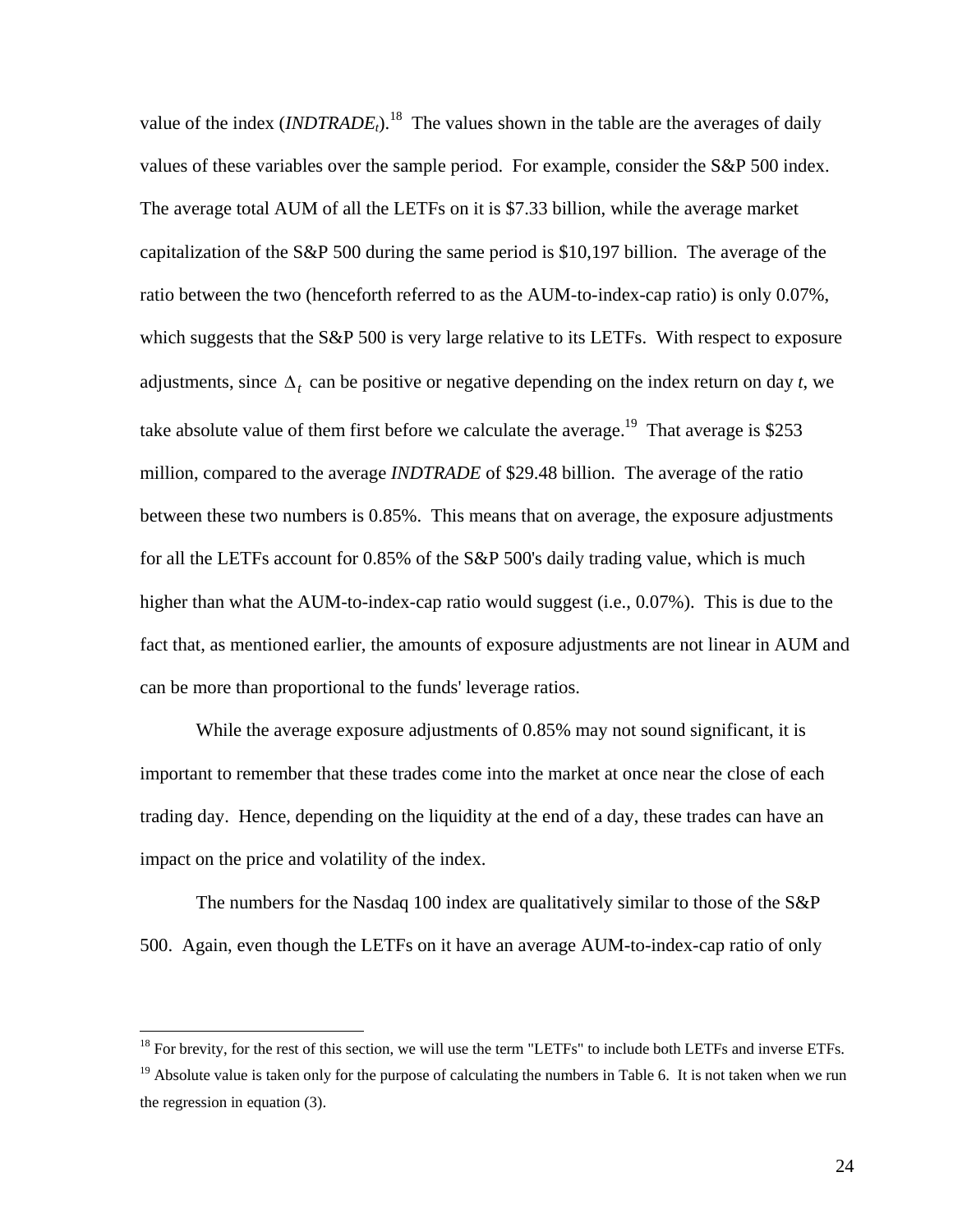0.08%, their exposure adjustments account for, on average, 0.69% of the index's daily trading value.

Finally, the Russell 2000 index has the largest AUM-to-index-cap ratio (i.e., 0.15%). More importantly, its average exposure-adjustments ratio is 3.54%, while the number for the  $95<sup>th</sup>$  percentile is 9.80%. In this case, exposure adjustments account for a much larger portion of trading in the index at the end of a day than in the other two indices.

If the observed behavior of price deviations can be attributed to the end-of-day exposure adjustments, we expect the results of the regression in equation (3) to show a significant relationship between premiums and normalized exposure adjustments, especially for LETFs on the Russell 2000 index. This is indeed what we find. Table 7 reports the results of the regression. There are a few things to note from the results. First, the slope coefficients are statistically significant for all funds, all but one of which are significant at the 1% level. They are also of the correct signs. For all bull (bear) funds, the slope coefficients are negative (positive). This is consistent with our prior findings that price deviations of bull (bear) funds are negatively (positively) correlated with the underlying index returns (which, as shown in equation (2), determines the sign of  $\Delta_t$  and, by extension, the sign of the normalized exposure adjustments). To make sense of the magnitude of the slope coefficients, consider, for example, the coefficient for SQQQ (i.e., 0.1268). This value means that every one percent of normalized exposure adjustments is related to a price deviation of +0.1268%. Suppose that on day *t*, the normalized exposure adjustments are 0.69% (see Table 6). This will translate to a price deviation for SQQQ of +0.0875% on that day.

Secondly, the slope coefficients are higher (in absolute terms) for funds with higher leverage ratios. This suggests that end-of-day exposure adjustments have a greater impact on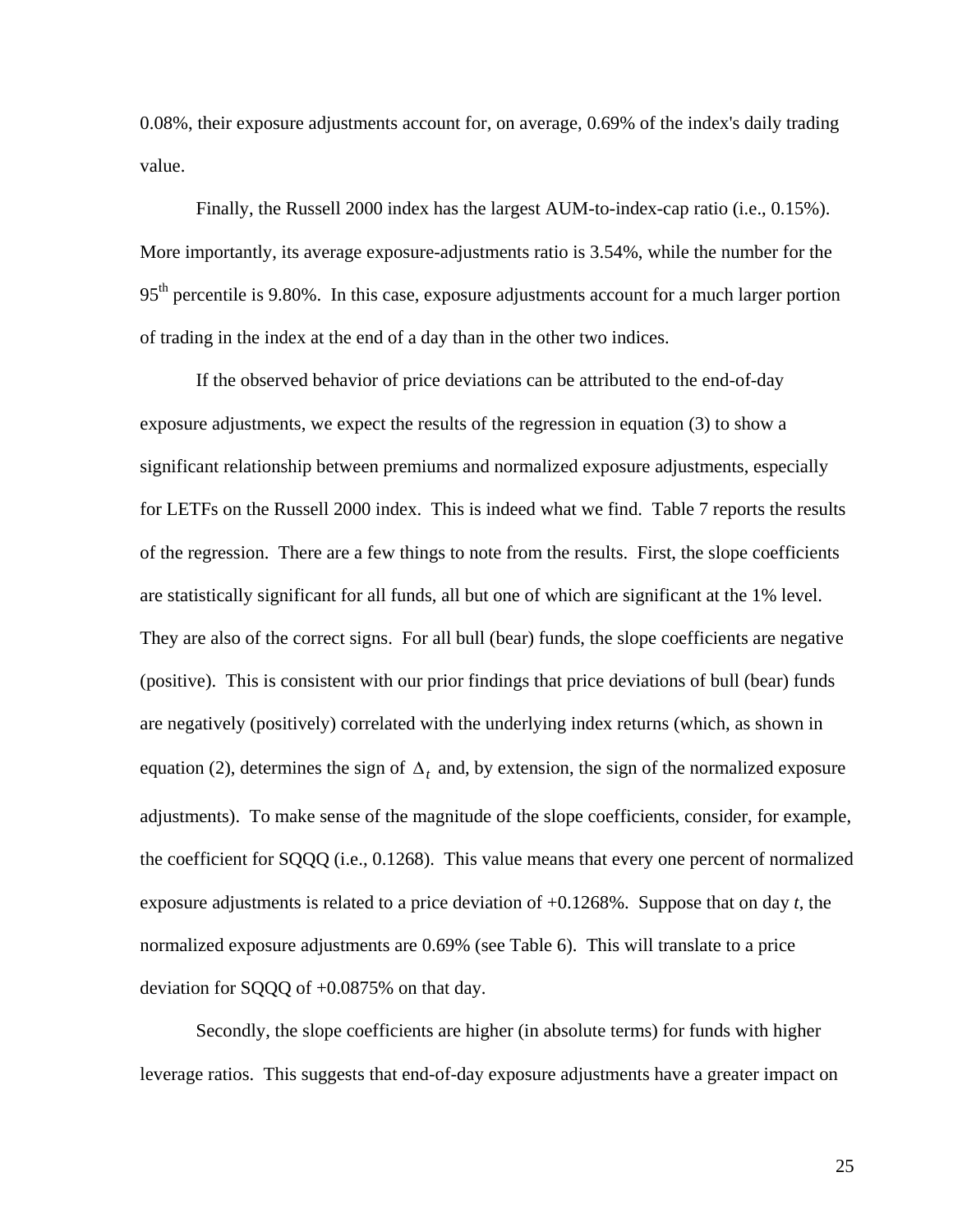high-leverage funds than on low-leverage funds and non-leveraged funds. This is consistent with the above-mentioned conjecture. To see why, consider the following argument. Suppose that for all funds on the same index, their prices just before the end of a trading day are exactly the same as their NAVs (i.e., no deviations). Then, if end-of-day exposure adjustments cause the index value to move away, the NAVs of those funds will change. Because of their leverage, the NAVs of LETFs will change by more than the NAVs of +1x funds. The higher the funds' leverage ratios, the larger are the changes. Therefore, we should expect to see higher slope coefficients for higher-leverage funds.

Thirdly, the R-squares of the regressions differ from one underlying index to another. For funds on the S&P 500 index (Panel A), the R-squares are generally low, ranging from 0.02 to 0.09. Therefore, it appears that end-of-day exposures adjustments cannot explain much of the variation in price deviations of the funds that are based on the S&P 500. In contrast, the Rsquares are highest for funds on the Russell 2000 index (ranging from 0.15 to 0.23). This is as predicted by the conjecture since this is the index whose exposure adjustments account for the largest (among the three indices) portion of trading in the index at the end of a day.

In summary, the regression results provide some support for the conjecture that the observed behavior of price deviations is caused by end-of-day exposure adjustments. This is especially true for funds that are based on the Russell 2000 index. For funds on the other two indices, the low R-squares suggest that there are other factors that also influence the pattern of their price deviations (or that the relationship between price deviations and exposure adjustments is not linear).

Finally, the behavior of price deviations that we observe is similar, but less strong than that reported by Charupat and Miu (2011) for the Canadian market. This is perhaps due to the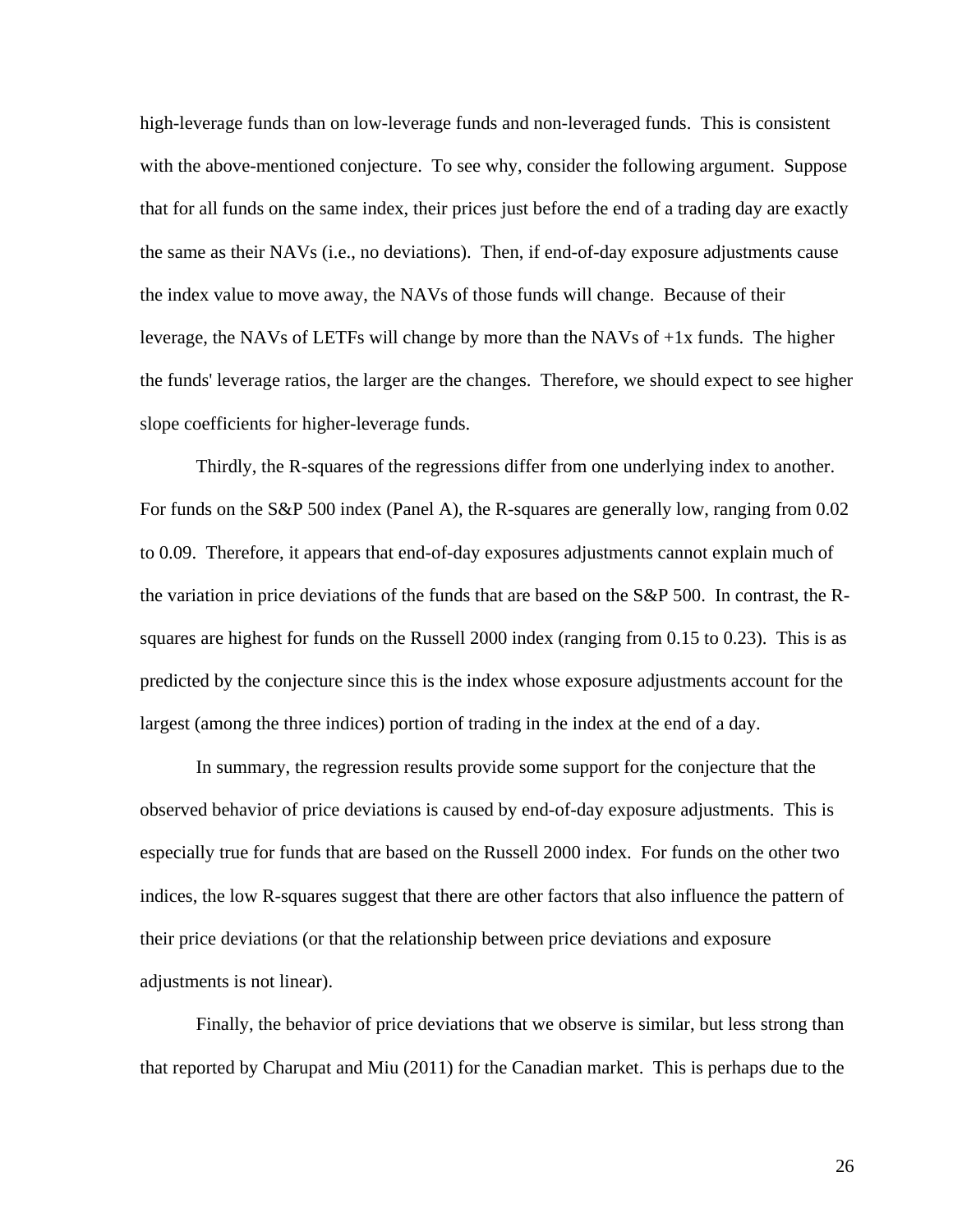fact that U.S. LETFs exposure as a percentage of the market capitalization of their underlying indices is much smaller. As a result, the U.S. market can better absorb the impact of the endof-day exposure adjustments.

## **5. Conclusions**

 In this paper, we examine the pricing efficiency and the tracking error of selected LETFs traded in the U.S. market. Our sample consists of LETFs on three underlying indices that are widely followed by investors – the S&P 500, the Nasdaq 100 and the Russell 2000. We also compare the results to those of non-leverage ETFs  $(i.e., +1x)$  and non-leveraged inverse ETFs (i.e., -1x) that are based on the same indices.

With respect to their pricing, our results show that both LETFs and non-leveraged ETFs have price deviations (from NAVs) that, on average, are small and within transaction costs and bid-ask spreads. However, LETFs can sometimes have large premiums and/or discounts. The higher the leverage ratios, the more prone they are to large deviations. In addition, there appears to be a difference between bull funds and bear funds in the behavior of their price deviations, with bull funds tending to trade at a discount more often than bear funds do.

Moreover, funds that are on the same side of the market have price deviations that are positively correlated with one another. That is, bull funds on the same underlying index tend to trade at a premium (or a discount) at the same time. The same is true for bear funds. As a result, bull and bear funds (on the same index) have price deviations that are negatively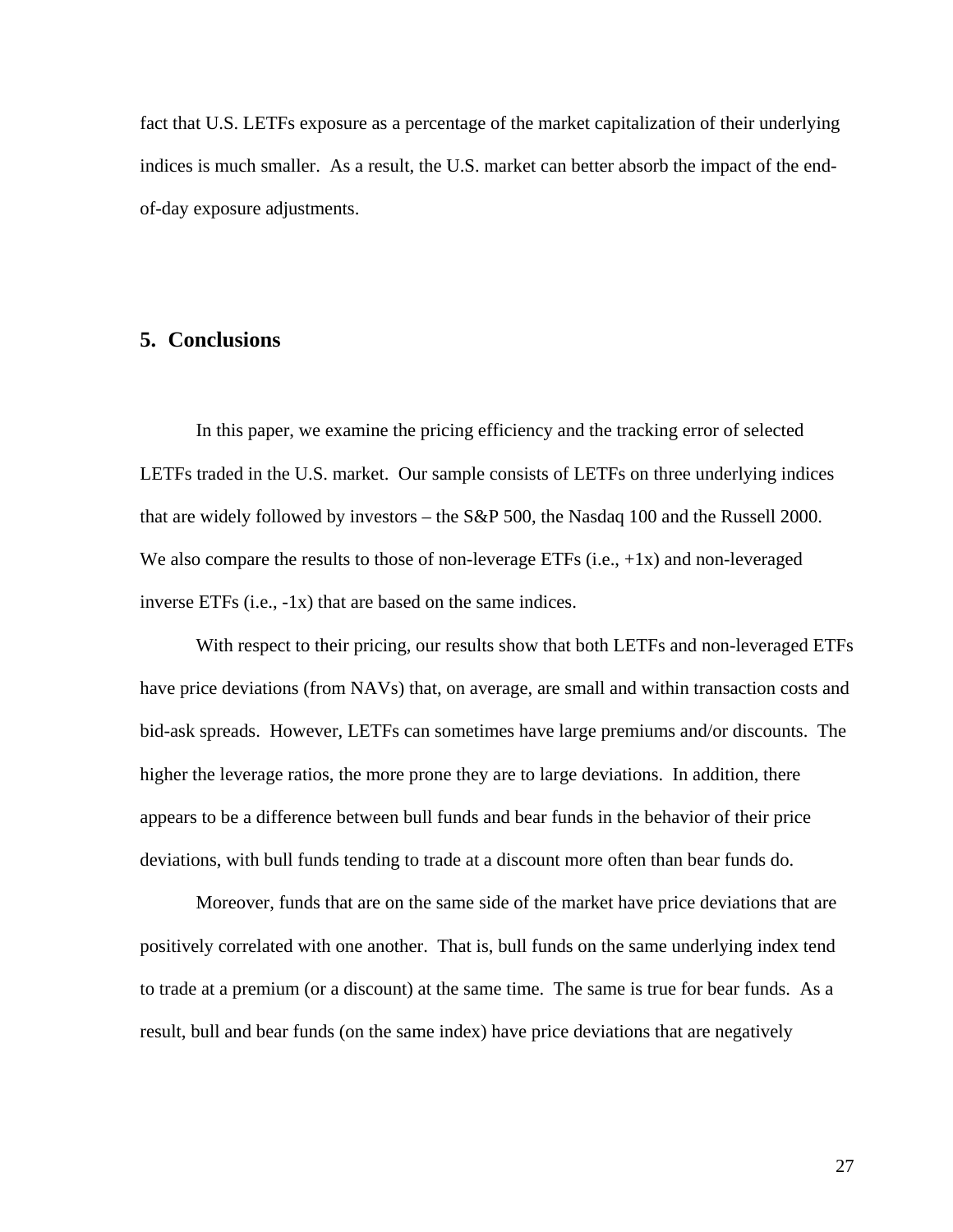correlated with each other. Many of these correlations are strong, especially for funds on the S&P 500 index and the Russell 2000 index.

We also find that price deviations of bull (bear) funds are all negatively (positively) correlated with the returns on their own underlying index. These correlations are strong for funds that are based on the Russell 2000 index, but not as strong for funds on the other two indices.

The behavior of price deviations that we observe is consistent with the conjecture proposed by Charupat and Miu (2011) that price deviations are caused by the funds' end-of-day exposure adjustments. Out of the three underlying indices in our sample, the Russell 2000 index has the highest percentage of LETFs exposure and thus should be most prone to the impact of the end-of-day exposure adjustments. The behavior of its LETFs' price deviations supports the conjecture.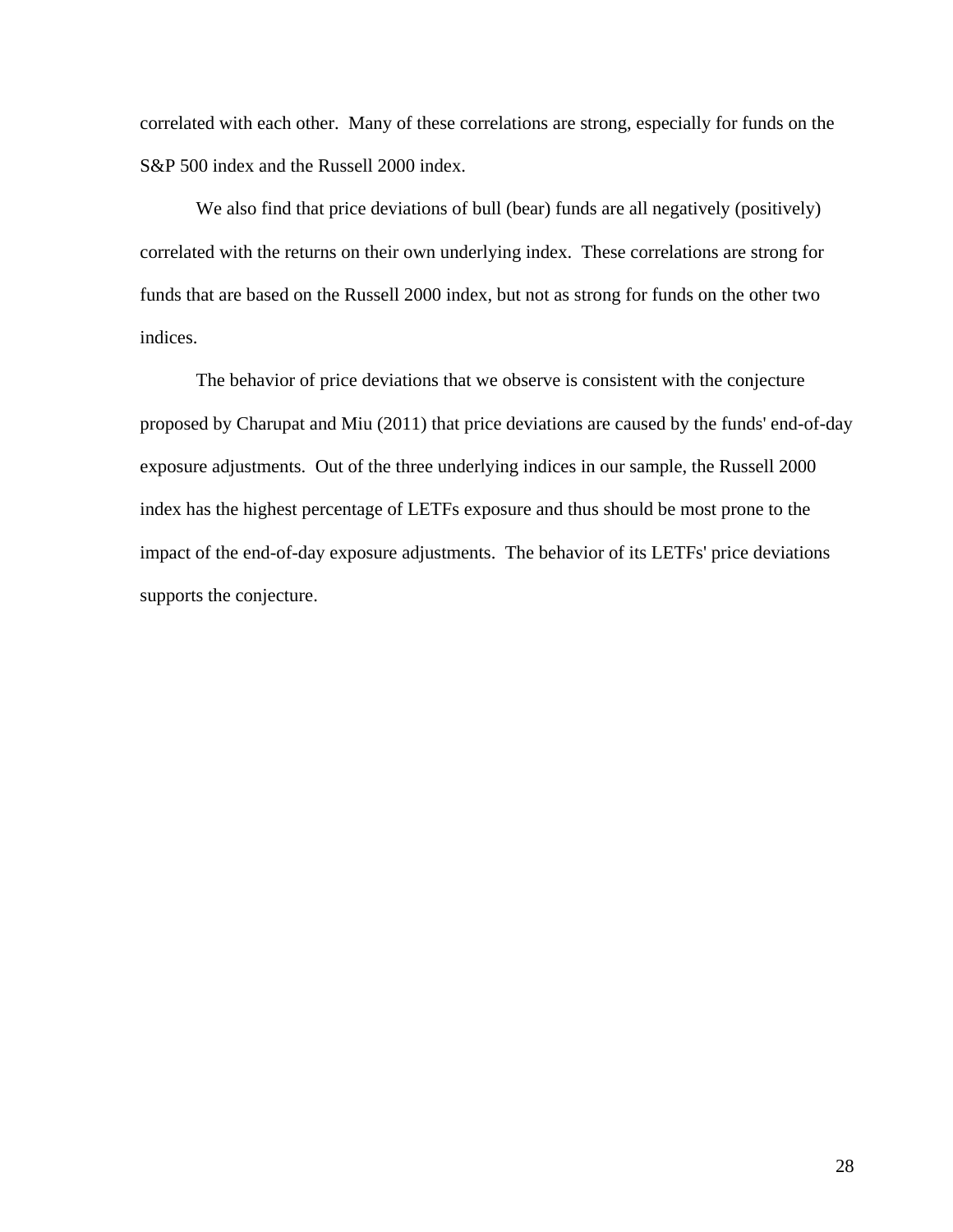# **References**

- Ackert, L. F., Tian, Y. S., 2000. Arbitrage and valuation in the market for Standard and Poor's Depositary Receipts. Financial Management 29, 71-87.
- Ackert, L. F., Tian, Y. S., 2008. Arbitrage, liquidity, and the valuation of exchange traded funds. Financial Markets, Institutions & Instruments 17, 331-362.
- Anderson, A. M., Dyl, E. A., 2005. Market structure and trading volume. Journal of Financial Research 28, 115-131.
- Anderson, A. M., Dyl, E. A., 2007. Trading volume: NASDAQ and the NYSE. Financial Analyst Journal 63, 79-86
- Avellaneda, M., Zhang, S. J., 2009. Path-dependence of leveraged ETF returns. Working paper, SSRN.
- Bacidore, J. M., Lipson, M. L., 2001. The effects of opening and closing procedures on the NYSE and Nasdaq, Working paper, SSRN.
- Charupat, N., Miu, P., 2011. The pricing and performance of leveraged exchange-traded funds. Journal of Banking and Finance 35, 966-977.
- Cheng, M., Madhavan, A., 2009. The dynamics of leveraged and inverse exchange-traded funds. Journal of Investment Management 7, 43-62.
- Chu, Q. C., Hsieh, W. G., 2002. Price efficiency of the S&P500 index market: Evidence from the Standard and Poor's Depositary Receipts. Journal of Futures Markets 22, 877-900.
- Cushing, D., Madhavan, A., 2000. Stock returns and trading at close. Journal of Financial Markets 3, 45-67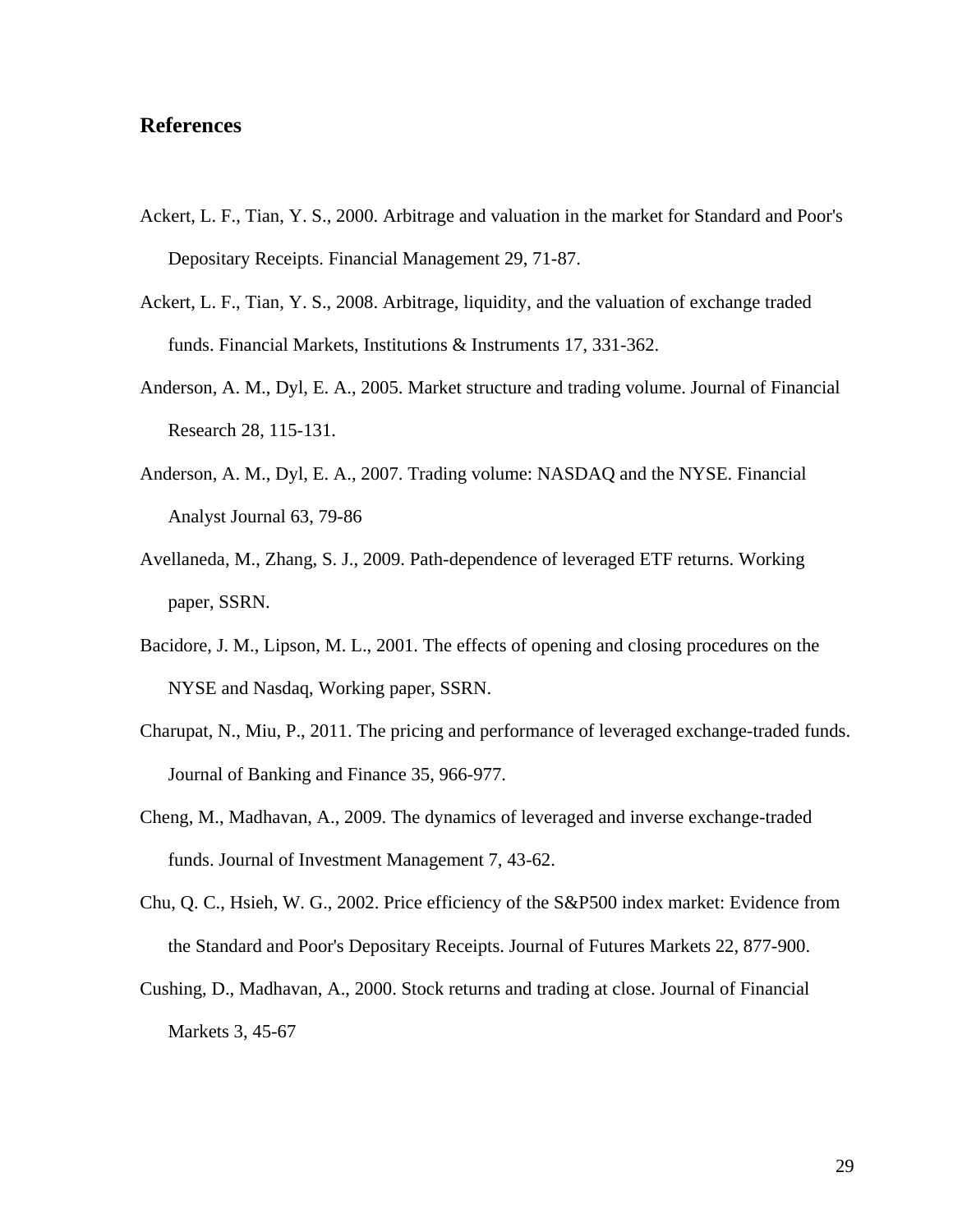- Engle, R. F., Sarkar, D., 2006. Premiums-discounts and exchange traded funds. Journal of Derivatives 13, 27-45.
- Giese, G., 2010. On the risk-return profile of leveraged and inverse ETFs. Journal of Asset Management 11, 219-228.
- Guedj, I., Li, G., McCann, C., 2010. Leveraged and inverse ETFs, holding periods, and investment shortfalls, Journal of Index Investing 1 (3), 44-57.
- Jarrow, R. A., 2010. Understand the risk of leveraged ETFs. Finance Research Letters 7 (3), 135-139.
- Keefe, J., 2009. Strange end-of-day phenomenon sets pundits thinking. Financial Times, May 10, 2009.
- Linnainmaa, J. 2003. The anatomy of day traders. Working paper. University of California, Los Angeles.
- Locke, P. R., Mann, S. C. 2005. Professional trader discipline and trade disposition. Journal of Financial Economics 76, 401-444.
- Lu., L., Wang, J., Zhang, G. 2009. Long term performance of leveraged ETFs. Working paper, SSRN
- Lauricella, T., Pulliam, S., Gullapalli,, D. 2008. Are ETFs driving late-day turns? Wall Street Journal, December 15, 2008.
- Patterson, S. 2011. SEC looks into effect of ETFs on market volatility. Wall Street Journal, September 6, 2011.
- Trainor, W. J. 2010. Do leveraged ETFs increase volatility? Technology and Investment 1, 215-220.
- Wang, Z. 2009. Market efficiency and leveraged ETFs. Working Paper.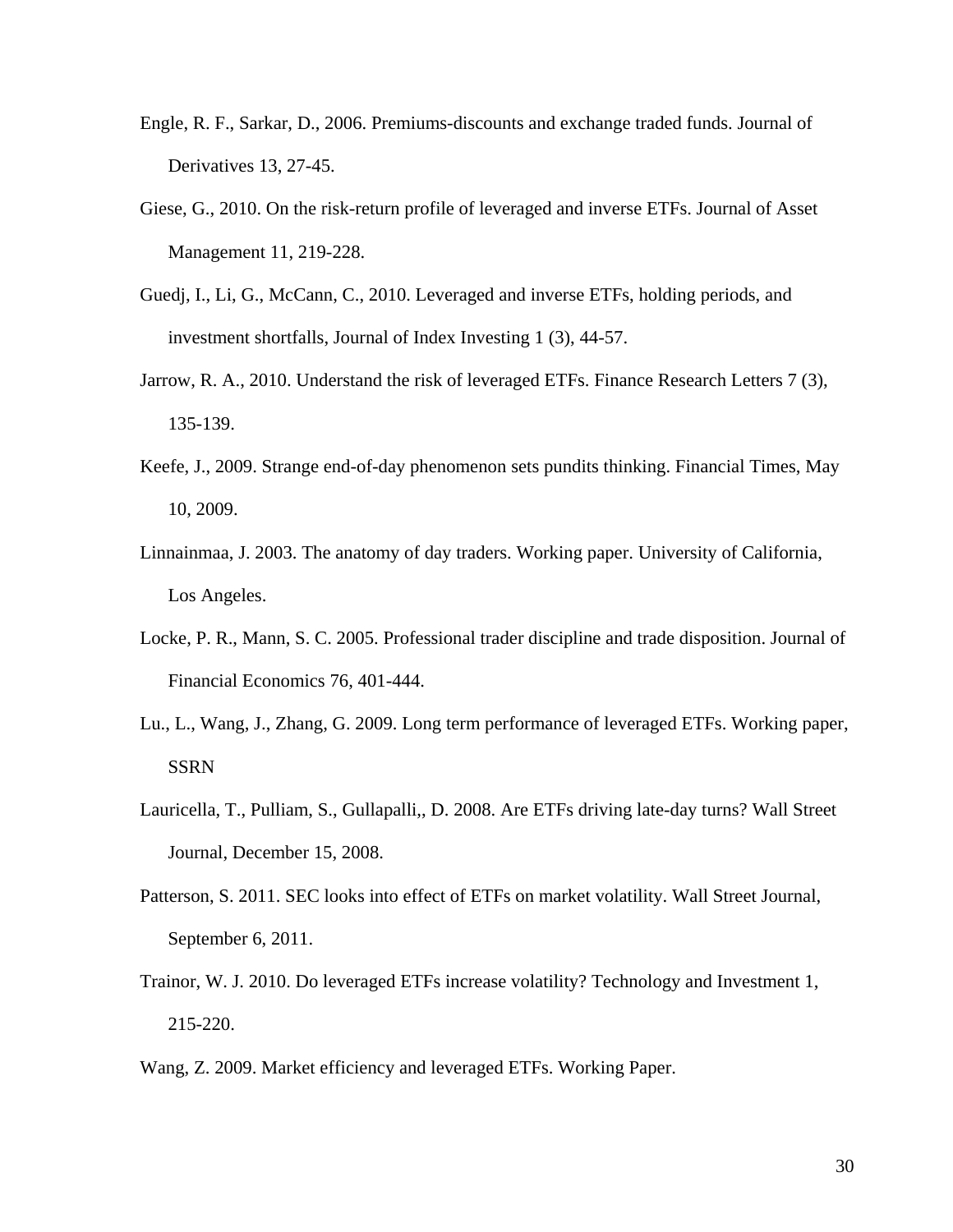Zweig, J. 2009. Will leveraged ETFs put cracks in market close? The Wall Street Journal, April 18, 2009.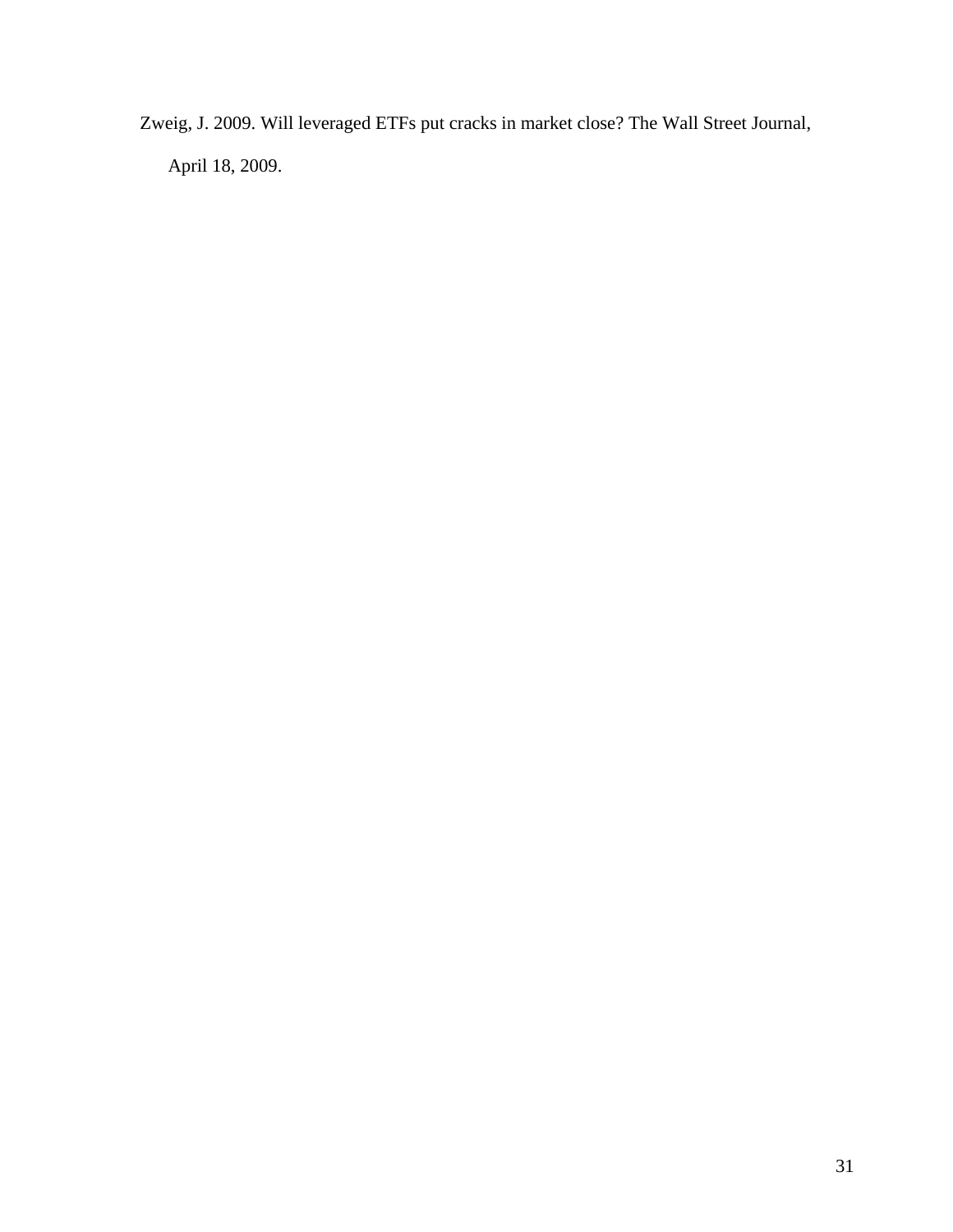Descriptive statistics. This table provides summary statistics of the funds in the sample. The average holding period is calculated over the 12 months of 2010 in two steps. First, the average number of outstanding shares in each month is divided by the number of fund units traded in that month, and then multiplied by 30 to obtain the holding period (in terms of days) in that month. These holding periods are then averaged to arrive at the figures in the table. The value per trade is calculated by dividing the total dollar trading value for the month of December 2010 by the number of trades in the month.

| Panel A: Underlying Index = $S\&P 500$ Total Return Index                                                                                                                                           |             |       |             |          |          |       |  |  |  |  |
|-----------------------------------------------------------------------------------------------------------------------------------------------------------------------------------------------------|-------------|-------|-------------|----------|----------|-------|--|--|--|--|
| AUM as of $12/10$<br><b>Average Dollar Value</b><br>Avg. Holding<br>(\$ millions)<br><b>Multiple</b><br><b>Name</b><br><b>Listing Date</b><br><b>Symbol</b><br>Period (days)<br>per Trade $(12/10)$ |             |       |             |          |          |       |  |  |  |  |
| <b>SPDR S&amp;P 500</b>                                                                                                                                                                             | <b>SPY</b>  | $+1x$ | 29 Jan 93   | \$90,924 | \$52,995 | 4.81  |  |  |  |  |
| ProShares Short S&P 500                                                                                                                                                                             | <b>SH</b>   | $-1x$ | $21$ Jun 06 | \$1,554  | \$19,588 | 18.69 |  |  |  |  |
| ProShares Ultra S&P 500                                                                                                                                                                             | <b>SSO</b>  | $+2x$ | $21$ Jun 06 | \$1,590  | \$15,175 | 3.21  |  |  |  |  |
| ProShares UltraShort S&P 500                                                                                                                                                                        | <b>SDS</b>  | $-2x$ | 13 Jul 06   | \$2,730  | \$17,534 | 4.39  |  |  |  |  |
| ProShares UltraPro S&P 500                                                                                                                                                                          | <b>UPRO</b> | $+3x$ | 25 Jun 09   | \$205    | \$37,795 | 1.22  |  |  |  |  |
| ProShares UltraPro Short S&P 500                                                                                                                                                                    | <b>SPXU</b> | $-3x$ | 25 Jun 09   | \$290    | \$7,911  | 2.45  |  |  |  |  |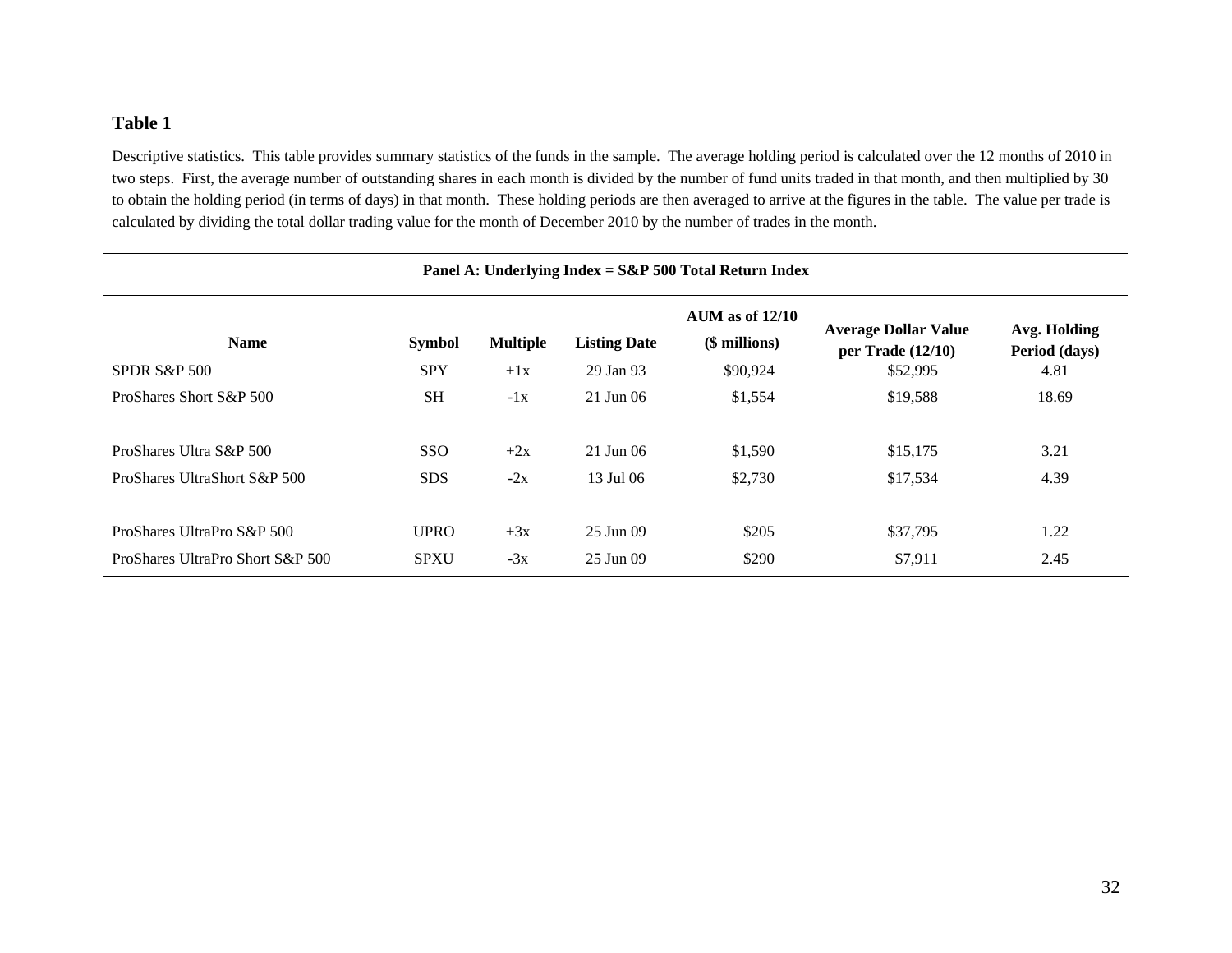| Panel B: Underlying Index = Nasdaq 100 |               |                 |                     |                                    |                                                    |                               |  |  |  |
|----------------------------------------|---------------|-----------------|---------------------|------------------------------------|----------------------------------------------------|-------------------------------|--|--|--|
| <b>Name</b>                            | <b>Symbol</b> | <b>Multiple</b> | <b>Listing Date</b> | AUM as of $12/10$<br>(\$ millions) | <b>Average Dollar Value</b><br>per Trade $(12/10)$ | Avg. Holding<br>Period (days) |  |  |  |
| PowerShares QQQ (See Note 1)           | QQQ           | $+1x$           | 10 Mar 99           | \$22,061                           | \$34,117                                           | 7.40                          |  |  |  |
| ProShares Short OOO                    | <b>PSQ</b>    | $-1x$           | 21 Jun 06           | \$200                              | \$23,708                                           | 20.55                         |  |  |  |
| ProShares Ultra OOO                    | QLD           | $+2x$           | $21$ Jun 06         | \$842                              | \$15,749                                           | 2.79                          |  |  |  |
| ProShares UltraShort OOO               | QID           | $-2x$           | 13 Jul 06           | \$630                              | \$10,806                                           | 5.17                          |  |  |  |
| ProShares UltraPro OOO                 | <b>TQQQ</b>   | $+3x$           | 11 Feb 10           | \$125                              | \$32,484                                           | 3.31                          |  |  |  |
| ProShares UltraPro Short QQQ           | SQQQ          | $-3x$           | $11$ Feb $10$       | \$53                               | \$11,446                                           | 3.04                          |  |  |  |

**Panel C: Underlying Index = Russell 2000**

| <b>Name</b>                              | <b>Symbol</b> | <b>Multiple</b> | <b>Listing Date</b> | $AUM$ as of $12/10$<br>(\$ millions) | <b>Average Dollar Value</b><br>per Trade $(12/10)$ | Avg. Holding<br>Period (days) |
|------------------------------------------|---------------|-----------------|---------------------|--------------------------------------|----------------------------------------------------|-------------------------------|
| iShares Russell 2000                     | <b>IWM</b>    | $+1x$           | 22 May 00           | \$18,403                             | \$33,486                                           | 4.84                          |
| ProShares Short Russell 2000             | <b>RWM</b>    | $-1x$           | 25 Jan 07           | \$225                                | \$11,828                                           | 19.40                         |
| ProShares Ultra Russell 2000             | <b>UWM</b>    | $+2x$           | 25 Jan 07           | \$276                                | \$12,292                                           | 3.50                          |
| <b>ProShares UltraShort Russell 2000</b> | <b>TWM</b>    | $-2x$           | 25 Jan 07           | \$297                                | \$7,279                                            | 4.80                          |
| Direxion Daily Small Cap Bull            | <b>TNA</b>    | $+3x$           | 5 Nov 08            | \$565                                | \$17,530                                           | 1.13                          |
| Direxion Daily Small Cap Bear            | <b>TZA</b>    | $-3x$           | 5 Nov 08            | \$634                                | \$8,397                                            | 2.60                          |

Note: The ticker for PowerShares QQQ Nasdaq 100 ETF was changed from QQQQ to QQQ on March 23, 2011.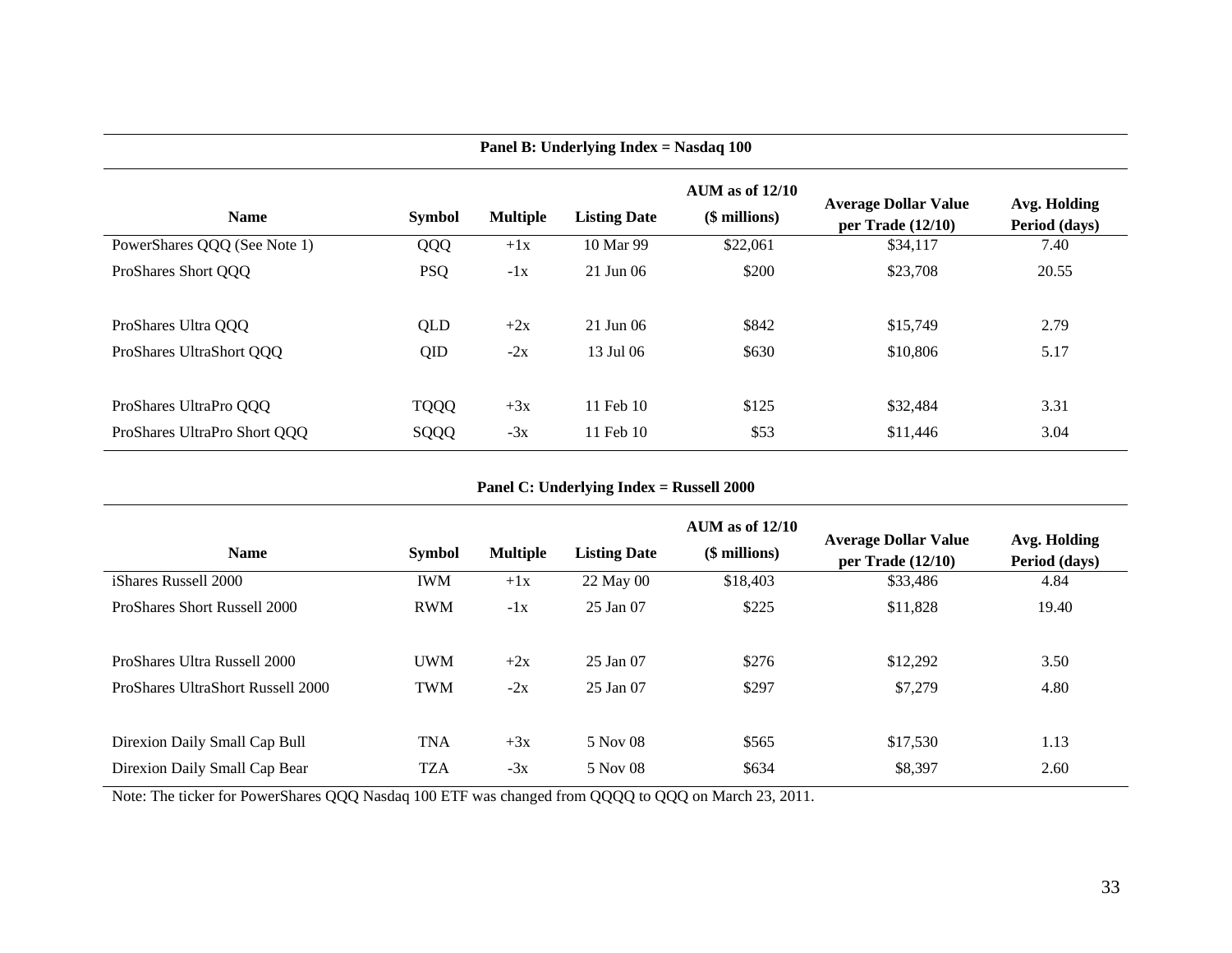Price deviations. This table displays summary statistics for deviations between the closing prices of the funds in the sample and their end-of-day NAVs. The data period for each underlying index is the common period for all six funds (i.e., from the inception date of the most recent fund in each set to December 31, 2010). The annualized volatility of NAV returns are calculated by annualizing the standard deviations of the funds' daily NAV returns during the data periods. \* denotes significance at the 5% level, while \*\* denotes significance at the 1% level.

| Panel A: Underlying Index = $S\&P 500$ Total Return Index |                 |             |                |                                      |                                       |                  |                                               |                          |                                                           |  |
|-----------------------------------------------------------|-----------------|-------------|----------------|--------------------------------------|---------------------------------------|------------------|-----------------------------------------------|--------------------------|-----------------------------------------------------------|--|
| <b>Price Deviations</b>                                   |                 |             |                |                                      |                                       |                  |                                               |                          |                                                           |  |
| <b>Fund</b>                                               | <b>Multiple</b> | $\mathbf N$ | Average<br>(%) | $5^{\text{th}}$<br>Percentile<br>(%) | $95^{\text{th}}$<br>Percentile<br>(%) | Std. dev.<br>(%) | $\frac{6}{6}$<br><b>Positive</b><br>(Premium) | % Negative<br>(Discount) | <b>Annualized</b><br>volatility of NAV<br>returns $(\% )$ |  |
| <b>SPY</b>                                                | $+1x$           | 384         | $-0.0115**$    | $-0.1012$                            | 0.0649                                | 0.0562           | 42.45                                         | 57.55                    | 17.65                                                     |  |
| <b>SH</b>                                                 | $-1x$           | 384         | $0.0057*$      | $-0.0726$                            | 0.0960                                | 0.0535           | 51.30                                         | 47.92                    | 17.68                                                     |  |
| SSO                                                       | $+2x$           | 384         | $-0.0460**$    | $-0.2271$                            | 0.1233                                | 0.1120           | 29.95                                         | 69.79                    | 35.42                                                     |  |
| <b>SDS</b>                                                | $-2x$           | 384         | $-0.0163**$    | $-0.1541$                            | 0.1271                                | 0.0975           | 38.80                                         | 60.68                    | 35.37                                                     |  |
| <b>UPRO</b>                                               | $+3x$           | 384         | $-0.0523**$    | $-0.3000$                            | 0.1812                                | 0.2340           | 36.46                                         | 63.54                    | 53.17                                                     |  |
| <b>SPXU</b>                                               | $-3x$           | 384         | 0.0022         | $-0.2304$                            | 0.2247                                | 0.2847           | 47.14                                         | 52.86                    | 53.15                                                     |  |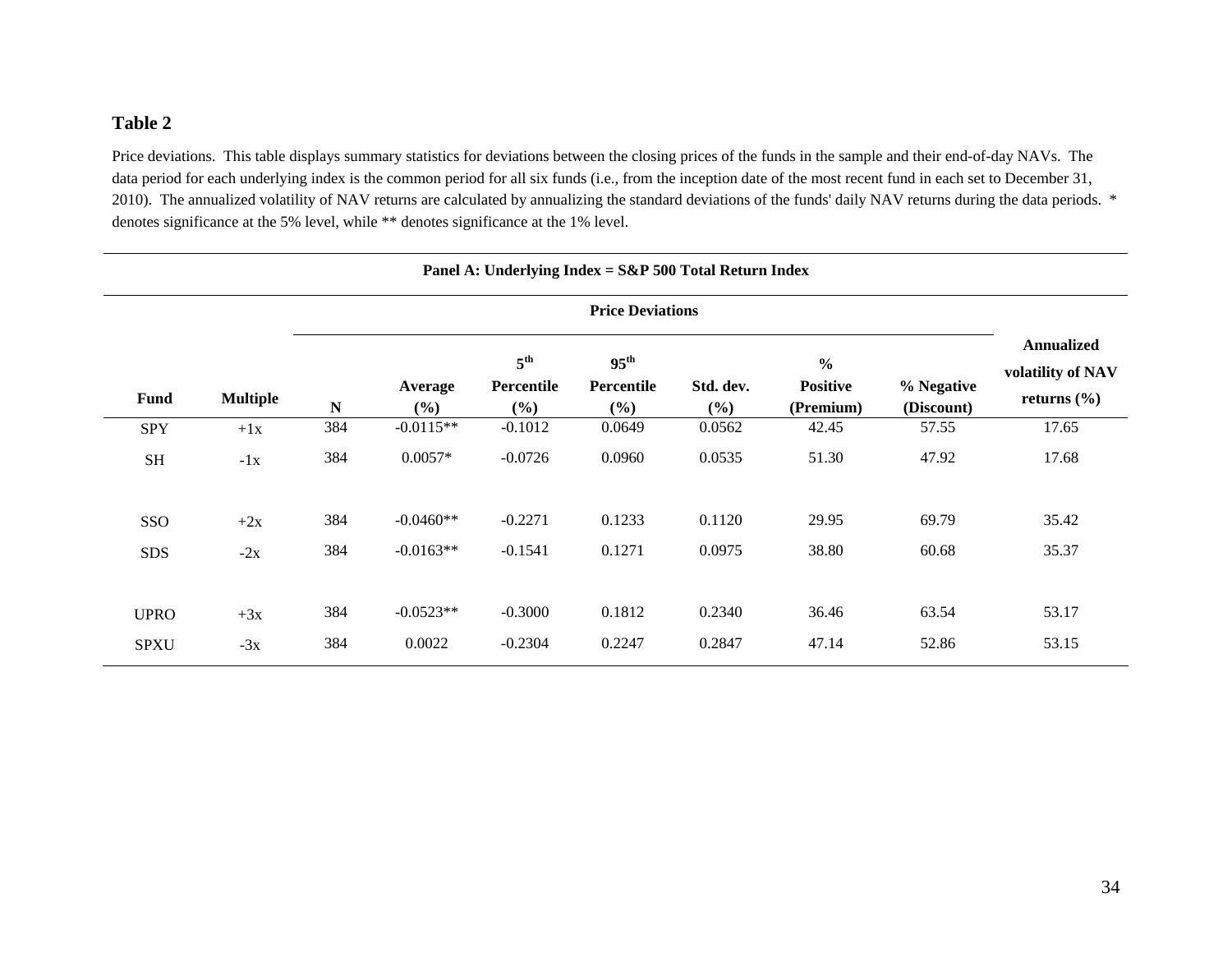Price deviations (*continued*)

|                         | Panel B: Underlying Index = Nasdaq 100 |           |                |                                      |                                              |                  |                                               |                          |                                                           |  |  |
|-------------------------|----------------------------------------|-----------|----------------|--------------------------------------|----------------------------------------------|------------------|-----------------------------------------------|--------------------------|-----------------------------------------------------------|--|--|
| <b>Price Deviations</b> |                                        |           |                |                                      |                                              |                  |                                               |                          |                                                           |  |  |
| <b>Fund</b>             | <b>Multiple</b>                        | ${\bf N}$ | Average<br>(%) | 5 <sup>th</sup><br>Percentile<br>(%) | $95^{\text{th}}$<br><b>Percentile</b><br>(%) | Std. dev.<br>(%) | $\frac{6}{6}$<br><b>Positive</b><br>(Premium) | % Negative<br>(Discount) | <b>Annualized</b><br>volatility of NAV<br>returns $(\% )$ |  |  |
| QQQ                     | $+1x$                                  | 225       | $-0.0158**$    | $-0.0854$                            | 0.0628                                       | 0.0645           | 38.67                                         | 61.33                    | 19.41                                                     |  |  |
| <b>PSQ</b>              | $-1x$                                  | 225       | $0.0080*$      | $-0.0751$                            | 0.1079                                       | 0.0544           | 51.56                                         | 48.00                    | 19.27                                                     |  |  |
| QLD                     | $+2x$                                  | 225       | $-0.0395**$    | $-0.2146$                            | 0.1347                                       | 0.1658           | 40.00                                         | 60.00                    | 38.52                                                     |  |  |
| QID                     | $-2x$                                  | 225       | 0.0167         | $-0.1584$                            | 0.1694                                       | 0.1402           | 54.67                                         | 42.67                    | 38.64                                                     |  |  |
| <b>TQQQ</b>             | $+3x$                                  | 225       | $-0.0216$      | $-0.3161$                            | 0.3302                                       | 0.2558           | 42.22                                         | 57.78                    | 57.86                                                     |  |  |
| SQQQ                    | $-3x$                                  | 225       | 0.0173         | $-0.3519$                            | 0.4163                                       | 0.3108           | 51.56                                         | 48.00                    | 58.09                                                     |  |  |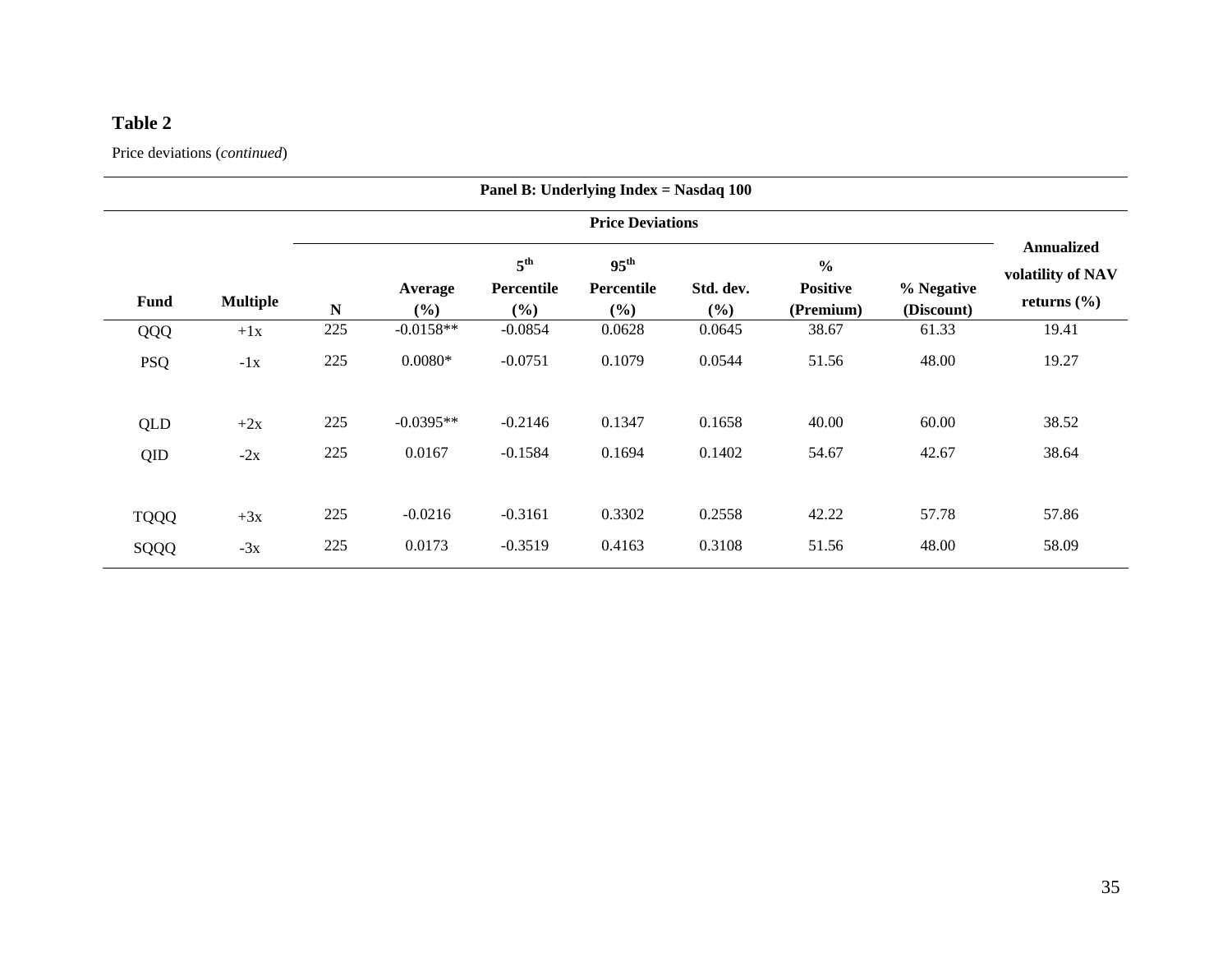Price deviations (*continued*)

|                         | Panel C: Underlying Index = Russell 2000 |             |                   |                                      |                                       |                  |                                               |                          |                                                           |  |  |
|-------------------------|------------------------------------------|-------------|-------------------|--------------------------------------|---------------------------------------|------------------|-----------------------------------------------|--------------------------|-----------------------------------------------------------|--|--|
| <b>Price Deviations</b> |                                          |             |                   |                                      |                                       |                  |                                               |                          |                                                           |  |  |
| <b>Fund</b>             | <b>Multiple</b>                          | $\mathbf N$ | Average<br>$(\%)$ | 5 <sup>th</sup><br>Percentile<br>(%) | $95^{\text{th}}$<br>Percentile<br>(%) | Std. dev.<br>(%) | $\frac{0}{0}$<br><b>Positive</b><br>(Premium) | % Negative<br>(Discount) | <b>Annualized</b><br>volatility of NAV<br>returns $(\% )$ |  |  |
| <b>IWM</b>              | $+1x$                                    | 543         | $-0.0303**$       | $-0.2874$                            | 0.2226                                | 0.1662           | 40.15                                         | 59.85                    | 35.98                                                     |  |  |
| <b>RWM</b>              | $-1x$                                    | 543         | $0.0287**$        | $-0.1667$                            | 0.2536                                | 0.1379           | 59.12                                         | 40.88                    | 35.88                                                     |  |  |
| <b>UWM</b>              | $+2x$                                    | 543         | $-0.0797**$       | $-0.5970$                            | 0.4132                                | 0.3656           | 35.73                                         | 63.72                    | 72.41                                                     |  |  |
| <b>TWM</b>              | $-2x$                                    | 543         | $0.0292*$         | $-0.4930$                            | 0.5981                                | 0.3444           | 55.43                                         | 44.01                    | 72.06                                                     |  |  |
|                         |                                          |             |                   |                                      |                                       |                  |                                               |                          |                                                           |  |  |
| <b>TNA</b>              | $+3x$                                    | 543         | $-0.1315**$       | $-1.0332$                            | 0.7068                                | 0.5462           | 35.36                                         | 64.46                    | 108.14                                                    |  |  |
| <b>TZA</b>              | $-3x$                                    | 543         | $0.0635**$        | $-0.7030$                            | 0.9967                                | 0.5129           | 54.51                                         | 45.30                    | 108.34                                                    |  |  |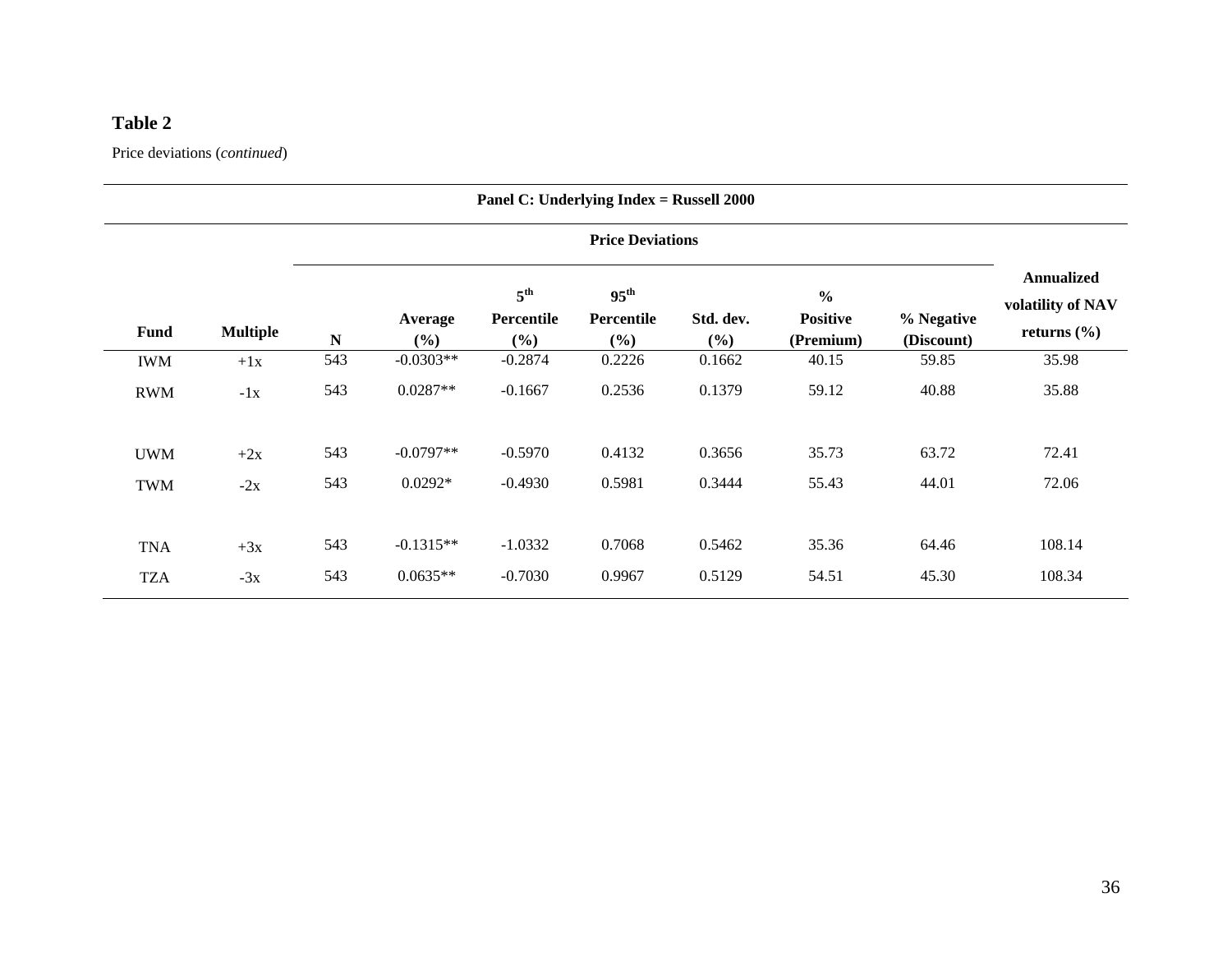Correlations among price deviations. This table presents the correlations among the daily price deviations (premiums/discounts) of the funds in the sample. For each underling index, the correlations are calculated over the common data period (i.e., from the inception date of the most recent fund in each set to December 31, 2010). Except for the greyed-out numbers, all correlations in the table are significantly different from zero at the 1% level.

| Panel A: Underlying Index = S&P 500 Total Return Index |             |           |             |            |              |              |         |  |  |  |
|--------------------------------------------------------|-------------|-----------|-------------|------------|--------------|--------------|---------|--|--|--|
|                                                        | $SPY (+1x)$ | $SH(-1x)$ | $SSO (+2x)$ | $SDS(-2x)$ | UPRO $(+3x)$ | $SPXU (-3x)$ | S&P 500 |  |  |  |
| $SPY (+1x)$                                            | 1.00        | $-0.55$   | 0.76        | $-0.76$    | 0.60         | $-0.49$      | $-0.14$ |  |  |  |
| $SH(-1x)$                                              |             | 1.00      | $-0.57$     | 0.62       | $-0.55$      | 0.52         | 0.09    |  |  |  |
| $SSO (+2x)$                                            |             |           | 1.00        | $-0.75$    | 0.62         | $-0.49$      | $-0.29$ |  |  |  |
| SDS(.2x)                                               |             |           |             | 1.00       | $-0.51$      | 0.42         | 0.18    |  |  |  |
| UPRO $(+3x)$                                           |             |           |             |            | 1.00         | $-0.88$      | $-0.21$ |  |  |  |
| $SPXU (-3x)$                                           |             |           |             |            |              | 1.00         | 0.19    |  |  |  |
| S&P 500                                                |             |           |             |            |              |              | 1.00    |  |  |  |

| Panel B: Underlying Index = Nasdaq 100 |             |            |             |            |              |             |            |  |  |  |  |
|----------------------------------------|-------------|------------|-------------|------------|--------------|-------------|------------|--|--|--|--|
|                                        | $QQQ (+1x)$ | $PSQ(-1x)$ | $QLD (+2x)$ | $QID(-2x)$ | $TQQQ (+3x)$ | $SQQQ(-3x)$ | Nasdaq 100 |  |  |  |  |
| $QQQ (+1x)$                            | 1.00        | $-0.41$    | 0.57        | $-0.77$    | 0.48         | $-0.44$     | $-0.16$    |  |  |  |  |
| $PSQ(-1x)$                             |             | 1.00       | $-0.30$     | 0.43       | $-0.29$      | 0.33        | 0.16       |  |  |  |  |
| $QLD (+2x)$                            |             |            | 1.00        | $-0.63$    | 0.42         | $-0.40$     | $-0.27$    |  |  |  |  |
| $QID(-2x)$                             |             |            |             | 1.00       | $-0.49$      | 0.54        | 0.28       |  |  |  |  |
| $TQQQ (+3x)$                           |             |            |             |            | 1.00         | $-0.67$     | $-0.52$    |  |  |  |  |
| $SQQQ (-3x)$                           |             |            |             |            |              | 1.00        | 0.39       |  |  |  |  |
| Nasdaq 100                             |             |            |             |            |              |             | 1.00       |  |  |  |  |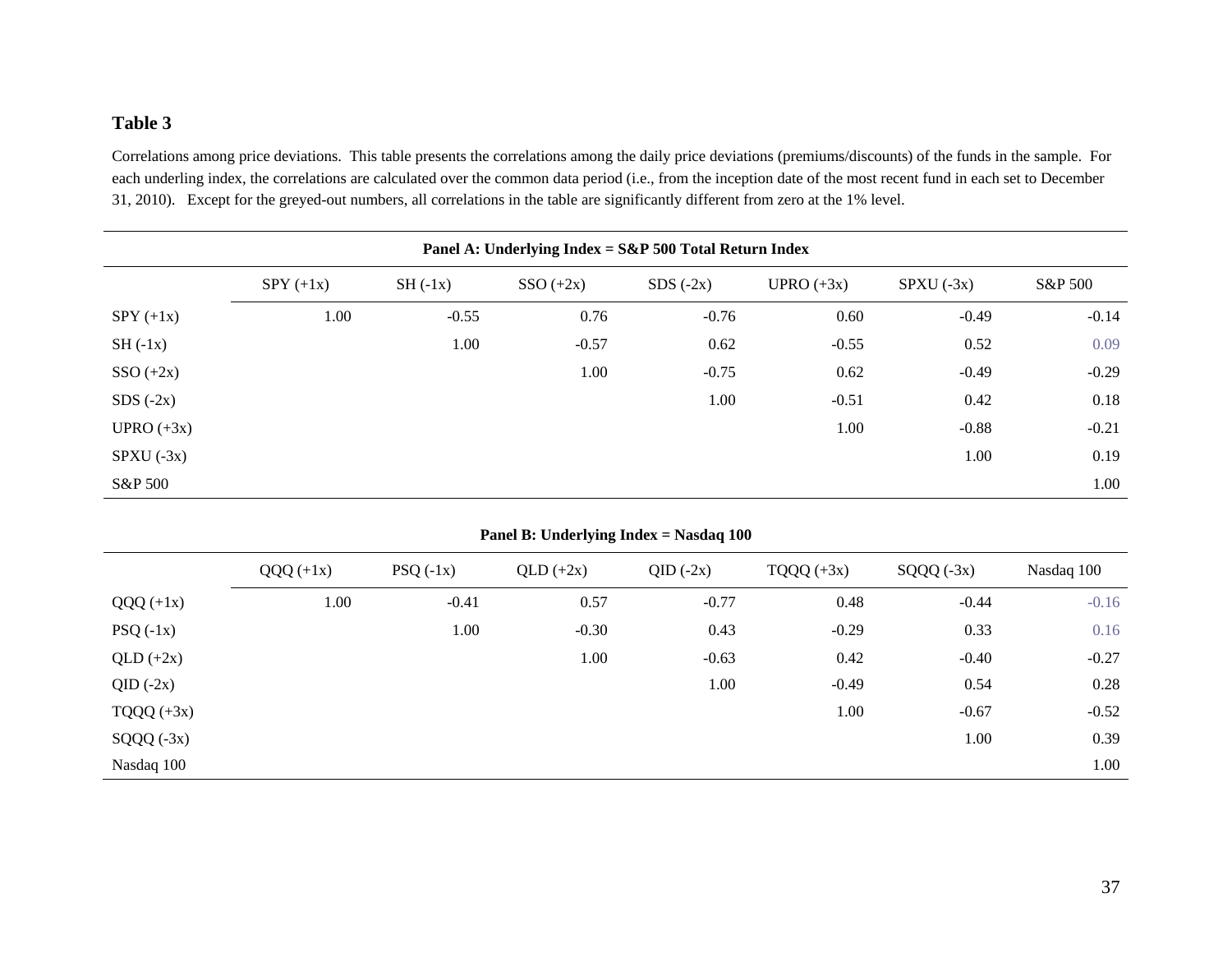| Panel C: Underlying Index = Russell 2000 |             |             |             |             |             |             |              |  |  |  |  |
|------------------------------------------|-------------|-------------|-------------|-------------|-------------|-------------|--------------|--|--|--|--|
|                                          | $IWM (+1x)$ | $RWM (-1x)$ | $UWM (+2x)$ | TWM $(-2x)$ | $TNA (+3x)$ | $TZA (-3x)$ | Russell 2000 |  |  |  |  |
| IWM $(+1x)$                              | 1.00        | $-0.77$     | 0.83        | $-0.86$     | 0.86        | $-0.85$     | $-0.48$      |  |  |  |  |
| $RWM (-1x)$                              |             | 1.00        | $-0.74$     | 0.79        | $-0.77$     | 0.80        | 0.45         |  |  |  |  |
| $UWM (+2x)$                              |             |             | 1.00        | $-0.85$     | 0.84        | $-0.83$     | $-0.50$      |  |  |  |  |
| TWM $(-2x)$                              |             |             |             | 1.00        | $-0.88$     | 0.86        | 0.49         |  |  |  |  |
| $TNA (+3x)$                              |             |             |             |             | 1.00        | $-0.86$     | $-0.55$      |  |  |  |  |
| $TZA (-3x)$                              |             |             |             |             |             | 1.00        | 0.51         |  |  |  |  |
| Russell 2000                             |             |             |             |             |             |             | 1.00         |  |  |  |  |

Correlations among ETF price deviations (*continued*)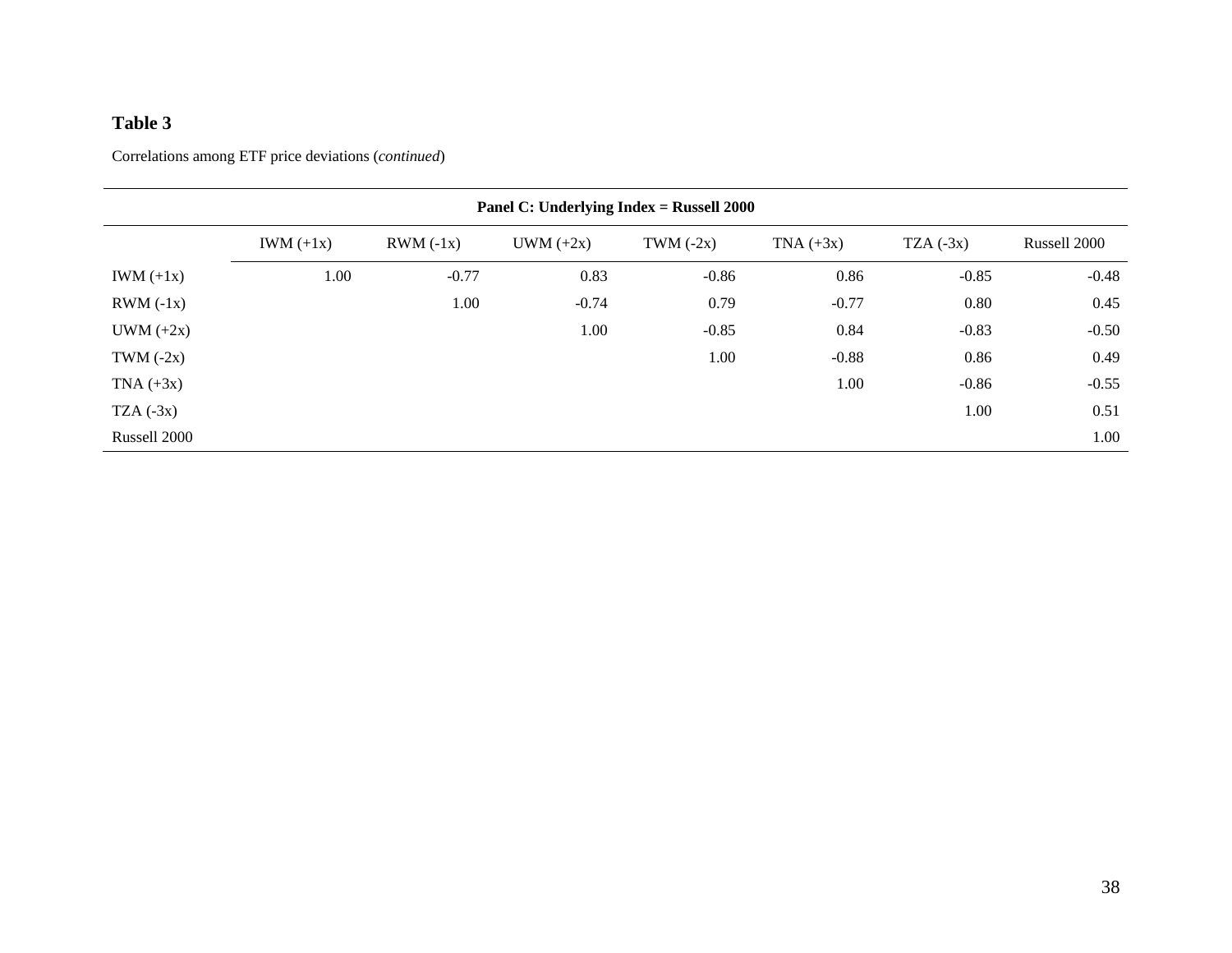Price deviations based on the returns on their underlying indices. This table displays the average price deviations of the funds in the sample when the returns on their underlying benchmarks are positive and negative. The data period for each underlying index is the common period for all six funds (i.e., from the inception date of the most recent fund in each set to December 31, 2010). For all funds, a Wilcoxon-Mann-Whitney test shows that there is a statistically significant difference in the distributions of their premiums between the positive and the negative days at the 1% level.

|             | Panel A: Underlying Index = $S\&P 500$ Total Return Index |           |                                     |                                    |                                 |  |  |  |  |  |  |
|-------------|-----------------------------------------------------------|-----------|-------------------------------------|------------------------------------|---------------------------------|--|--|--|--|--|--|
|             |                                                           |           | When underlying benchmark increases | When underlying benchmark declines |                                 |  |  |  |  |  |  |
| Fund        | <b>Multiple</b>                                           | ${\bf N}$ | Average price deviation $(\% )$     | N                                  | Average price deviation $(\% )$ |  |  |  |  |  |  |
| <b>SPY</b>  | $+1x$                                                     |           | $-0.0199$                           |                                    | 0.0003                          |  |  |  |  |  |  |
| <b>SH</b>   | $-1x$                                                     | 224       | 0.0111                              | 160                                | $-0.0018$                       |  |  |  |  |  |  |
| SSO         | $+2x$                                                     |           | $-0.0731$                           |                                    | $-0.0080$                       |  |  |  |  |  |  |
| <b>SDS</b>  | $-2x$                                                     | 224       | $-0.0052$                           | 160                                | $-0.0318$                       |  |  |  |  |  |  |
| <b>UPRO</b> | $+3x$                                                     |           | $-0.0942$                           |                                    | 0.0063                          |  |  |  |  |  |  |
| <b>SPXU</b> | $-3x$                                                     | 224       | 0.0466                              | 160                                | $-0.0599$                       |  |  |  |  |  |  |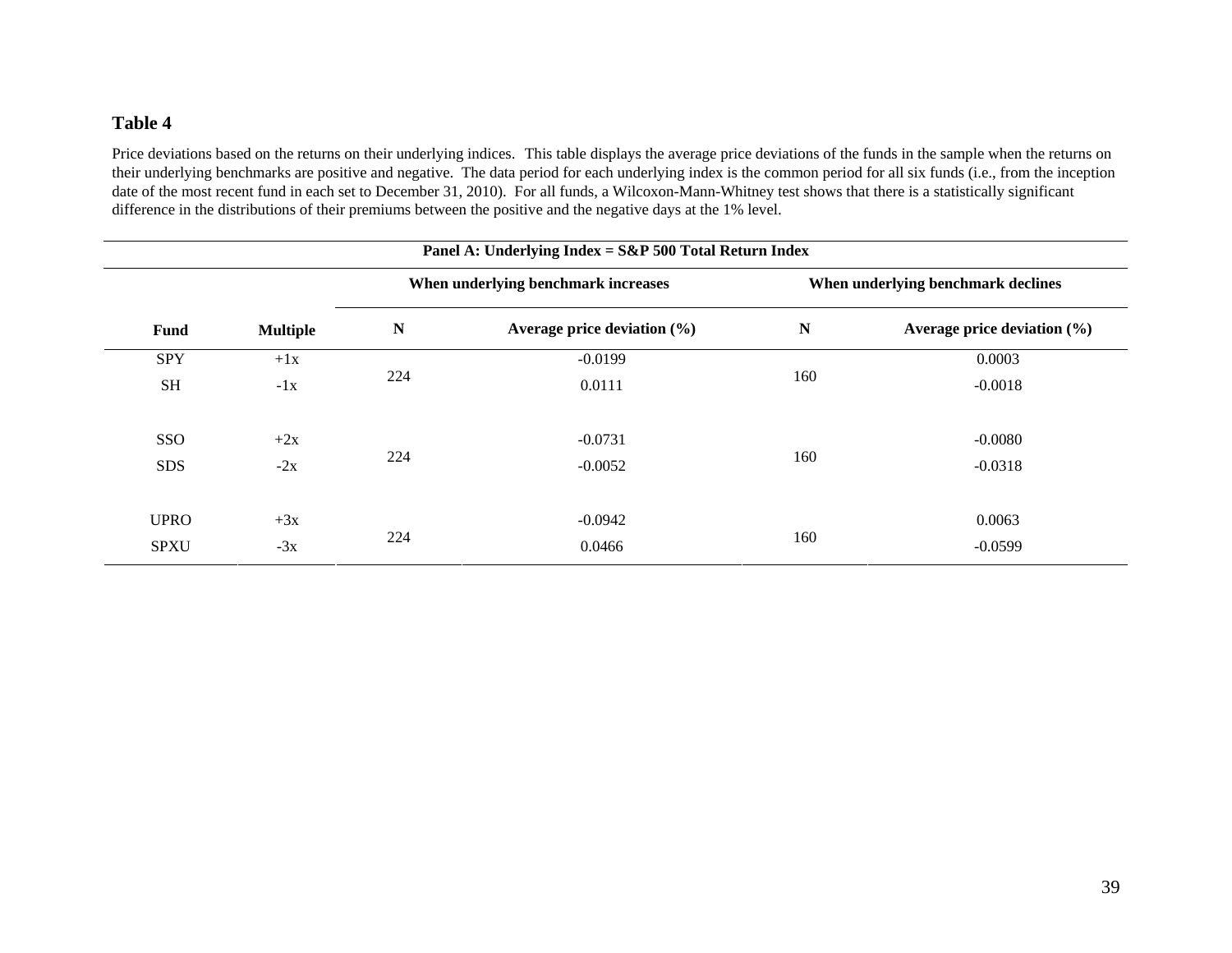Price deviations based on the returns on their underlying indices (*continued*).

|             | Panel B: Underlying Index = Nasdaq 100 |     |                                     |             |                                    |  |  |  |  |  |  |
|-------------|----------------------------------------|-----|-------------------------------------|-------------|------------------------------------|--|--|--|--|--|--|
|             |                                        |     | When underlying benchmark increases |             | When underlying benchmark declines |  |  |  |  |  |  |
| <b>Fund</b> | <b>Multiple</b>                        | N   | Average price deviation $(\% )$     | $\mathbf N$ | Average price deviation $(\% )$    |  |  |  |  |  |  |
| QQQ         | $+1x$                                  |     | $-0.0237$                           |             | $-0.0045$                          |  |  |  |  |  |  |
| <b>PSQ</b>  | $-1x$                                  | 133 | 0.0147                              | 92          | $-0.0018$                          |  |  |  |  |  |  |
| QLD         | $+2x$                                  |     | $-0.0674$                           |             | 0.0008                             |  |  |  |  |  |  |
| QID         | $-2x$                                  | 133 | 0.0398                              | 92          | $-0.0167$                          |  |  |  |  |  |  |
| <b>TQQQ</b> | $+3x$                                  |     | $-0.1056$                           |             | 0.0998                             |  |  |  |  |  |  |
| SQQQ        | $-3x$                                  | 133 | 0.0966                              | 92          | $-0.0973$                          |  |  |  |  |  |  |

### **Panel C: Underlying Index = Russell 2000**

|             |                 |             | When underlying benchmark increases | When underlying benchmark declines |                             |  |
|-------------|-----------------|-------------|-------------------------------------|------------------------------------|-----------------------------|--|
| <b>Fund</b> | <b>Multiple</b> | $\mathbf N$ | Average price deviation (%)         | N                                  | Average price deviation (%) |  |
| <b>IWM</b>  | $+1x$           |             | $-0.0919$                           |                                    | 0.0378                      |  |
| <b>RWM</b>  | $-1x$           | 285         | 0.0741                              | 258                                | $-0.0215$                   |  |
| <b>UWM</b>  | $+2x$           |             | $-0.2150$                           |                                    | 0.0697                      |  |
| <b>TWM</b>  | $-2x$           | 285         | 0.1604                              | 258                                | $-0.1158$                   |  |
| <b>TNA</b>  | $+3x$           |             | $-0.3545$                           |                                    | 0.1147                      |  |
| <b>TZA</b>  | $-3x$           | 285         | 0.2595                              | 258                                | $-0.1532$                   |  |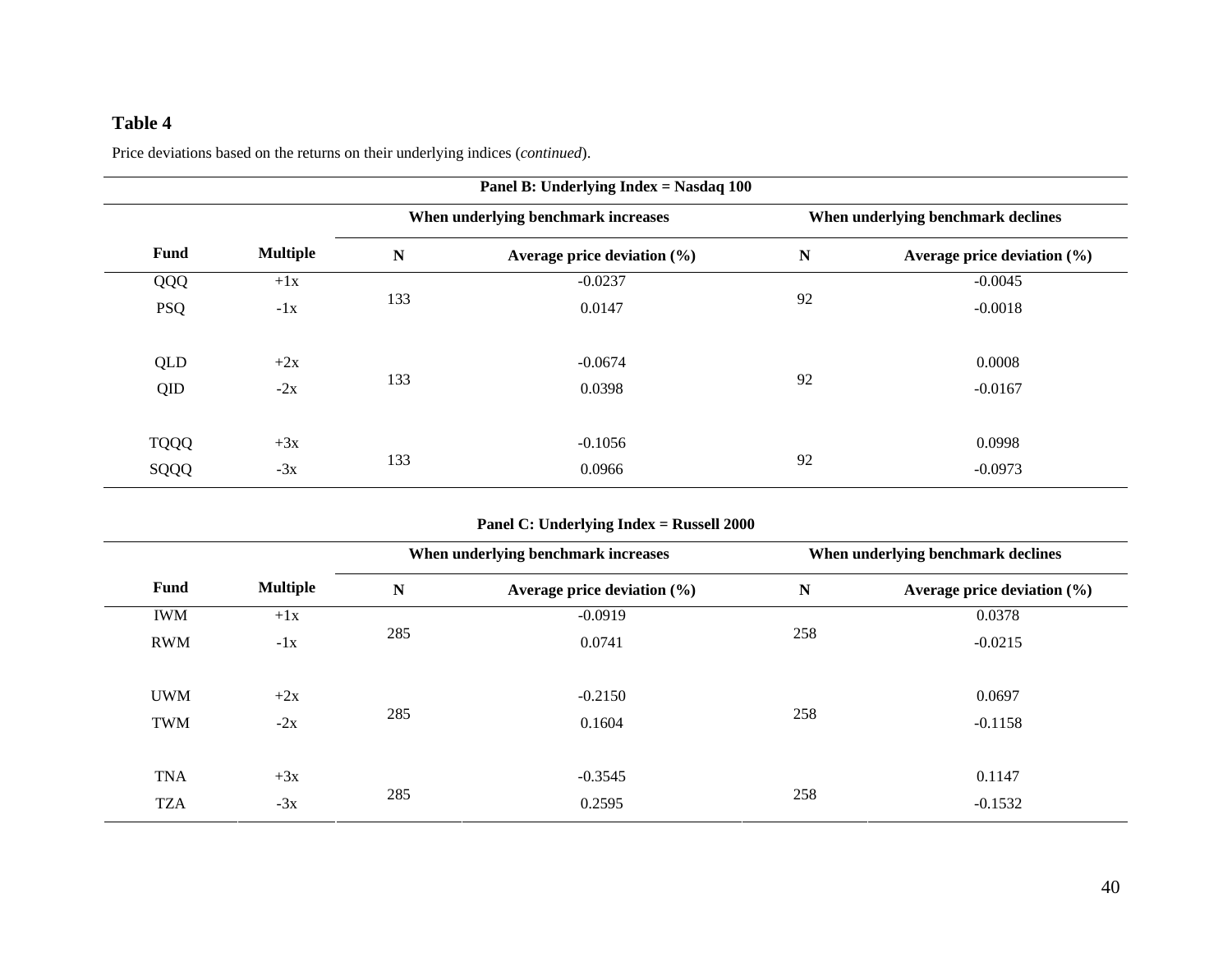Traditional ETF price deviations based on the returns on their underlying indices prior to the introduction of LETFs. This table displays the average price deviations of the +1x ETFs in the sample when the returns on their underlying indices are positive and negative. For each underlying index, the data period is the two-year period ending one month before the introduction of the first LETF or the -1x ETF on the index. Except for SPY, a Wilcoxon-Mann-Whitney test shows that there is a statistically significant difference in the distributions of the price deviations between the positive and the negative days at the 1% level.

|            |                 | When underlying benchmark increases |                                 | When underlying benchmark declines |                                 |  |
|------------|-----------------|-------------------------------------|---------------------------------|------------------------------------|---------------------------------|--|
| Fund       | <b>Multiple</b> | N                                   | Average price deviation $(\% )$ | N                                  | Average price deviation $(\% )$ |  |
| <b>SPY</b> | $+1x$           | 285                                 | 0.0046                          | 218                                | $-0.0140$                       |  |
| QQQ        | $+1x$           | 272                                 | $-0.0176$                       | 231                                | 0.0234                          |  |
| <b>IWM</b> | $+1x$           | 273                                 | $-0.0038$                       | 232                                | $-0.0468$                       |  |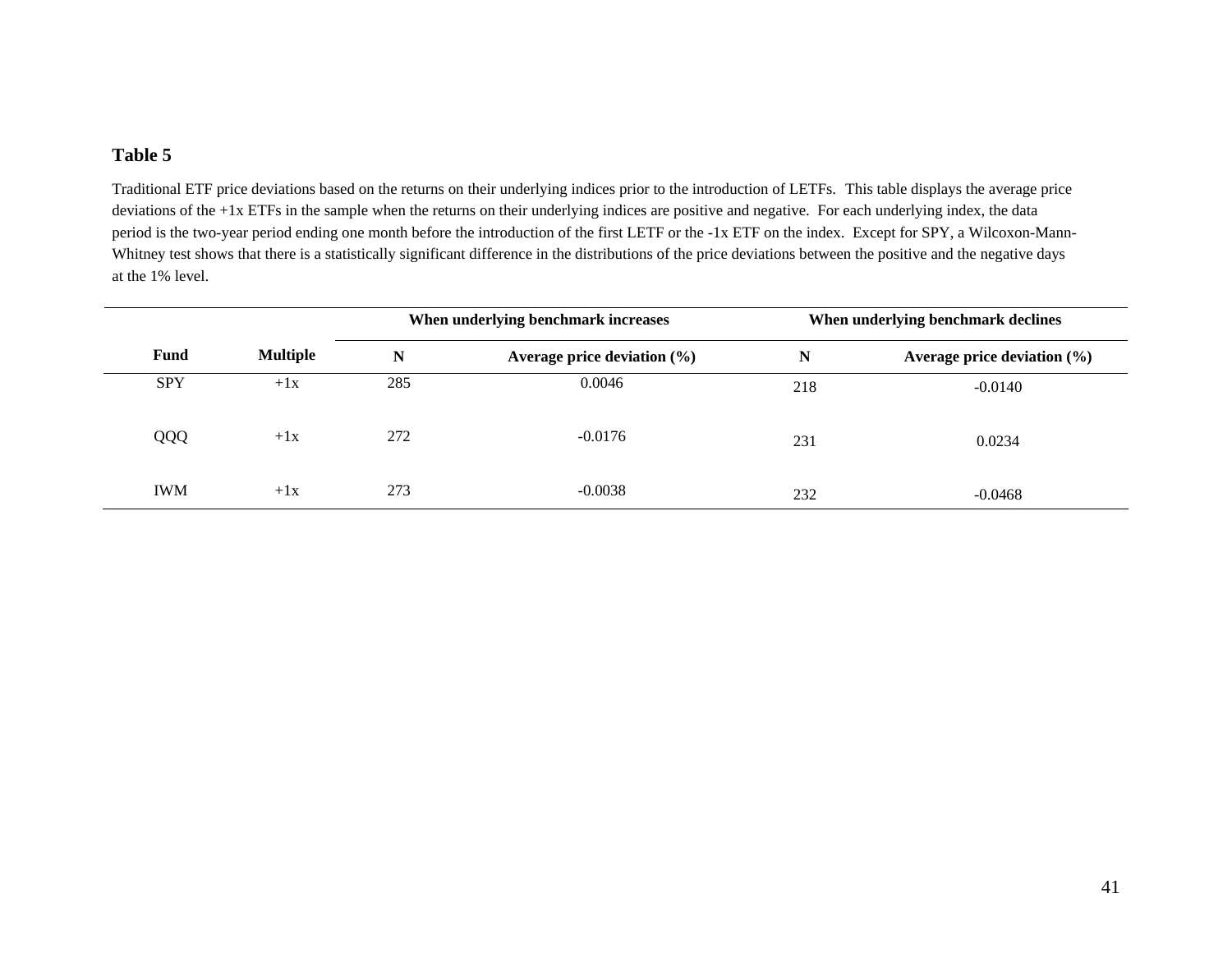Relative size of LEFTs and inversed ETFs. This table displays the average aggregate amount of assets under management (AUM) of LETFs and inverse ETFs for each underlying index, together with the average market capitalization of the underlying index. Also displayed is the average of the absolute value of daily exposure adjustments, together with the average daily trading value of the underlying index. For each underlying index, the figures in each column are the averages of daily numbers over the data period, which is the common period for all six funds (i.e., from the inception date of the most recent fund in each set to December 31, 2010).

|                   | Avg. Total<br><b>AUM of LETFs</b> | Avg. Index<br><b>Market</b> | Avg. Ratio<br>bet. AUM and |                      |                   | $ \Delta_+ $ | as % of <i>INDTRADE</i> <sub>t</sub> |                  |
|-------------------|-----------------------------------|-----------------------------|----------------------------|----------------------|-------------------|--------------|--------------------------------------|------------------|
| <b>Underlying</b> | and -1x ETFs                      | Capitalization              | <b>Index Market</b>        | Average $ \Delta_t $ | Avg. $INDTRADE_t$ |              | 5 <sup>th</sup>                      | $95^{\text{th}}$ |
| <b>Index</b>      | (million)                         | (million)                   | Capitalization             | (million)            | (million)         | Average      | Percentile                           | Percentile       |
| S&P 500           | \$7,333                           | \$10,197,355                | 0.07%                      | \$253.34             | \$29,479.68       | 0.85%        | 0.04%                                | 2.42%            |
| Nasdaq 100        | \$1,933                           | \$2,391,112                 | 0.08%                      | \$69.40              | \$9,738.37        | 0.69%        | 0.03%                                | 2.01%            |
| Russell 2000      | \$1,582                           | \$1,044,823                 | 0.15%                      | \$140.99             | \$3,978.48        | 3.54%        | 0.21%                                | 9.80%            |